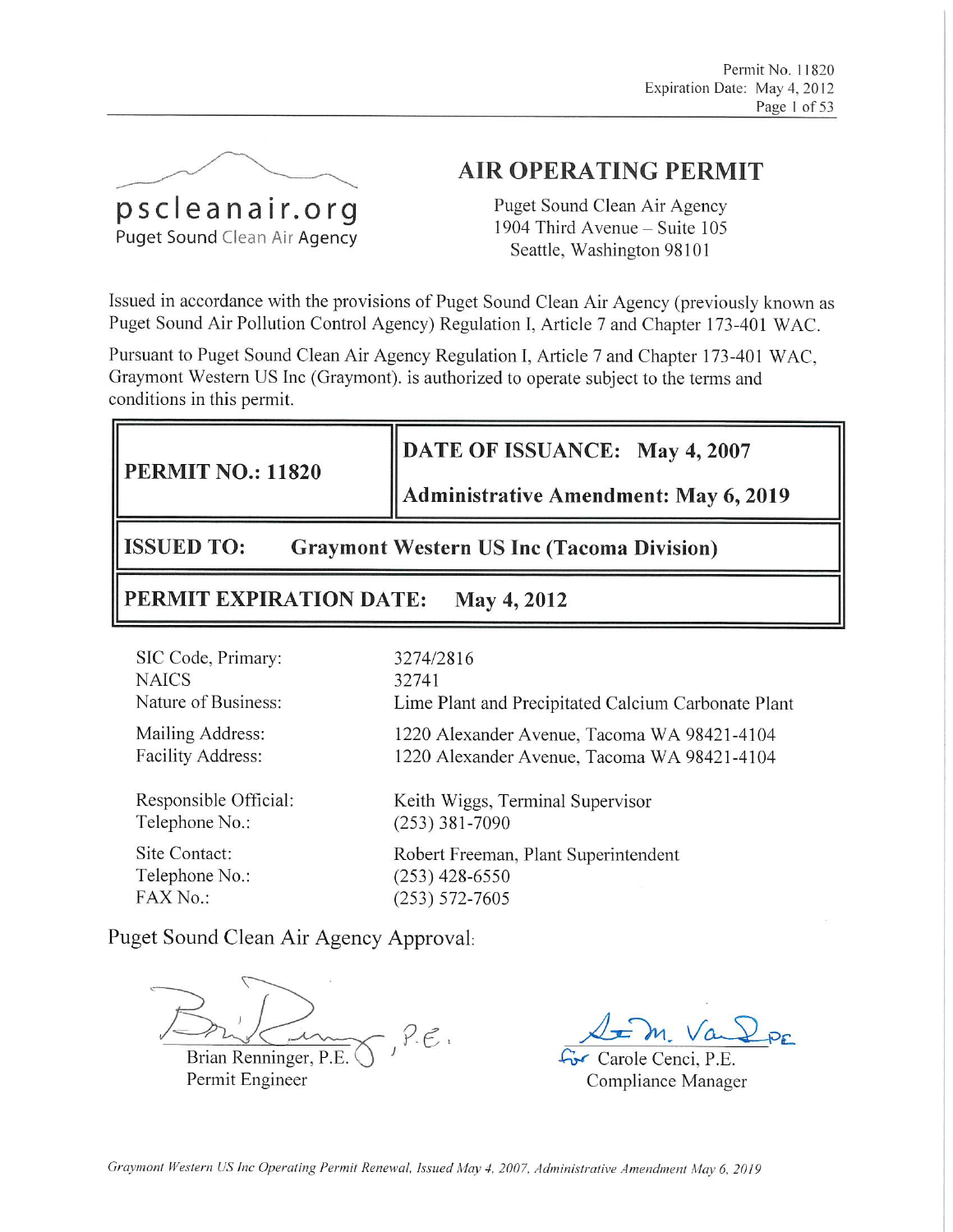# **TABLE OF CONTENTS**

| II.   |  |
|-------|--|
|       |  |
|       |  |
|       |  |
|       |  |
|       |  |
| VIII. |  |
| IX.   |  |
|       |  |

# **TABLES**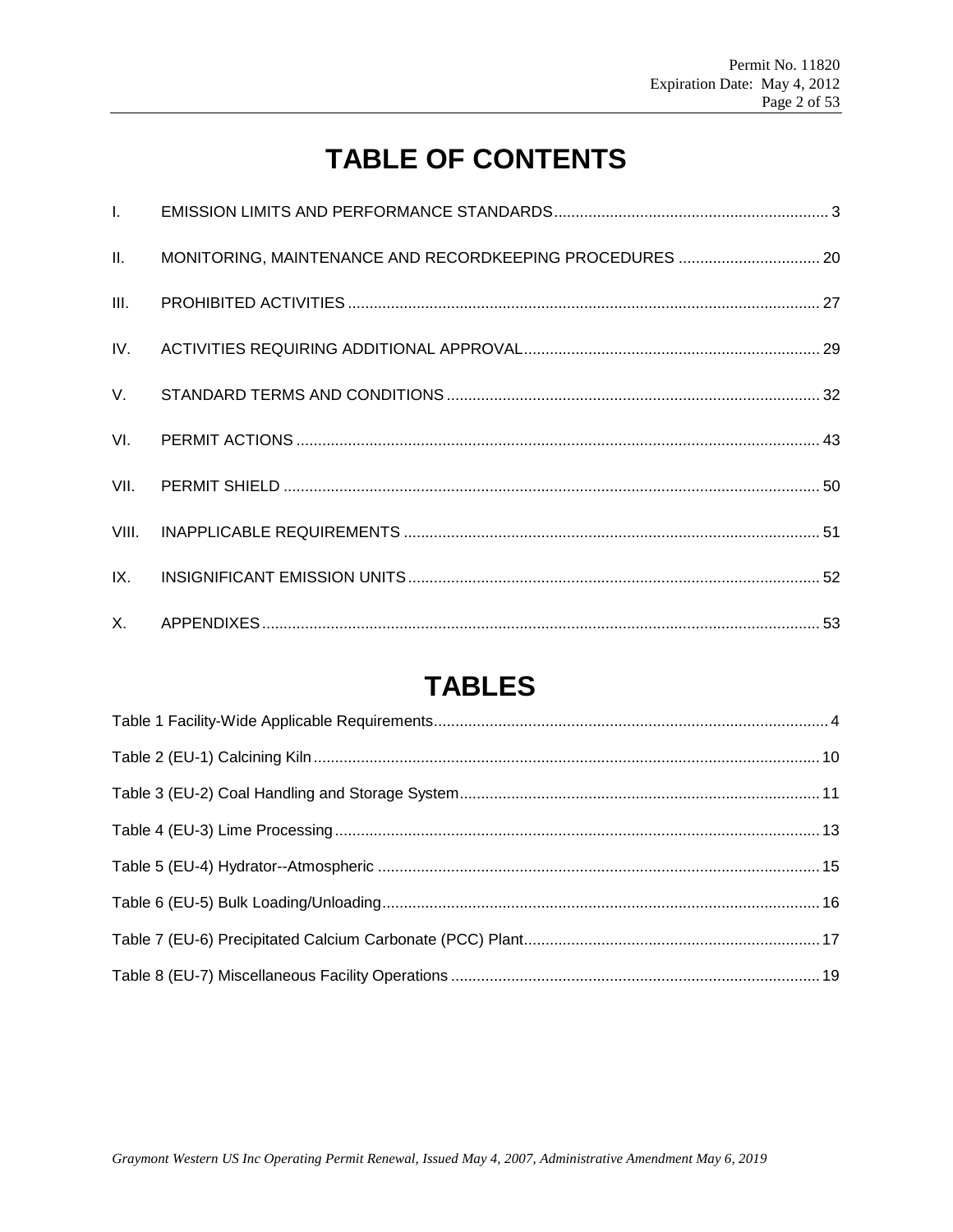# **I. EMISSION LIMITS AND PERFORMANCE STANDARDS**

The following tables list the citation for each "applicable requirement" in the second column. This can be a Puget Sound Clean Air Agency requirement, a Washington State Department of Ecology requirement, or a federal requirement. All requirements are federally enforceable unless they are identified in column two by the words "*STATE ONLY*."

The third column (Date) contains the adoption or effective date of the requirement. In some cases, the effective dates of the "Federally Enforceable" Requirement and the "State Only" Requirement are different because either the state (or local authority) has not submitted the regulation to the EPA for approval into the State Implementation Plan (SIP), or the state (or local authority) has submitted it and the EPA has not yet approved it. "*STATE ONLY*" adoption dates are in *italicized* font. When the EPA does approve the new requirement by adopting it into the SIP, the old requirement will be replaced and superseded by the new requirement. This replacement will take place automatically, with no changes being made to this permit until the permit is renewed. The new requirement will be enforceable by the EPA as well as the Puget Sound Clean Air Agency from the date that it is adopted into the SIP, and the old requirement will no longer be an applicable requirement.

The first column is used as an identifier for the requirement, and the fourth (Requirement Paraphrase) column paraphrases the requirement. The first and fourth columns are for information only and are not enforceable conditions of this permit. The actual enforceable requirement is embodied in the requirement cited in the second and third columns.

The fifth column (Monitoring, Maintenance & Recordkeeping Method) identifies the methods described in Section II of the permit. Following these methods is required to "reasonably assure continuous compliance" with, and is an enforceable requirement of, this air operating permit. Note that all inspections, tests, and other actions must be documented (see paragraph 4 of Subsection V.O for specific requirements).

The sixth (Emission Standard Period) column identifies the averaging time for the reference test method. The last column (Reference Test Method) identifies the reference method associated with an applicable emission limit that is to be used if and when a source test is required. In some cases where the applicable requirement does not cite a test method, one has been added.

In the event of conflict or omission between the information contained in the fourth and sixth columns and the actual statute or regulation cited in the second column, the requirements and language of the actual statute or regulation cited shall govern. For more information regarding any of the requirements cited in the second and third columns, refer to the actual requirements cited.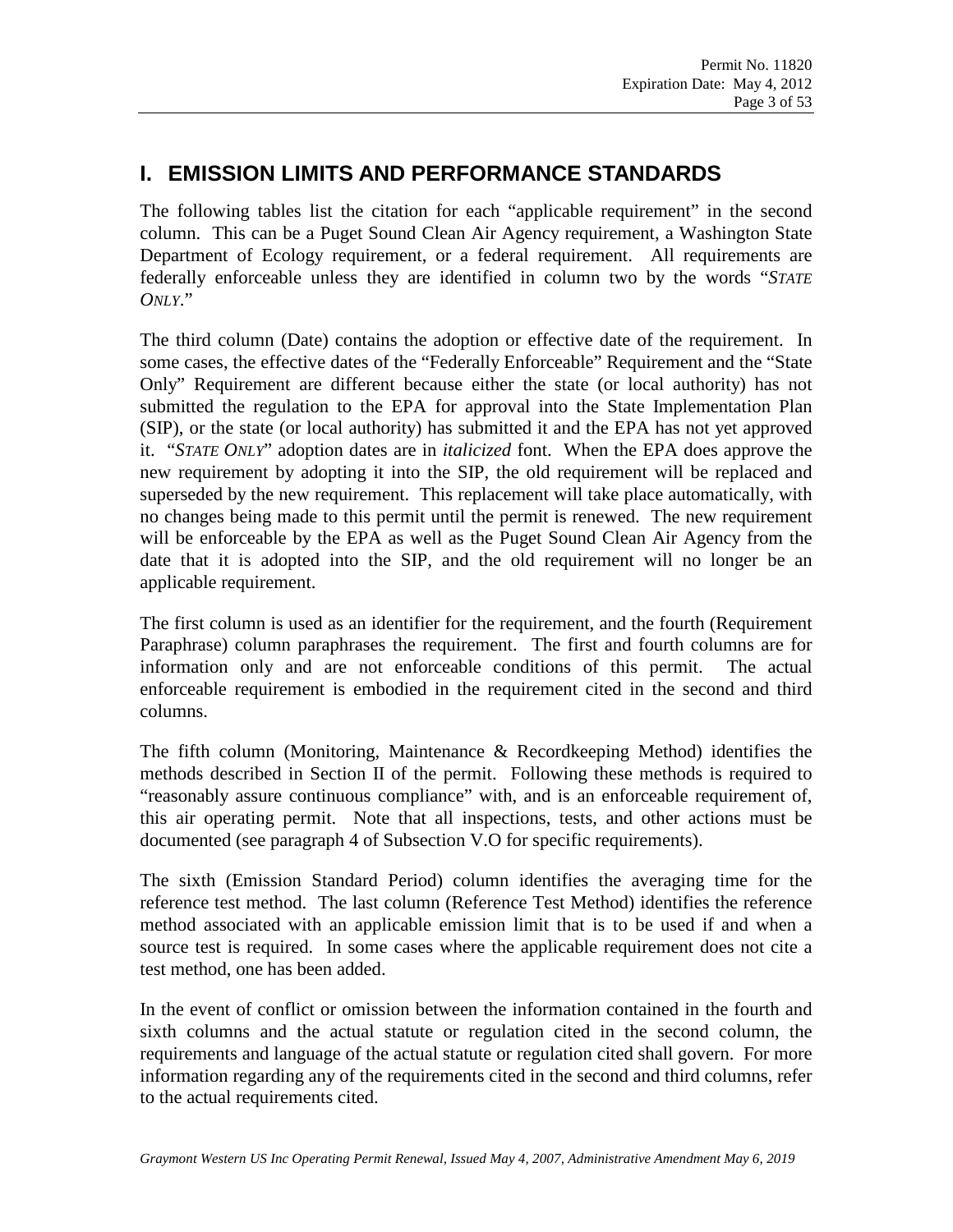#### *A. FACILITY-WIDE APPLICABLE REQUIREMENTS*

The requirements in this section apply facility-wide to all the emission units regulated by this permit except that monitoring methods specified elsewhere in the permit for specific applicable requirements for specific emission units or activities supersede the general monitoring requirements listed in Section I.A.

<span id="page-3-0"></span>

| Reqmt No.                | <b>Enforceable</b><br>Requirement                                                               | <b>Adoption or</b><br><b>Effective</b><br>Date | <b>Requirement Paraphrase</b><br>(Information Only)                                                                                                            | <b>Monitoring, Maintenance</b><br>& Recordkeeping Method | <b>Emission</b><br><b>Standard</b><br><b>Period</b> | <b>Reference</b><br><b>Test Method</b>                               |
|--------------------------|-------------------------------------------------------------------------------------------------|------------------------------------------------|----------------------------------------------------------------------------------------------------------------------------------------------------------------|----------------------------------------------------------|-----------------------------------------------------|----------------------------------------------------------------------|
| <b>General</b>           |                                                                                                 |                                                |                                                                                                                                                                |                                                          |                                                     |                                                                      |
| I.A.1                    | WAC 173-400-040<br>WAC 173-400-040<br>(STATE ONLY)                                              | 9/23/93<br>2/10/05                             | All emission units are required to use<br>RACT.                                                                                                                | No monitoring required                                   | N/A                                                 | N/A                                                                  |
| <b>Opacity Standards</b> |                                                                                                 |                                                |                                                                                                                                                                |                                                          |                                                     |                                                                      |
| I.A.2                    | Puget Sound Clean Air<br>Agency Reg I: 9.03<br>(except for $9.03(e)$ )<br>Puget Sound Clean Air | 3/11/99<br>3/25/04                             | Graymont shall not emit any air pollutants<br>which exhibit greater than 20% opacity for a<br>period or periods aggregating more than 3<br>minutes in any hour | $II.A.1(a)$ Opacity<br>Monitoring                        | More than<br>$3 \text{ min.}$ in<br>any 1 hr        | <b>Ecology Reference</b><br>Method 9A,<br>7/12/90<br>(See Section X) |
|                          | Agency Reg. I: 9.03<br>(STATE ONLY)                                                             |                                                |                                                                                                                                                                |                                                          |                                                     |                                                                      |
|                          | WAC $173-400-040(1)$                                                                            | 9/23/93                                        |                                                                                                                                                                |                                                          |                                                     |                                                                      |
|                          | WAC 173-400-040(1)<br><i>(STATE ONLY)</i>                                                       | 2/10/05                                        |                                                                                                                                                                |                                                          |                                                     |                                                                      |

#### **Table 1 Facility-Wide Applicable Requirements**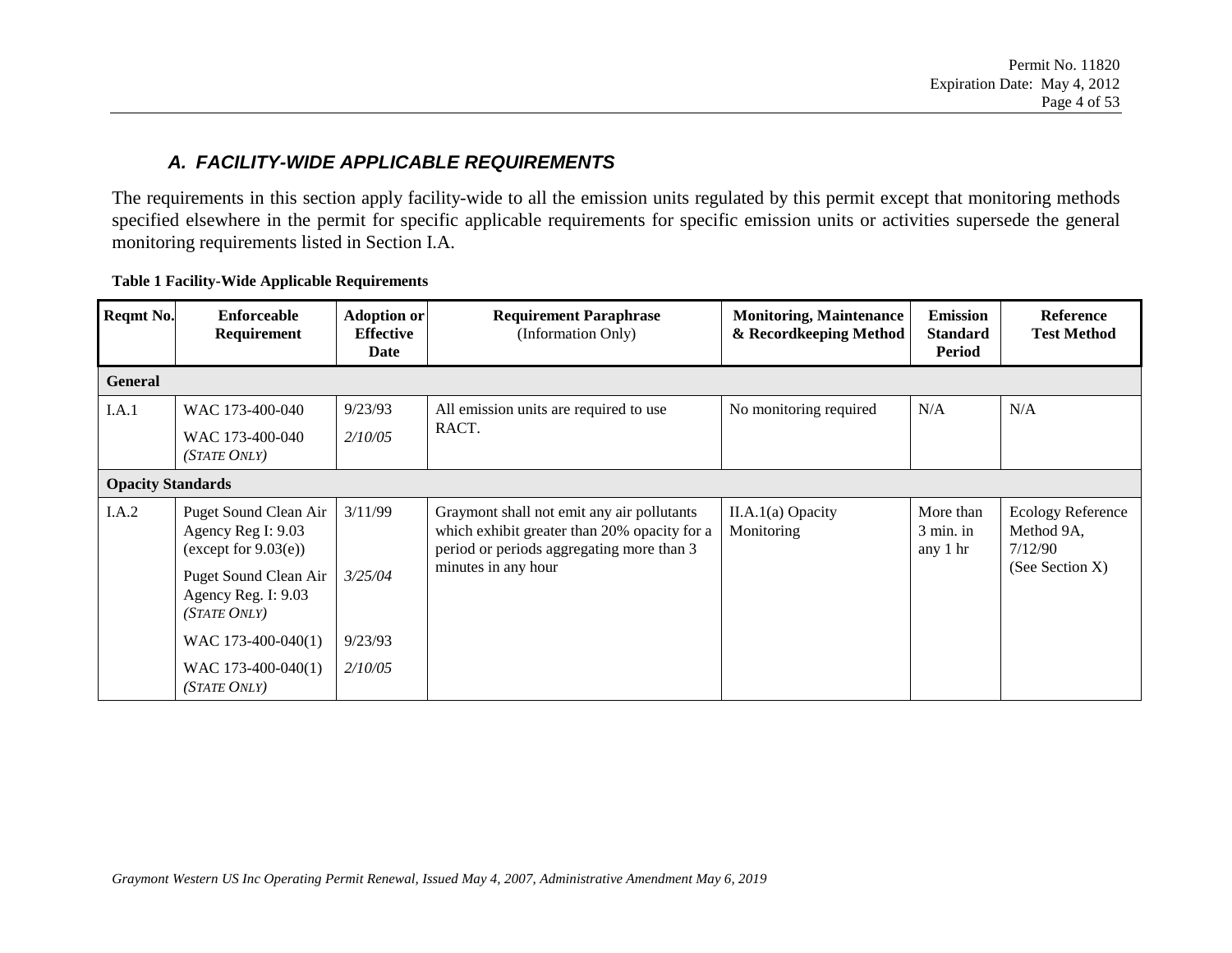| Reqmt No.       | <b>Enforceable</b><br>Requirement                                                          | <b>Adoption or</b><br><b>Effective</b><br><b>Date</b> | <b>Requirement Paraphrase</b><br>(Information Only)                                                                                     | <b>Monitoring, Maintenance</b><br>& Recordkeeping Method | <b>Emission</b><br><b>Standard</b><br><b>Period</b> | <b>Reference</b><br><b>Test Method</b>                                                                                                            |  |  |  |
|-----------------|--------------------------------------------------------------------------------------------|-------------------------------------------------------|-----------------------------------------------------------------------------------------------------------------------------------------|----------------------------------------------------------|-----------------------------------------------------|---------------------------------------------------------------------------------------------------------------------------------------------------|--|--|--|
|                 | <b>Particulate Matter Standards</b>                                                        |                                                       |                                                                                                                                         |                                                          |                                                     |                                                                                                                                                   |  |  |  |
| I.A.3           | Puget Sound Clean Air<br>Agency Reg I: 9.09                                                | 4/9/98                                                | Graymont shall not emit particulate matter<br>in excess of 0.05 gr/dscf from equipment<br>used in a manufacturing process.              | II.A.1(a) Opacity<br>Monitoring                          | $(3)$ 1-hour<br>runs                                | 40 CFR 60,<br>Appendix A,<br>Reference Method<br>5 as modified by<br><b>Puget Sound Clean</b><br>Air Agency<br><b>Resolution</b> dated<br>8/11/83 |  |  |  |
| I.A.4           | WAC 173-400-060<br>WAC 173-400-060<br>(STATE ONLY).                                        | 3/22/91<br>2/10/05                                    | Graymont shall not emit particulate matter<br>in excess of 0.1 gr/dscf uncorrected for<br>excess air from general process units         | II.A.1(a) Opacity<br>Monitoring                          | $(3)$ 1-hour<br>runs                                | EPA Method 5<br>(40 CFR Part 60,<br>Appendix A, July<br>1, 2005                                                                                   |  |  |  |
| I.A.5           | WAC 173-400-050(1)<br>WAC 173-400-050(1)<br>(STATE ONLY)                                   | 3/22/91<br>2/10/05                                    | Graymont shall not emit particulate matter<br>in excess of 0.1 gr/dscf corrected to 7% $O_2$<br>from combustion and incineration units. | II.A.1(a) Opacity<br>Monitoring                          | $(3)$ 1-hour<br>runs                                | EPA Method 5<br>(40 CFR Part 60,<br>Appendix A, July<br>1, 2005                                                                                   |  |  |  |
| $SO2$ Standards |                                                                                            |                                                       |                                                                                                                                         |                                                          |                                                     |                                                                                                                                                   |  |  |  |
| I.A.6           | Puget Sound Clean Air<br>Agency Reg I: 9.07<br>WAC 173-400-040(6)<br>first paragraph only. | 4/14/94<br>9/23/93                                    | Graymont shall not emit $SO_2$ in excess of<br>1,000 ppmv (dry) corrected to 7% $O_2$ for<br>fuel burning equipment                     | No monitoring required                                   | $(3)$ 1-hour<br>runs                                | EPA Method 6C<br>(40 CFR Part 60,<br>Appendix A, July<br>1, 2005                                                                                  |  |  |  |
|                 | WAC 173-400-040(6)<br>(STATE ONLY)                                                         | 2/10/05                                               |                                                                                                                                         |                                                          |                                                     |                                                                                                                                                   |  |  |  |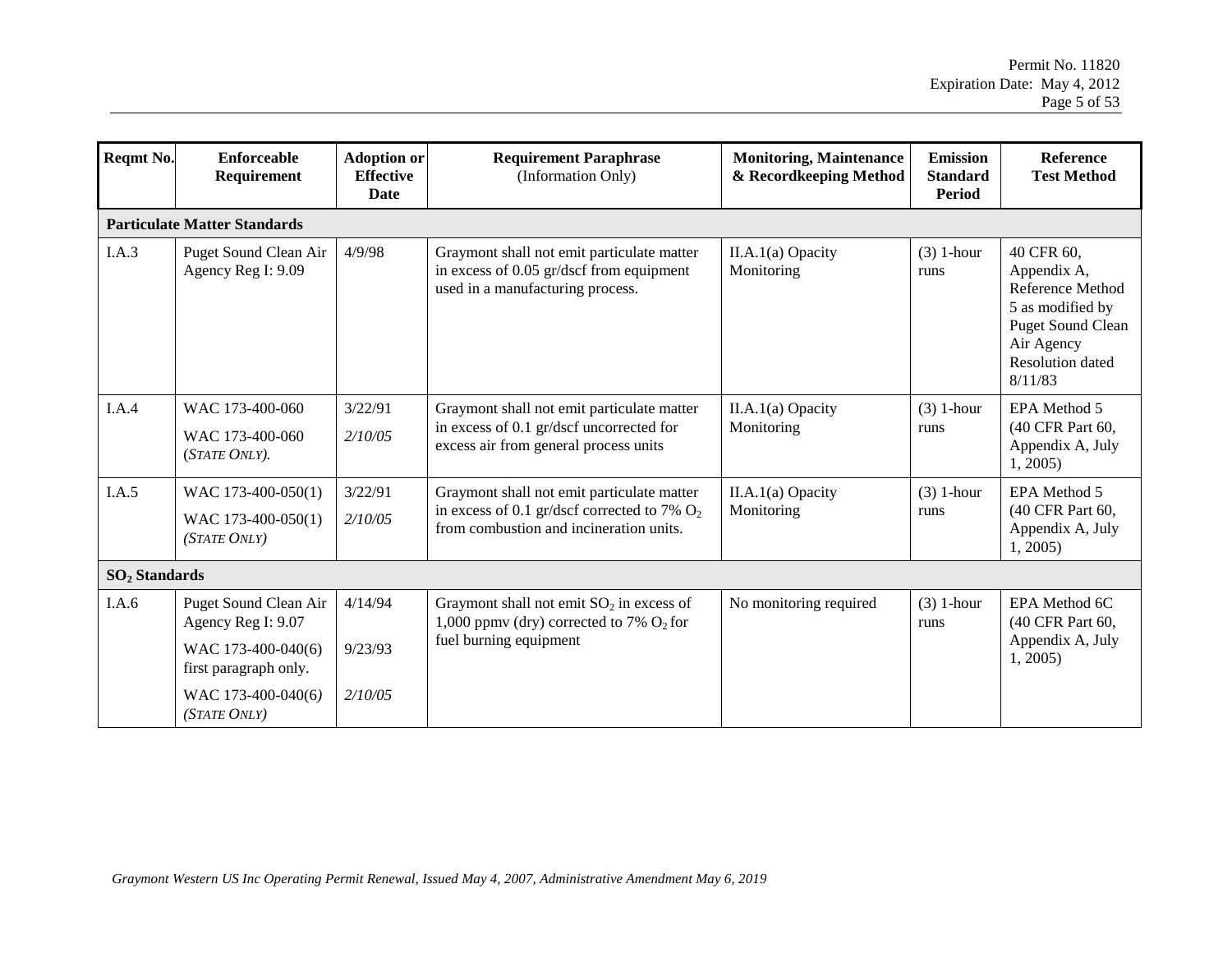| Reqmt No. | <b>Enforceable</b><br>Requirement                                                                                                                                                                      | <b>Adoption or</b><br><b>Effective</b><br><b>Date</b> | <b>Requirement Paraphrase</b><br>(Information Only)                                                                                                                                                                                                                                        | <b>Monitoring, Maintenance</b><br>& Recordkeeping Method                    | <b>Emission</b><br><b>Standard</b><br><b>Period</b> | Reference<br><b>Test Method</b>                                            |  |  |  |
|-----------|--------------------------------------------------------------------------------------------------------------------------------------------------------------------------------------------------------|-------------------------------------------------------|--------------------------------------------------------------------------------------------------------------------------------------------------------------------------------------------------------------------------------------------------------------------------------------------|-----------------------------------------------------------------------------|-----------------------------------------------------|----------------------------------------------------------------------------|--|--|--|
|           | <b>HCl Standards</b>                                                                                                                                                                                   |                                                       |                                                                                                                                                                                                                                                                                            |                                                                             |                                                     |                                                                            |  |  |  |
| I.A.7     | Puget Sound Clean Air<br>Agency Reg. I: $9.10(a)$<br>(STATE ONLY)                                                                                                                                      | 6/9/88                                                | Graymont shall not emit HCl in excess of<br>100 ppm (dry) corrected to 7% $O_2$ for<br>combustion sources                                                                                                                                                                                  | No monitoring required                                                      | $(3)$ 1-hour<br>runs                                | EPA Method 26 or<br>26A<br>(40 CFR Part 60,<br>Appendix A; July<br>1, 2005 |  |  |  |
|           | <b>Nuisance Standards</b>                                                                                                                                                                              |                                                       |                                                                                                                                                                                                                                                                                            |                                                                             |                                                     |                                                                            |  |  |  |
| I.A.8     | WAC 173-400-040(5)<br><b>Puget Sound Clean Air</b><br>Agency Reg. I: 9.11<br>(STATE ONLY)<br>WAC 173-400-040(5)<br>(STATE ONLY)<br>WAC 173-400-040(2)<br>(STATE ONLY)<br>RCW 70.94.040<br>(STATE ONLY) | 8/20/93<br>3/11/99<br>2/10/05<br>2/10/05<br>1996      | Graymont shall not emit air contaminants in<br>sufficient quantities and of such<br>characteristics and duration as is, or is likely<br>to be, injurious to human health, plant or<br>animal life, or property, or which<br>unreasonably interferes with enjoyment of<br>life and property | II.A.1(b) Complaint<br>Response<br>II.A.1(c) Facility-Wide<br>Inspections   | <b>NA</b>                                           | <b>NA</b>                                                                  |  |  |  |
| I.A.9     | WAC 173-400-040(4)<br>(STATE ONLY)                                                                                                                                                                     | 2/10/05                                               | Graymont shall use recognized good<br>practice and procedures to reduce to a<br>minimum odors which may unreasonably<br>interfere with any other property owners'<br>use and enjoyment of their property                                                                                   | $II.A.1(b)$ Complaint<br>Response<br>II.A.1(c) Facility-Wide<br>Inspections | <b>NA</b>                                           | <b>NA</b>                                                                  |  |  |  |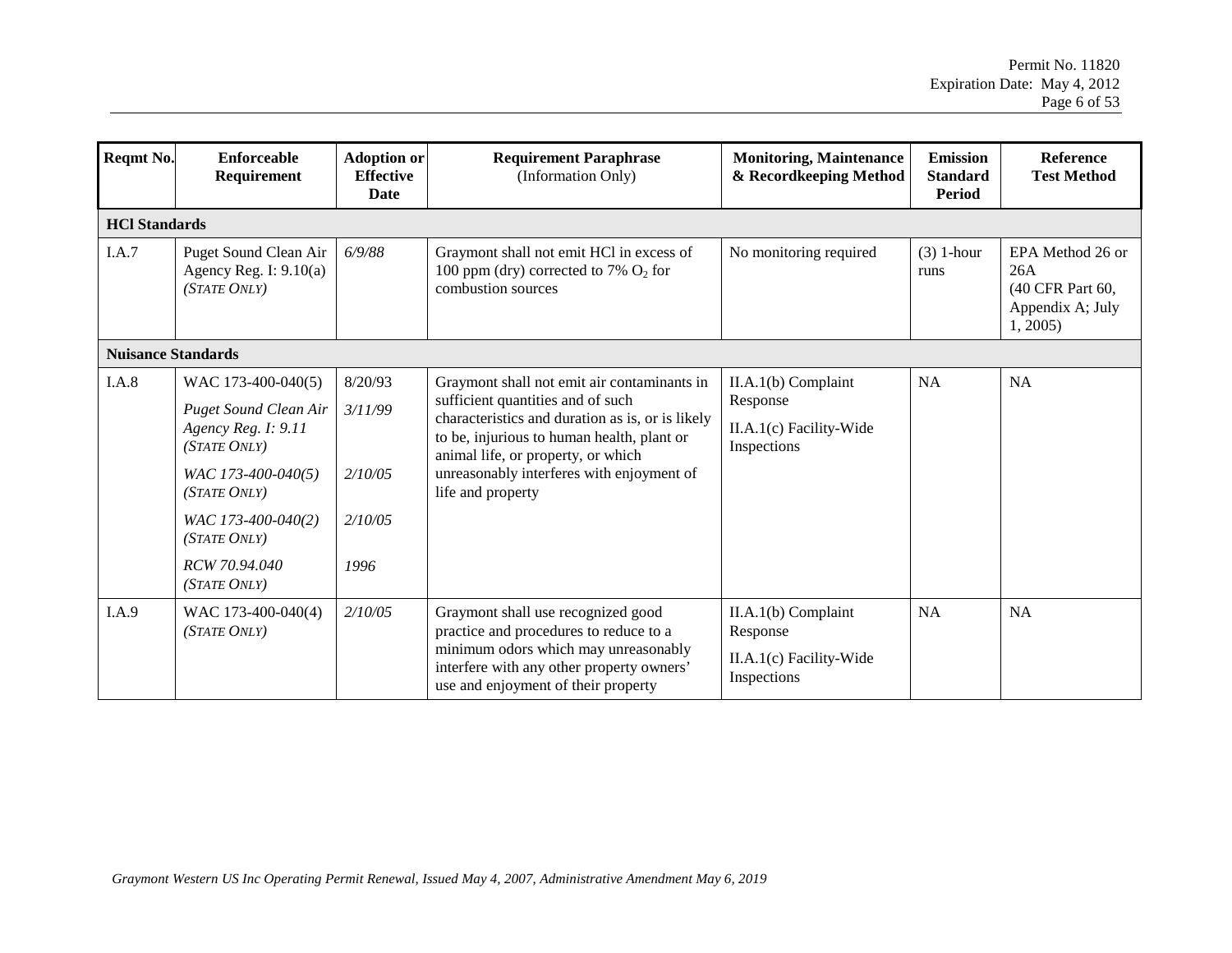| Reqmt No. | Enforceable<br>Requirement                                                                                                 | <b>Adoption or</b><br><b>Effective</b><br>Date | <b>Requirement Paraphrase</b><br>(Information Only)                                | <b>Monitoring, Maintenance</b><br>& Recordkeeping Method                      | <b>Emission</b><br><b>Standard</b><br><b>Period</b> | Reference<br><b>Test Method</b> |
|-----------|----------------------------------------------------------------------------------------------------------------------------|------------------------------------------------|------------------------------------------------------------------------------------|-------------------------------------------------------------------------------|-----------------------------------------------------|---------------------------------|
|           | <b>Fugitive Emissions Standards</b>                                                                                        |                                                |                                                                                    |                                                                               |                                                     |                                 |
| I.A.10    | WAC 173-400-040(3)<br>WAC 173-400-040(3)<br>(STATE ONLY)<br>WAC 173-400-040(8)<br>WAC 173-400-040(8)<br><b>(STATE ONLY</b> | 9/23/93<br>2/10/05<br>9/23/93<br>2/10/05       | Graymont shall take reasonable precautions<br>to prevent release of fugitive dust. | $II.A.1(b)$ Complaint<br>Response<br>$II.A.1(c)$ Facility-Wide<br>Inspections | <b>NA</b>                                           | <b>NA</b>                       |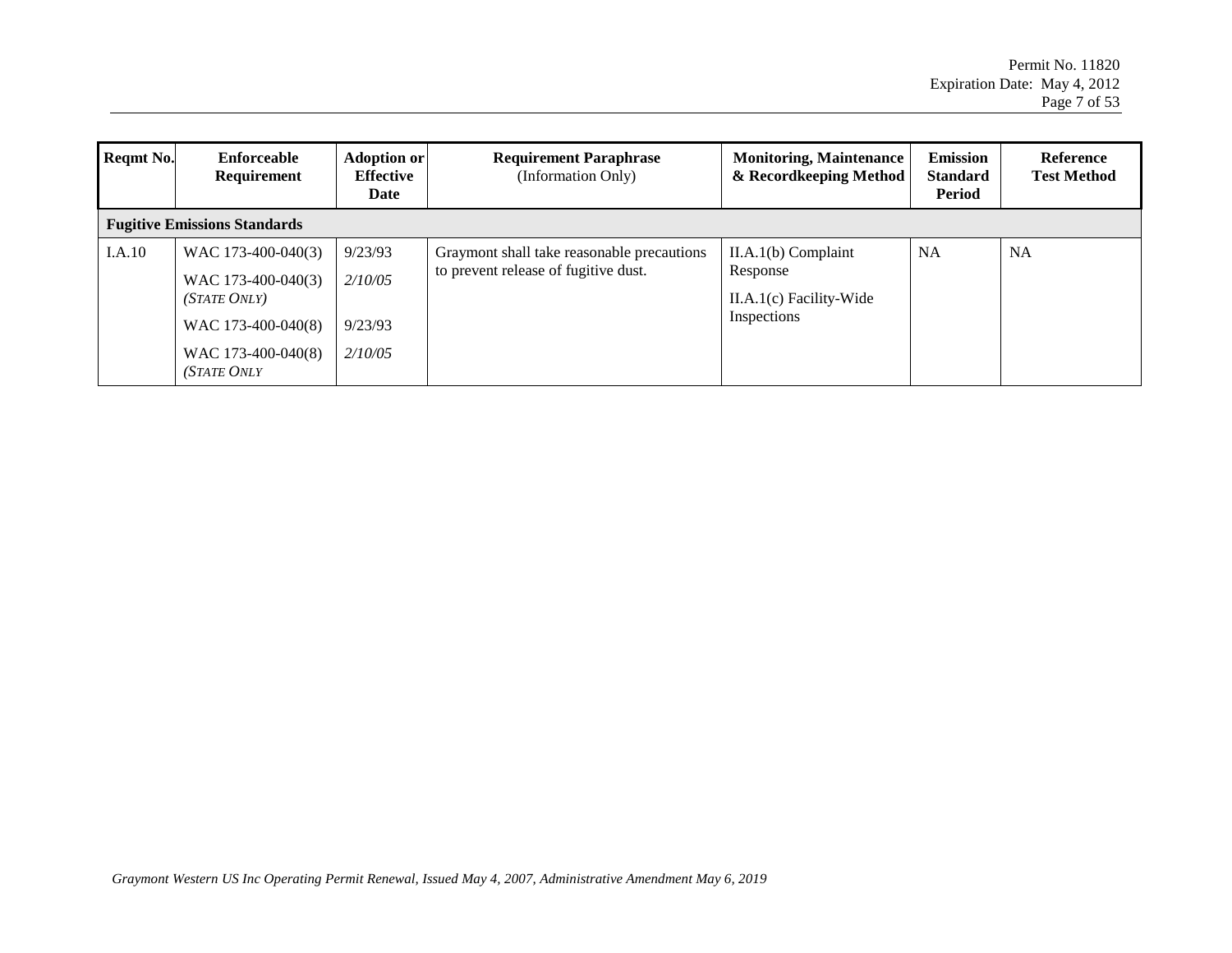| Reqmt No.     | <b>Enforceable</b><br>Requirement            | <b>Adoption or</b><br><b>Effective</b><br>Date | <b>Requirement Paraphrase</b><br>(Information Only)                                                                                                                                                                                                                                                                                                                                                                                                                                                                                                                                                                                                                                                                                                                                                                                                                                                                                                                                                                                                                                                         | <b>Monitoring, Maintenance</b><br>& Recordkeeping Method                  | <b>Emission</b><br><b>Standard</b><br><b>Period</b> | <b>Reference</b><br><b>Test Method</b> |
|---------------|----------------------------------------------|------------------------------------------------|-------------------------------------------------------------------------------------------------------------------------------------------------------------------------------------------------------------------------------------------------------------------------------------------------------------------------------------------------------------------------------------------------------------------------------------------------------------------------------------------------------------------------------------------------------------------------------------------------------------------------------------------------------------------------------------------------------------------------------------------------------------------------------------------------------------------------------------------------------------------------------------------------------------------------------------------------------------------------------------------------------------------------------------------------------------------------------------------------------------|---------------------------------------------------------------------------|-----------------------------------------------------|----------------------------------------|
| <b>I.A.11</b> | Puget Sound Clean Air<br>Agency Reg. I: 9.15 | 3/11/99                                        | (a) Graymont shall not cause or allow<br>visible emissions of fugitive dust unless<br>reasonable precautions are employed to<br>minimize the emissions. Reasonable<br>precautions include, but are not limited<br>to, the following:<br>(1) The use of control equipment,<br>enclosures, and wet (or chemical)<br>suppression techniques, as<br>practical, and curtailment during<br>high winds;<br>(2) Surfacing roadways and parking<br>areas with asphalt, concrete, or<br>gravel;<br>(3) Treating temporary, low-traffic<br>areas (e.g., construction sites) with<br>water or chemical stabilizers,<br>reducing vehicle speeds,<br>constructing pavement or rip rap<br>exit aprons, and cleaning vehicle<br>undercarriages before they exit to<br>prevent the track-out of mud or dirt<br>onto paved public roadways; or<br>(4) Covering or wetting truck loads or<br>allowing adequate freeboard to<br>prevent the escape of dust-bearing<br>materials<br>(b) Compliance with the provisions of this<br>section shall not relieve Graymont of<br>the responsibility of complying with<br>Reg. I: 9.11. | II.A.1(b) Complaint<br>Response<br>II.A.1(c) Facility-Wide<br>Inspections | NA                                                  | NA                                     |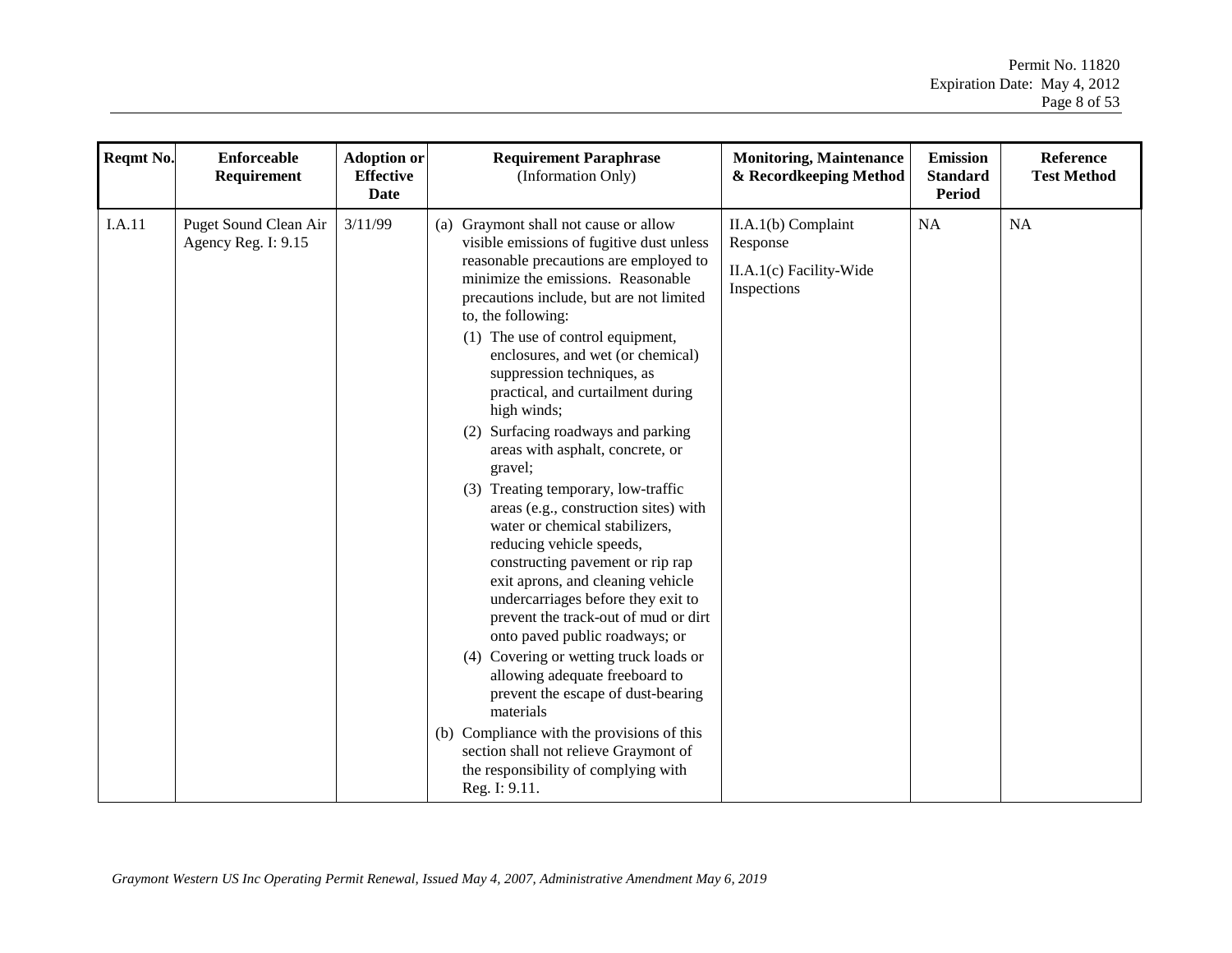| Reqmt No. | <b>Enforceable</b><br>Requirement                 | <b>Adoption or</b><br><b>Effective</b><br>Date | <b>Requirement Paraphrase</b><br>(Information Only)                                                                                                                                                                                                                                                      | <b>Monitoring, Maintenance</b><br>& Recordkeeping Method            | <b>Emission</b><br><b>Standard</b><br>Period | <b>Reference</b><br><b>Test Method</b> |
|-----------|---------------------------------------------------|------------------------------------------------|----------------------------------------------------------------------------------------------------------------------------------------------------------------------------------------------------------------------------------------------------------------------------------------------------------|---------------------------------------------------------------------|----------------------------------------------|----------------------------------------|
|           | <b>Operations and Maintenance Standards</b>       |                                                |                                                                                                                                                                                                                                                                                                          |                                                                     |                                              |                                        |
| I.A.12    | Puget Sound Clean Air<br>Agency Reg. I: $9.20(b)$ | 6/9/88                                         | Graymont shall maintain equipment not<br>subject to Puget Sound Clean Air Agency<br>Reg. I, Section 9.20(a) in good working<br>order                                                                                                                                                                     | <b>II.B</b> Operation and<br>Maintenance (O&M) Plan<br>Requirements | N/A                                          | N/A                                    |
| I.A.13    | Puget Sound Clean Air<br>Agency Reg. I: $7.09(b)$ | 9/10/98                                        | Graymont shall develop and implement an<br>O&M Plan to assure continuous compliance<br>with Puget Sound Clean Air Agency<br>Regulations I, II and III                                                                                                                                                    | II.B Operation and<br>Maintenance (O&M) Plan<br>Requirements        | <b>NA</b>                                    | <b>NA</b>                              |
| I.A.14    | RCW 70.94.152(7)<br>(STATE ONLY)                  | 1996                                           | Must maintain and operate equipment<br>requiring an NOC in good working order                                                                                                                                                                                                                            | II.B Operation and<br>Maintenance (O&M) Plan<br>Requirements        | <b>NA</b>                                    | NA                                     |
| I.A.15    | RCW 70.94.040<br>(STATE ONLY)                     | 1996                                           | Except where specified in a variance permit,<br>as provided in RCW 70.94.181, it shall be<br>unlawful for any person to cause air<br>pollution or permit it to be caused in<br>violation of chapter 70.94 RCW, or of any<br>ordinance, resolution, rule or regulation<br>validly promulgated thereunder. | No monitoring required                                              | N/A                                          | N/A                                    |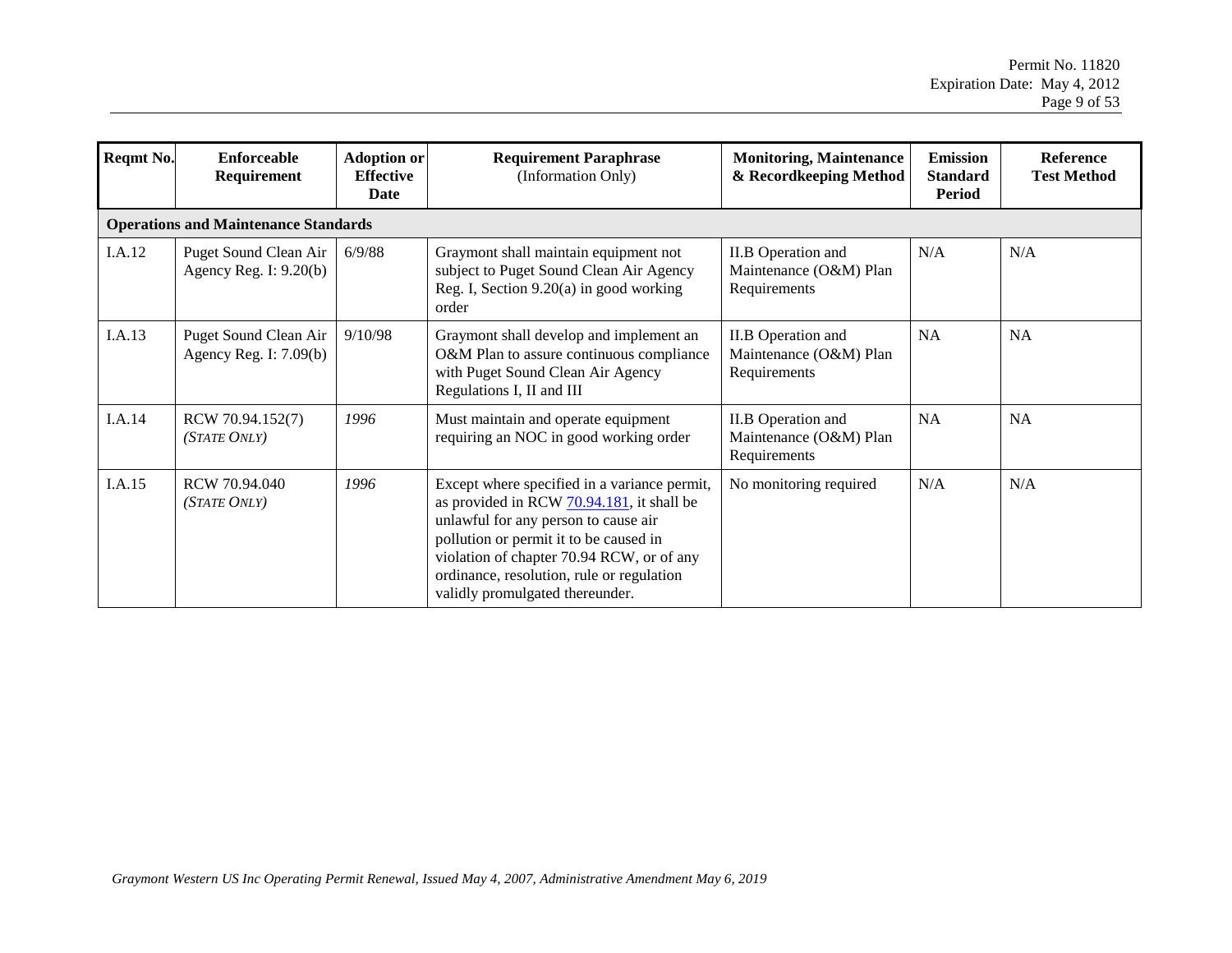### *B. EMISSION UNIT SPECIFIC APPLICABLE REQUIREMENTS*

The requirements in Section I.B. only apply to the specific emission units cited; however, the requirements in Section I.A. also apply. If the monitoring and recordkeeping method for any requirement in Section I.A. was more extensive for specific emission units, the requirement was repeated in this section with the additional monitoring and recordkeeping requirements.

#### **1. Emission Unit #1 (EU-1): Calcining Kiln**

This emission unit consists of the Calcining Kiln and Baghouse for manufacturing of lime.

|  | Table 2 (EU-1) Calcining Kiln |
|--|-------------------------------|
|--|-------------------------------|

<span id="page-9-1"></span><span id="page-9-0"></span>

| <b>Reqmt No.</b> | Enforceable<br>Requirement                                                                                                                                   | Adoption or<br><b>Effective</b><br>Date | <b>Requirement Paraphrase</b><br>(Information Only)                                                                                                            | Monitoring, Maintenance &<br><b>Recordkeeping Method</b>                                                                                                          | <b>Emission</b><br><b>Standard</b><br><b>Period</b> | Reference<br><b>Test Method</b>                                                                                                 |
|------------------|--------------------------------------------------------------------------------------------------------------------------------------------------------------|-----------------------------------------|----------------------------------------------------------------------------------------------------------------------------------------------------------------|-------------------------------------------------------------------------------------------------------------------------------------------------------------------|-----------------------------------------------------|---------------------------------------------------------------------------------------------------------------------------------|
| $EU-1.1$         | Puget Sound Clean Air<br>3/11/99<br>Agency Reg I: 9.03<br>(except for $9.03(e)$ )<br>Puget Sound Clean Air<br>3/25/04<br>Agency Reg. I: 9.03<br>(STATE ONLY) |                                         | Graymont shall not emit any air pollutants<br>which exhibit greater than 20% opacity for a<br>period or periods aggregating more than 3<br>minutes in any hour | More than<br>$II.A.2(a)$ Daily Visible<br><b>Emissions Monitoring</b><br>$3 \text{ min.}$ in<br>any 1 hr                                                          |                                                     | <b>Ecology Reference</b><br>Method 9A,<br>7/12/90<br>(See Section X)                                                            |
|                  |                                                                                                                                                              |                                         |                                                                                                                                                                |                                                                                                                                                                   |                                                     |                                                                                                                                 |
|                  | WAC $173-400-040(1)$                                                                                                                                         | 9/23/93                                 |                                                                                                                                                                |                                                                                                                                                                   |                                                     |                                                                                                                                 |
|                  | WAC 173-400-040(1)<br>(STATE ONLY)                                                                                                                           | 2/10/05                                 |                                                                                                                                                                |                                                                                                                                                                   |                                                     |                                                                                                                                 |
| $EU-1.2$         | Puget Sound Clean Air<br>Agency Reg I: 9.09                                                                                                                  | 4/9/98                                  | Graymont shall not emit particulate matter<br>in excess of 0.05 gr/dscf from equipment<br>used in a manufacturing process.                                     | II.A.2(a) Daily Visible<br><b>Emissions Monitoring</b><br>$II.A.2(c)$ Calcining (Lime)<br>Kiln PM Testing<br><b>II.C Compliance Assurance</b><br>Monitoring (CAM) | $(3)$ 1-hour<br>runs                                | 40 CFR 60,<br>Appendix A,<br>Reference Method<br>5D as modified by<br><b>Puget Sound Clean</b><br>Air Agency (see<br>Section X) |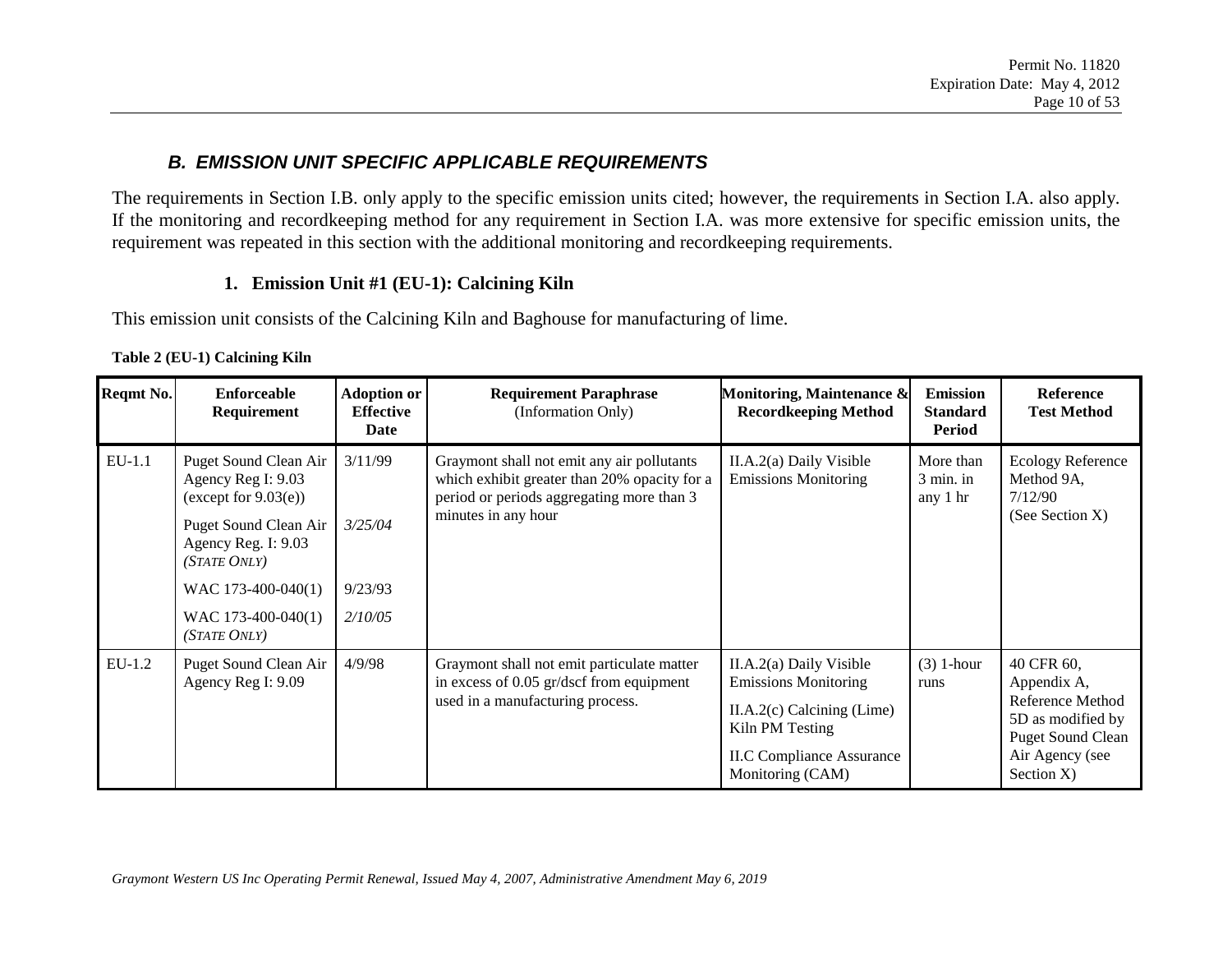| <b>Regmt No.</b> | Enforceable<br>Requirement                 | <b>Adoption or</b><br><b>Effective</b><br>Date | <b>Requirement Paraphrase</b><br>(Information Only)                                     | Monitoring, Maintenance &<br><b>Recordkeeping Method</b>                                                                                                            | <b>Emission</b><br><b>Standard</b><br>Period | Reference<br><b>Test Method</b>                                                                                                            |
|------------------|--------------------------------------------|------------------------------------------------|-----------------------------------------------------------------------------------------|---------------------------------------------------------------------------------------------------------------------------------------------------------------------|----------------------------------------------|--------------------------------------------------------------------------------------------------------------------------------------------|
| $EU-1.3$         | Order of Approval No.<br>5619, Condition 4 | 12/22/94                                       | $PM_{10}$ emission rate from the calcining kiln<br>baghouse shall not exceed 20.1 lb/hr | $II.A.2(a)$ Daily Visible<br><b>Emissions Monitoring</b><br>$II.A.2(c)$ Calcining (Lime)<br>Kiln PM Testing<br><b>II.C Compliance Assurance</b><br>Monitoring (CAM) | $(3)$ 1-hour<br>runs                         | $PM_{10}$ by EPA<br>Method 5D, Puget<br>Sound Clean Air<br>Agency Method 5<br>or EPA Method<br>201A/202 July 1,<br>2005<br>(See Section X) |

NA = Not Applicable

#### **2. Emission Unit #2 (EU-2): Coal Handling and Storage System**

This emission unit consists of Coal Unloading, Handling, Transload, and Storage Equipment.

<span id="page-10-1"></span>

| Table 3 (EU-2) Coal Handling and Storage System |  |  |  |
|-------------------------------------------------|--|--|--|
|                                                 |  |  |  |

<span id="page-10-0"></span>

| Reqmt No. | Enforceable<br>Requirement               | Adoption or<br><b>Effective</b><br>Date | <b>Requirement Paraphrase</b><br>(Information Only)                | Monitoring, Maintenance &<br><b>Recordkeeping Method</b> | <b>Emission</b><br><b>Standard</b><br>Period | Reference<br><b>Test Method</b>                                                      |
|-----------|------------------------------------------|-----------------------------------------|--------------------------------------------------------------------|----------------------------------------------------------|----------------------------------------------|--------------------------------------------------------------------------------------|
| $EU-2.1.$ | Order of Approval No.<br>2121A Condition | 03/18/81                                | Specific Condition: Coal shall not exceed<br>1.0% sulfur by weight | $II.A.2(b)$ Fuel Sulfur<br>Monitoring                    | <b>NA</b>                                    | ASTM D3176,<br>ASTM D2234-76,<br>ASTM D4239 for<br>Sulfur in Coal<br>(See Section X) |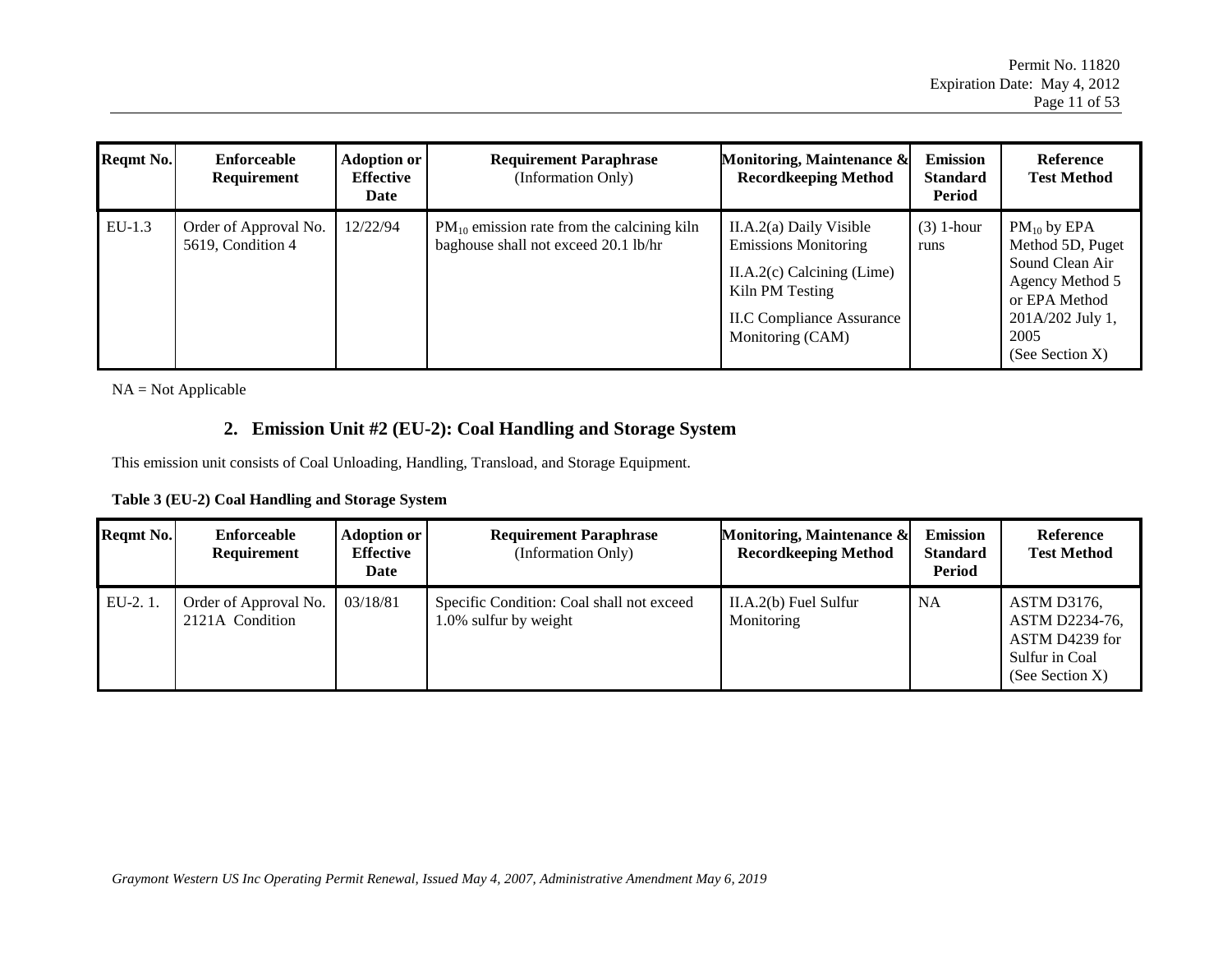| Reqmt No. | Enforceable<br>Requirement                 | Adoption or<br><b>Effective</b><br>Date | <b>Requirement Paraphrase</b><br>(Information Only)                          | Monitoring, Maintenance &<br><b>Recordkeeping Method</b> | <b>Emission</b><br><b>Standard</b><br>Period | Reference<br><b>Test Method</b>                                                                                                            |
|-----------|--------------------------------------------|-----------------------------------------|------------------------------------------------------------------------------|----------------------------------------------------------|----------------------------------------------|--------------------------------------------------------------------------------------------------------------------------------------------|
| EU-2.2.   | Order of Approval No.<br>5619, Condition 8 | 12/22/94                                | $PM_{10}$ emission rate from the coal baghouse<br>shall not exceed 0.5 lb/hr | $II.A.1(a)$ Opacity<br>Monitoring                        | At least 1-<br>hr per run                    | $PM_{10}$ by EPA<br>Method 5D, Puget<br>Sound Clean Air<br>Agency Method 5<br>or EPA Method<br>201A/202 July 1,<br>2005<br>(See Section X) |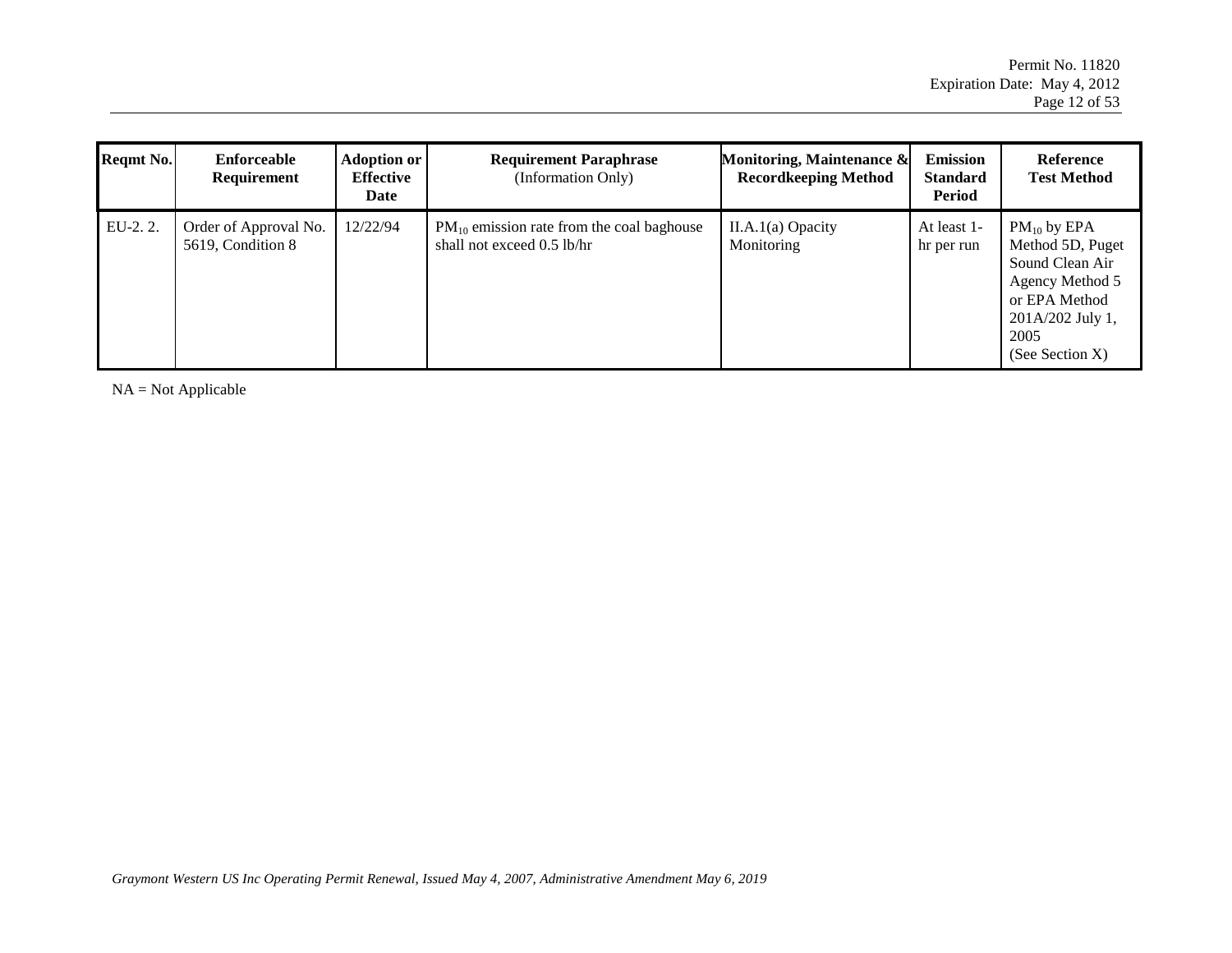#### **3. Emission Unit #3 (EU-3): Lime Processing**

This emission unit consists of lime processing and lime dust handling control and associated equipment with the MAC-120RPT 224 Baghouse and the MAC Filter 39AVSC III Baghouse. A 200 ton dolomitic lime storage silo and conveyor system, vented to an existing baghouse, was installed as an off-permit change after issuance of Order of Approval No. 8256 on September 6, 2000.Order No. 8256 has no special conditions. Another 200 ton dolomite lime storage silo and conveyor system, vented to a new 2,000 cfm baghouse, was installed as an off-permit change after issuance of Order of Approval No. 8350 on September 6, 2000.

<span id="page-12-0"></span>

| Reqmt No. | Enforceable<br>Requirement                 | <b>Adoption or</b><br><b>Effective</b><br>Date | <b>Requirement Paraphrase</b><br>(Information Only)                                                                       | Monitoring, Maintenance &<br><b>Recordkeeping Method</b> | <b>Emission</b><br><b>Standard</b><br>Period | <b>Reference</b><br><b>Test Method</b>                                                                                                     |
|-----------|--------------------------------------------|------------------------------------------------|---------------------------------------------------------------------------------------------------------------------------|----------------------------------------------------------|----------------------------------------------|--------------------------------------------------------------------------------------------------------------------------------------------|
| EU-3.1.   | Order of Approval No.<br>5856; Condition 4 | 1/24/96                                        | $PM_{10}$ emissions from the MAC-120RPT<br>224 and the MAC filter 39AVSC III<br>baghouse shall not exceed 0.02 gr/dscf    | $II.A.1(a)$ Opacity<br>Monitoring                        | $(3)$ 1-hour<br>runs                         | $PM_{10}$ by EPA<br>Method 5D, Puget<br>Sound Clean Air<br>Agency Method 5<br>or EPA Method<br>201A/202 July 1,<br>2005<br>(See Section X) |
| EU-3.2.   | Order of Approval No.<br>5856; Condition 5 | 1/24/96                                        | Opacity from the MAC Filter 39AVSC III<br>baghouse shall not exceed 10% for 3<br>minutes in any 1 hour                    | $II.A.1(a)$ Opacity<br>Monitoring                        | More than<br>$3 \text{ min.}$ in<br>any 1 hr | <b>Ecology Reference</b><br>Method 9A,<br>7/12/90<br>(See Section X)                                                                       |
| EU-3.3.   | Order of Approval No.<br>5856; Condition 6 | 1/24/96                                        | The MAC-120RPT 224 baghouse shall not<br>exceed a total of 4,380 hours of operation in<br>any consecutive 12-month period | $II.A.2(d)$ Operating Logs                               | <b>NA</b>                                    | <b>NA</b>                                                                                                                                  |

**Table 4 (EU-3) Lime Processing**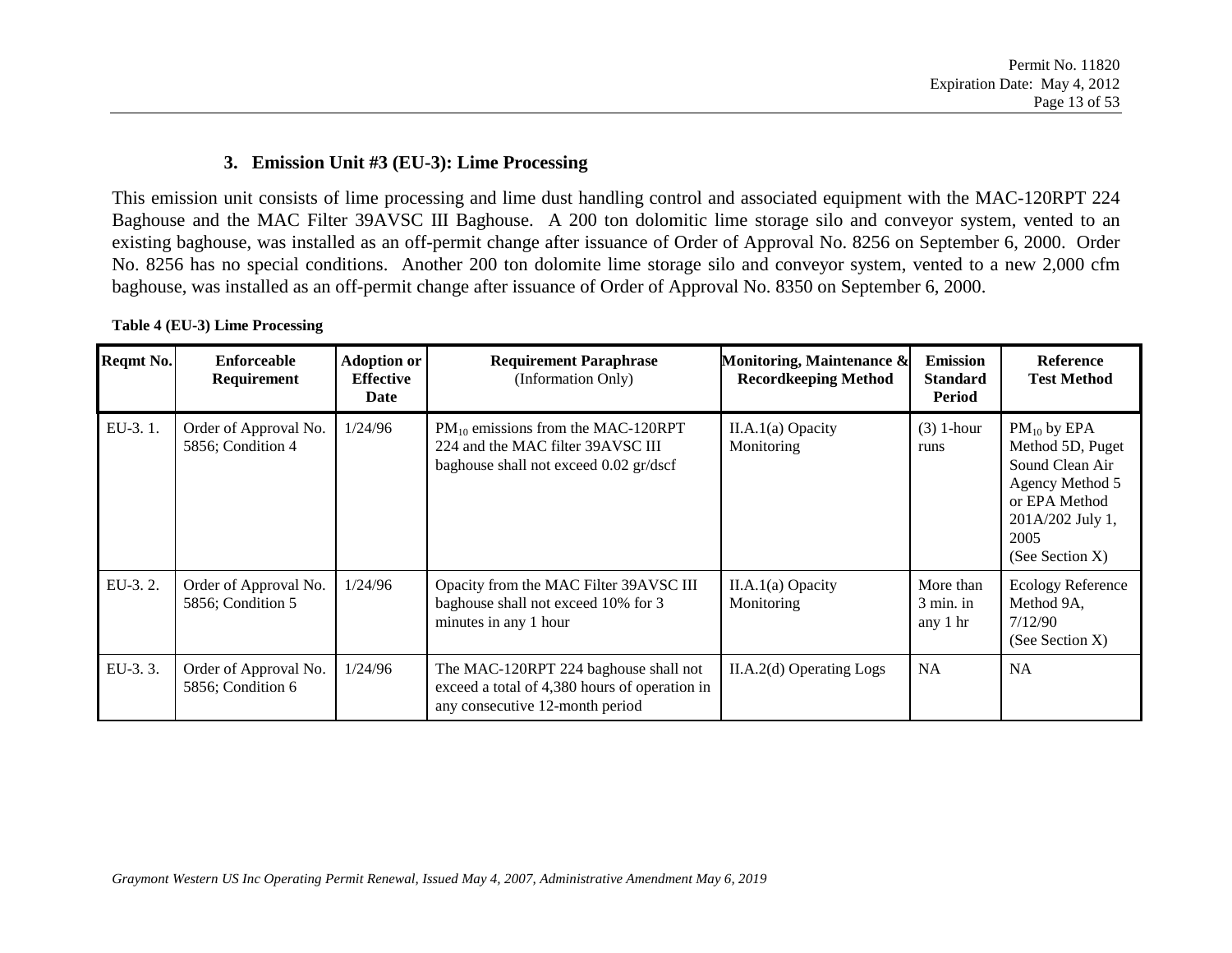| <b>Regmt No.</b> | Enforceable<br>Requirement                 | <b>Adoption or</b><br><b>Effective</b><br>Date | <b>Requirement Paraphrase</b><br>(Information Only)                                           | Monitoring, Maintenance &<br><b>Recordkeeping Method</b> | <b>Emission</b><br><b>Standard</b><br>Period | Reference<br><b>Test Method</b>                                                                                                               |
|------------------|--------------------------------------------|------------------------------------------------|-----------------------------------------------------------------------------------------------|----------------------------------------------------------|----------------------------------------------|-----------------------------------------------------------------------------------------------------------------------------------------------|
| EU-3.4.          | Order of Approval No.<br>8350; Condition 3 | 12/11/01                                       | PM emissions shall not exceed 0.02 gr/dscf<br>from this dolomite material handling<br>system. | $II.A.2(e)$ Dolomite<br>baghouse inspection              | $(3)$ 1-hour<br>runs                         | $PM_{10}$ by EPA<br>Method 5D, Puget<br>Sound Clean Air<br>Agency Method 5<br>or EPA Method<br>201A/202 July 1,<br>2005<br>(See Section $X$ ) |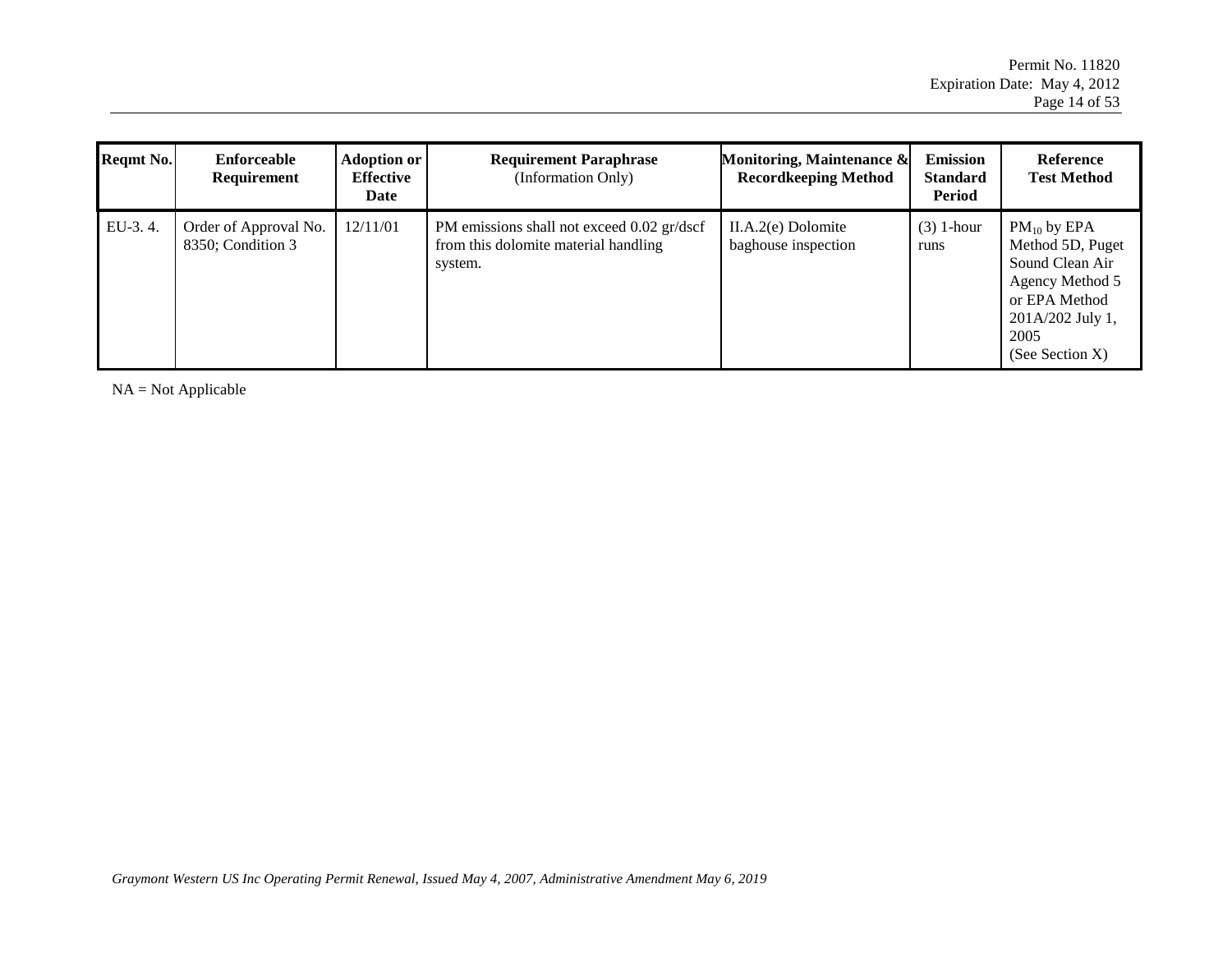#### **4. Emission Unit #4 (EU-4): Hydrator--Atmospheric**

This emission unit consists of the Hydrator-Atmospheric, Wet Scrubber, and associated equipment for the Lime Manufacturing Process.

<span id="page-14-0"></span>

| Reqmt No. | Enforceable<br><b>Requirement</b>           | <b>Adoption or</b><br><b>Effective</b><br>Date | <b>Requirement Paraphrase</b><br>(Information Only)                                          | Monitoring, Maintenance &<br><b>Recordkeeping Method</b> | <b>Emission</b><br><b>Standard</b><br>Period | <b>Reference</b><br><b>Test Method</b>                                                                                                        |
|-----------|---------------------------------------------|------------------------------------------------|----------------------------------------------------------------------------------------------|----------------------------------------------------------|----------------------------------------------|-----------------------------------------------------------------------------------------------------------------------------------------------|
| EU-4.1.   | Order of Approval No.<br>5619; Condition 5: | 12/22/94                                       | $PM_{10}$ emission rate from the hydrator<br>scrubber shall not exceed 1.2 lb/hr             | $II.A.1(a)$ Opacity<br>Monitoring                        | $(3)$ 1-hour<br>runs                         | $PM_{10}$ by EPA<br>Method 5D, Puget<br>Sound Clean Air<br>Agency Method 5<br>or EPA Method<br>201A/202 July 1,<br>2005<br>(See Section $X$ ) |
| EU-4.2.   | Order of Approval No.<br>5619; Condition 6: | 12/22/94                                       | $PM_{10}$ emission rate from the hydrate bag<br>and silo baghouse shall not exceed 3.7 lb/hr | $II.A.1(a)$ Opacity<br>Monitoring                        | $(3)$ 1-hour<br>runs                         | $PM_{10}$ by EPA<br>Method 5D, Puget<br>Sound Clean Air<br>Agency Method 5<br>or EPA Method<br>201A/202 July 1,<br>2005<br>(See Section X)    |

#### **Table 5 (EU-4) Hydrator--Atmospheric**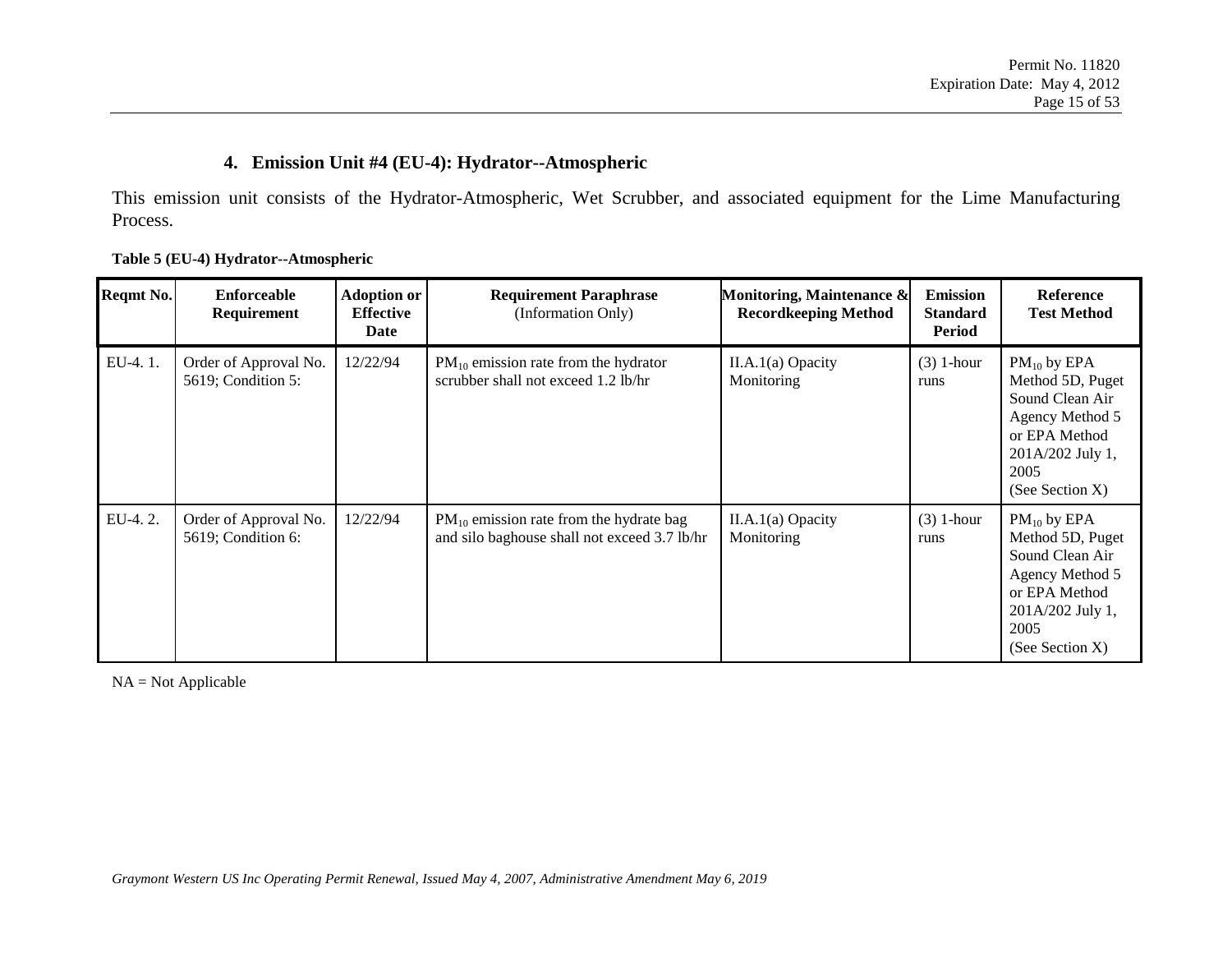### **5. Emission Unit #5 (EU-5): Bulk Loading/Unloading**

This emission unit consists of the Bulk Loading/Unloading Baghouse and associated equipment.

<span id="page-15-0"></span>

| <b>Reqmt No.</b> | Enforceable<br><b>Requirement</b>          | <b>Adoption or</b><br><b>Effective</b><br>Date | <b>Requirement Paraphrase</b><br>(Information Only)                                                 | Monitoring, Maintenance &<br><b>Recordkeeping Method</b> | <b>Emission</b><br><b>Standard</b><br>Period | <b>Reference</b><br><b>Test Method</b>                                                                                                        |
|------------------|--------------------------------------------|------------------------------------------------|-----------------------------------------------------------------------------------------------------|----------------------------------------------------------|----------------------------------------------|-----------------------------------------------------------------------------------------------------------------------------------------------|
| $EU-5.1.$        | Order of Approval No.<br>5619; Condition 7 | 12/22/94                                       | $PM_{10}$ emission rate from the bulk<br>loading/unloading baghouse shall not<br>exceed $4.1$ lb/hr | $II.A.1(a)$ Opacity<br>Monitoring                        | $(3)$ 1-hour<br>runs                         | $PM_{10}$ by EPA<br>Method 5D, Puget<br>Sound Clean Air<br>Agency Method 5<br>or EPA Method<br>201A/202 July 1,<br>2005<br>(See Section $X$ ) |

**Table 6 (EU-5) Bulk Loading/Unloading**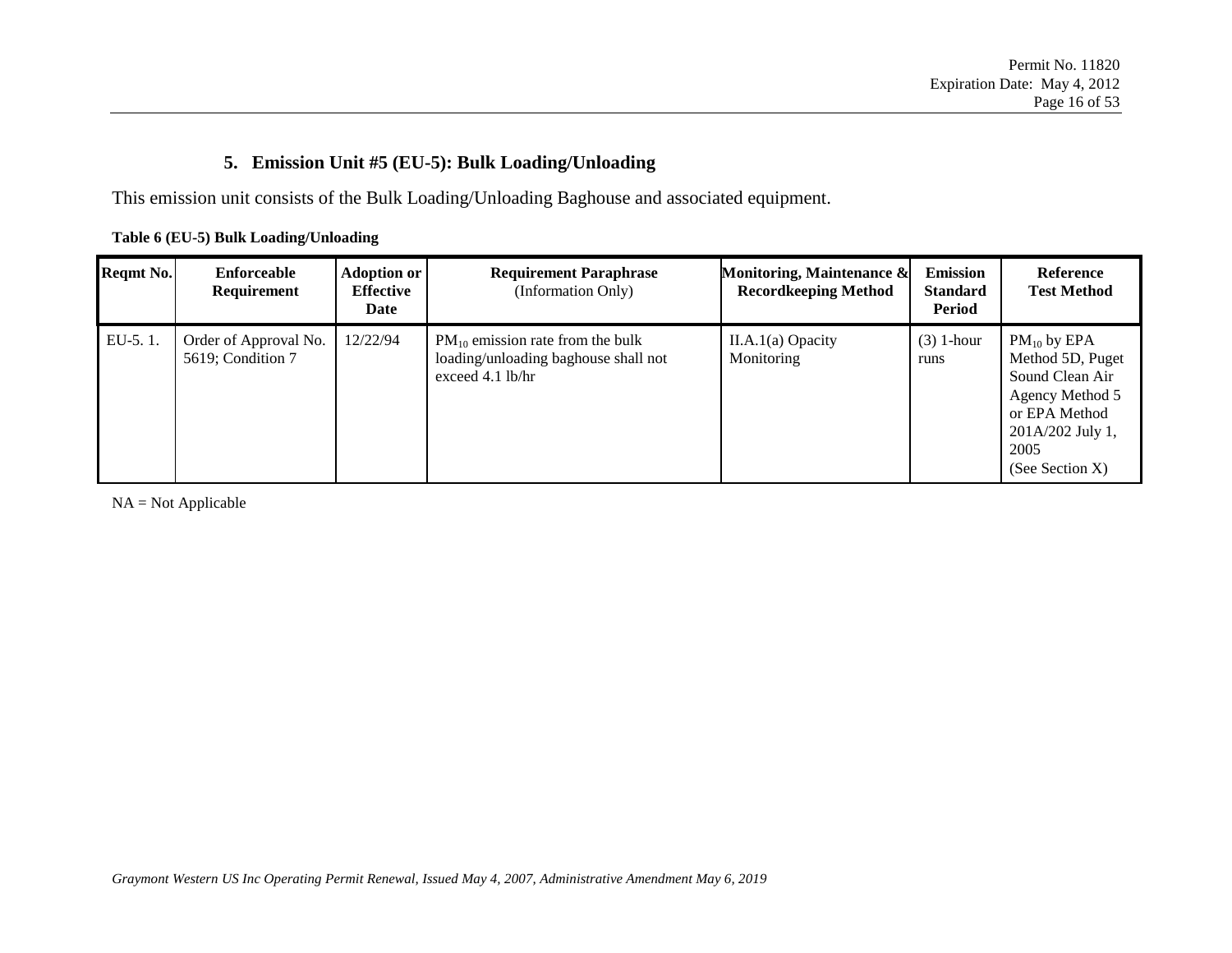#### **6. Emission Unit #6 (EU-6): Precipitated Calcium Carbonate (PCC) Plant**

This emission unit consists of a Slaker, Carbonators, Demisters, Baghouses, and associated equipment for the manufacturing, storage and transfer of precipitated calcium carbonate. A 33,000 gallon carbonator vented to a demister was installed as an off-permit change after issuance of Order of Approval No. 8146 on June 13, 2000. Carbonator No. 2 (30 ton-per-day, 15' diameter x 13.5') for the PCC Pilot Plant (XPCC) controlled by a Demister (15' diameter x 13' long) rated at 2,500 cfm and 10 inches water pressure drop was installed as an off-permit change after issuance of Order of Approval No. 8351 on December 11, 2001. Two 40,000 gallon carbonators, each vented to a demister, were installed as an off-permit change after issuance of Order of Approval No. 8672 on June 10, 2002.

<span id="page-16-0"></span>

|         | <b>Reqmt No. Enforceable</b><br>Requirement                                              | <b>Adoption or</b><br><b>Effective</b><br>Date | <b>Requirement Paraphrase</b><br>(Information Only)                                           | Monitoring, Maintenance & Emission<br><b>Recordkeeping Method</b> | <b>Standard</b><br>Period | <b>Reference</b><br><b>Test Method</b>                                                                                                        |
|---------|------------------------------------------------------------------------------------------|------------------------------------------------|-----------------------------------------------------------------------------------------------|-------------------------------------------------------------------|---------------------------|-----------------------------------------------------------------------------------------------------------------------------------------------|
| EU-6.1. | Order of Approval No.<br>5619; Condition 9<br>Order of Approval No.<br>8672; Condition 3 | 12/22/94<br>06/10/02                           | $PM_{10}$ emission rates from each of the PCC<br>plant carbonators shall not exceed 0.5 lb/hr | $II.A.1(a)$ Opacity<br>Monitoring                                 | $(3)$ 1-hour<br>runs      | $PM_{10}$ by EPA<br>Method 5D, Puget<br>Sound Clean Air<br>Agency Method 5<br>or EPA Method<br>201A/202 July 1,<br>2005<br>(See Section X)    |
| EU-6.2. | Order of Approval No.<br>8146; Condition 3                                               | 06/13/00                                       | $PM_{10}$ emission rates from demister on PCC<br>Plant carbonator shall not exceed 0.5 lb/hr  | $II.A.1(a)$ Opacity<br>Monitoring                                 | $(3)$ 1-hour<br>runs      | $PM_{10}$ by EPA<br>Method 5D, Puget<br>Sound Clean Air<br>Agency Method 5<br>or EPA Method<br>201A/202 July 1,<br>2005<br>(See Section $X$ ) |

**Table 7 (EU-6) Precipitated Calcium Carbonate (PCC) Plant**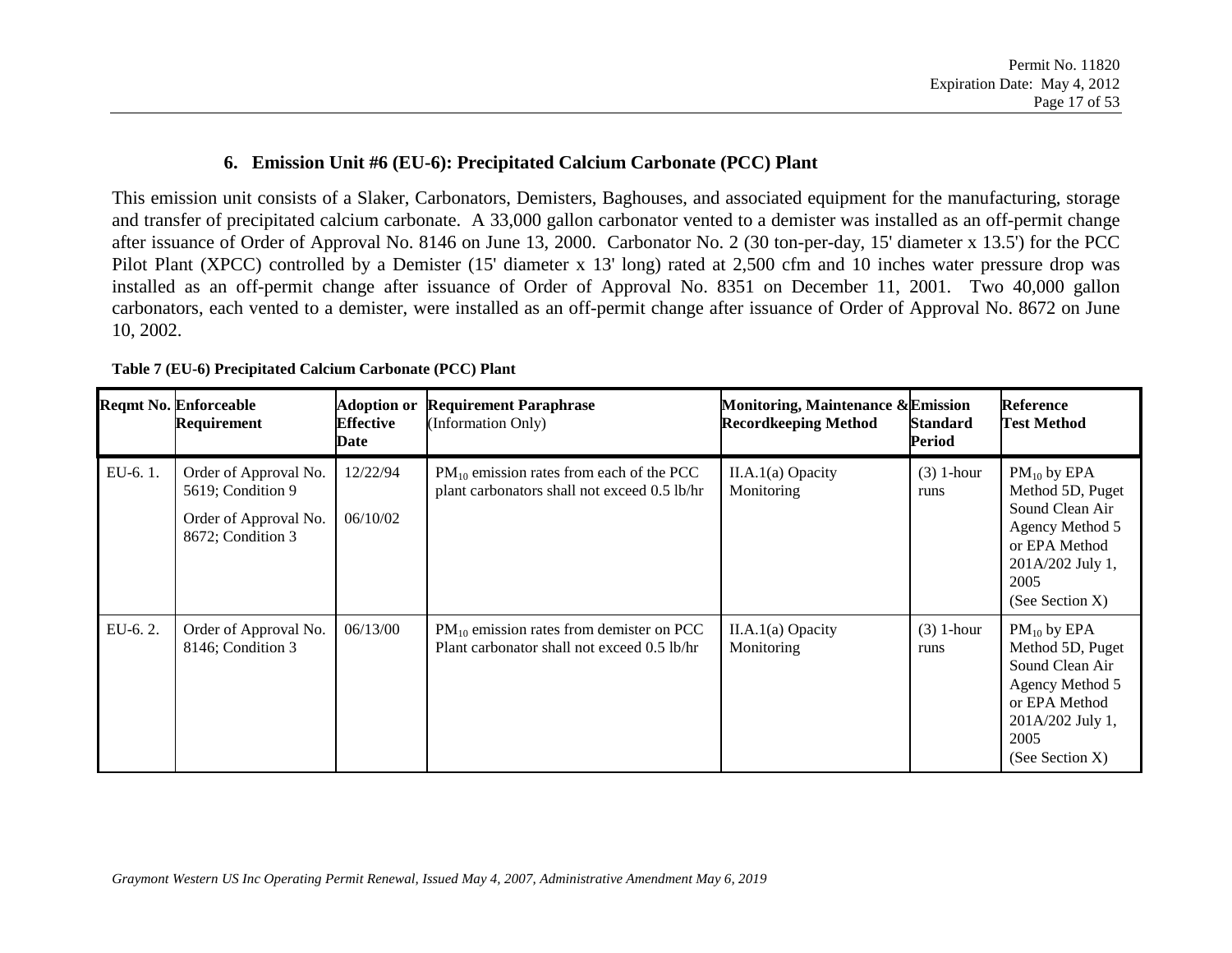|         | <b>Reqmt No. Enforceable</b><br>Requirement | <b>Adoption or</b><br><b>Effective</b><br>Date | <b>Requirement Paraphrase</b><br>(Information Only)                                | Monitoring, Maintenance & Emission<br><b>Recordkeeping Method</b> | <b>Standard</b><br>Period | <b>Reference</b><br><b>Test Method</b>                                                                                                        |
|---------|---------------------------------------------|------------------------------------------------|------------------------------------------------------------------------------------|-------------------------------------------------------------------|---------------------------|-----------------------------------------------------------------------------------------------------------------------------------------------|
| EU-6.3. | Order of Approval No.<br>5619; Condition 10 | 12/22/94                                       | $PM_{10}$ emission rates from the PCC plant<br>baghouse shall not exceed 3.9 lb/hr | $II.A.1(a)$ Opacity<br>Monitoring                                 | $(3)$ 1-hour<br>runs      | $PM_{10}$ by EPA<br>Method 5D, Puget<br>Sound Clean Air<br>Agency Method 5<br>or EPA Method<br>201A/202 July 1,<br>2005<br>(See Section X)    |
| EU-6.4. | Order of Approval No.<br>8351; Condition 3  | 12/11/01                                       | $PM_{10}$ emissions from Carbonator No. 2 shall<br>not exceed 0.02 gr/dscf         | II.A.2(f) Carbonator No. 2<br>inspection                          | $(3)$ 1-hour<br>runs      | $PM_{10}$ by EPA<br>Method 5D, Puget<br>Sound Clean Air<br>Agency Method 5<br>or EPA Method<br>201A/202 July 1,<br>2005<br>(See Section $X$ ) |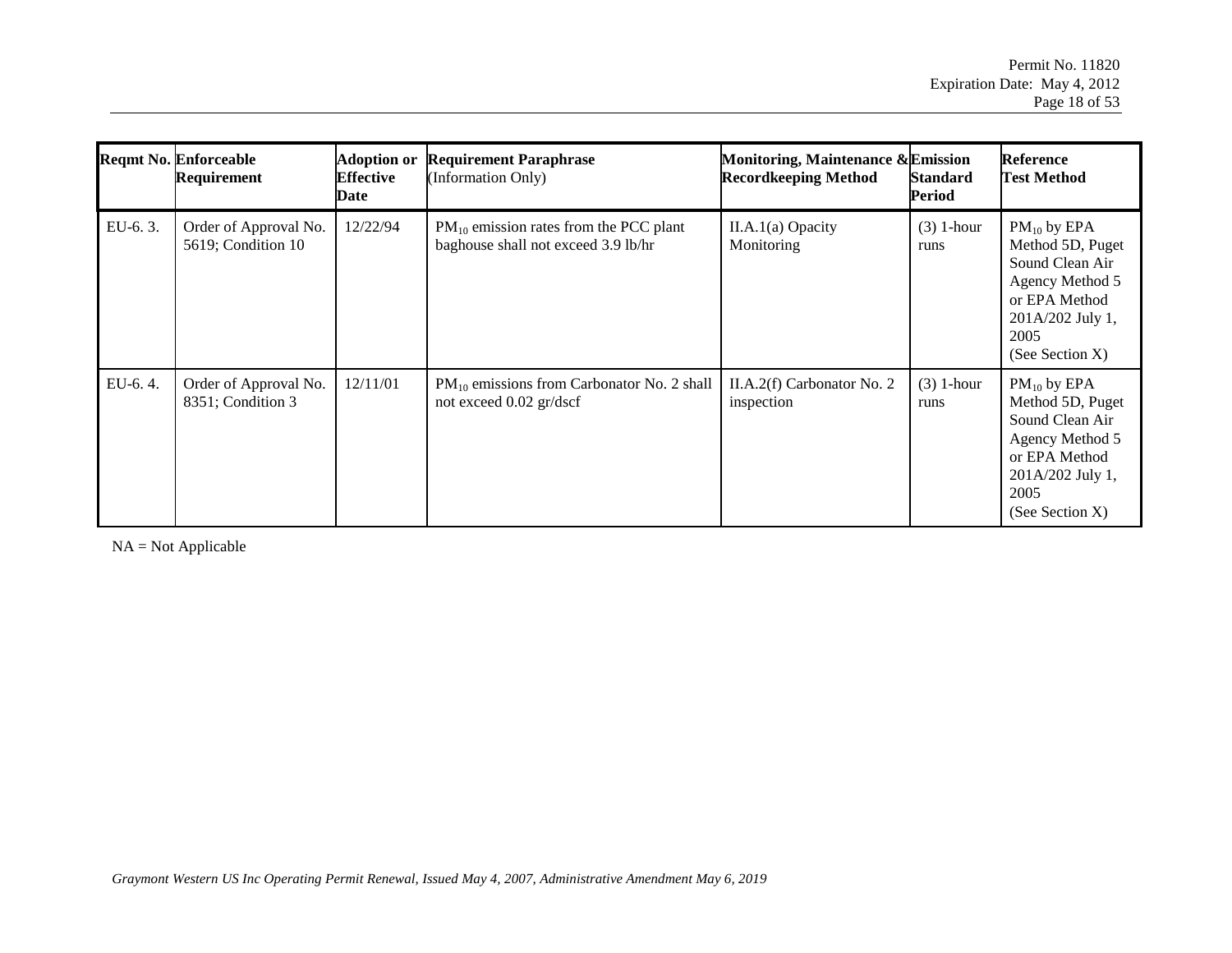#### **7. Emission Unit #7 (EU-7): Miscellaneous Facility Operations**

This section contains insignificant emission units (and their ancillary equipment) as defined in WAC 173-401 and other equipment and activities that do not have specific applicable requirements as listed elsewhere in this permit. Insignificant emission units that are categorically exempt under WAC 173-401-532 are not listed in this section. There are no specific applicable requirements.

| <b>Industrial Process</b>                           | Equipment                          |
|-----------------------------------------------------|------------------------------------|
| Calcining Kiln                                      | Pre-heater                         |
|                                                     | Drag Chain                         |
|                                                     | <b>Backspill Elevator</b>          |
| Coal Unloading, Handling, Transloading, and Storage | Baghouse(s)                        |
| <b>Limestone Handling</b>                           | Stockpiles                         |
|                                                     | Conveyors                          |
|                                                     | Bins, Hopper(s), and Storage Areas |
|                                                     | Screen(s)                          |
|                                                     | Baghouse(s)/Dust Collector(s)      |
| Lime Processing                                     | Crushers                           |
|                                                     | Screens                            |
|                                                     | Conveyors                          |
|                                                     | <b>Diverters</b>                   |
|                                                     | <b>Bins and Silos</b>              |
|                                                     | Baghouse(s)/Dust Collector(s)      |
| Hydration                                           | Mixing Equipment                   |
|                                                     | Secondary Hydrator                 |
|                                                     | Tanks (mixing and water make-up)   |
|                                                     | Roller Mill                        |
|                                                     | Conveyors                          |
|                                                     | Baghouse(s)/Dust Collector(s)      |
| <b>XPCC Process</b>                                 | Two Reactor/Carbonators            |
|                                                     | Demister                           |
|                                                     | Slaker                             |
|                                                     | Baghouse(s)/Dust Collector(s)      |

#### <span id="page-18-0"></span>**Table 8 (EU-7) Miscellaneous Facility Operations**

#### APPLICABLE REQUIREMENTS

NO EMISSION UNIT SPECIFIC STATE/Puget Sound Clean Air Agency REQUIREMENTS. However, general requirements of Section I.A. apply.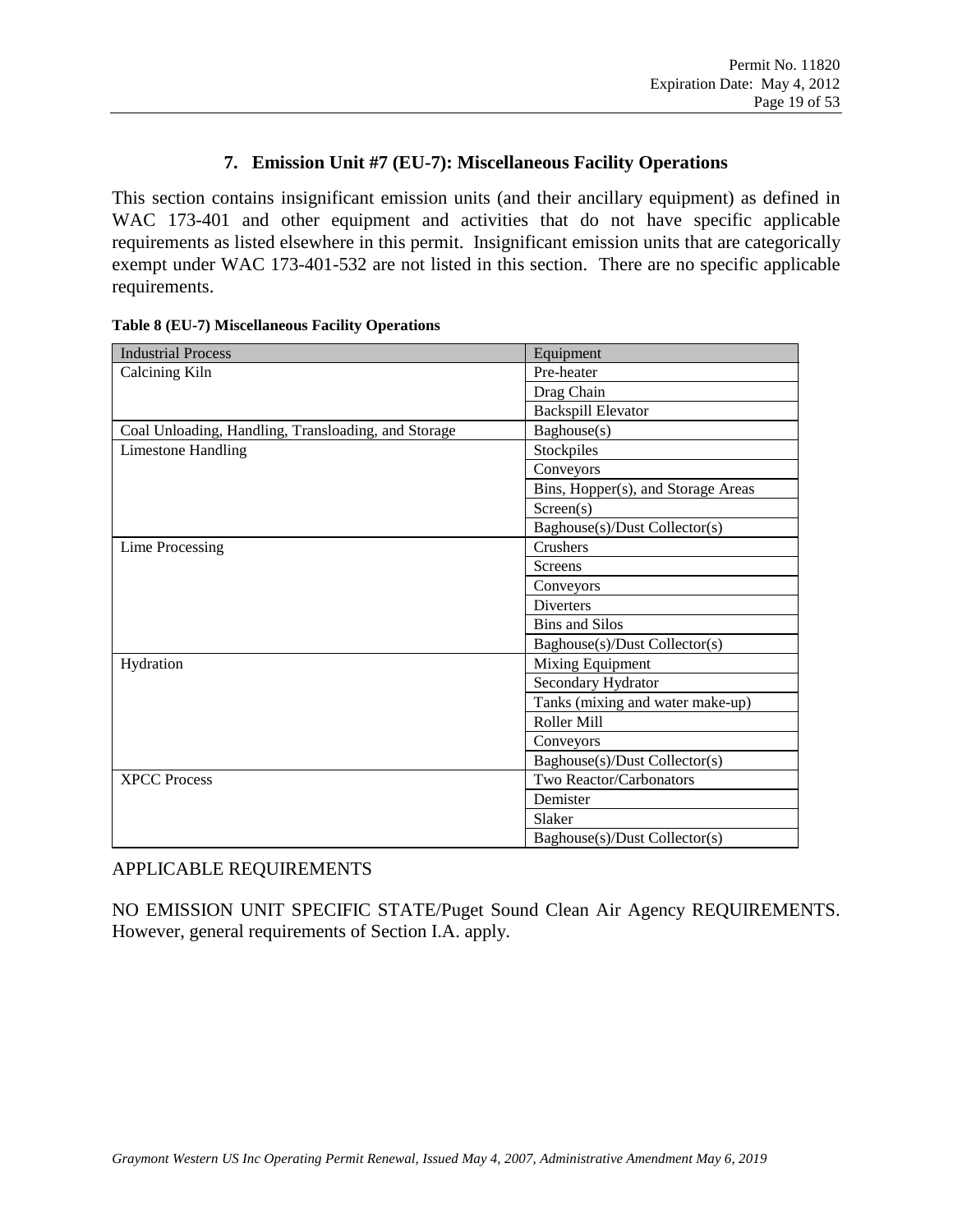## <span id="page-19-0"></span>**II. MONITORING, MAINTENANCE AND RECORDKEEPING PROCEDURES**

#### <span id="page-19-2"></span>*A. Minimum Monitoring and Maintenance Requirements.*

#### **1. Facility-Wide Monitoring**

#### *(a) Opacity Monitoring*

Graymont shall conduct inspections once-per-quarter of the facility for visible emissions, including

- Coal unloading, handling, transload, and storage equipment;
- Lime processing;
- Hydrator atmospheric;
- Bulk loading/unloading baghouse and associated equipment; and
- <span id="page-19-1"></span>**Precipitated Calcium Carbonate (PCC) Plant.**

Inspections are to be performed while the equipment is in operation during daylight hours. If visible emissions other than uncombined water are observed, Graymont shall, within 24 hours of the initial observation, take corrective action until there are no visible emissions or, alternatively, record the opacity using the reference test method, shut down the unit or activity until it can be repaired, or report a deviation under Section [V.Q.1](#page-36-0) of this permit.

If corrective action is initiated and completed within 24 hours of observing emissions or the equipment causing the visible emissions is shut down, the event is not a reportable deviation and is not required to be reported under Section [V.Q.1](#page-36-0) of this permit."

[WAC 173-401-615(1), 10/17/02]

#### *(b) Complaint Response*

Graymont shall record and investigate air pollution complaints as soon as possible, but no later than three days after receipt. Upon receiving a complaint, Graymont shall record:

- 1) The date and time of the complaint,
- 2) The name of the person complaining, if known,
- 3) The nature of the complaint, and
- 4) The date, time and nature of any corrective action taken.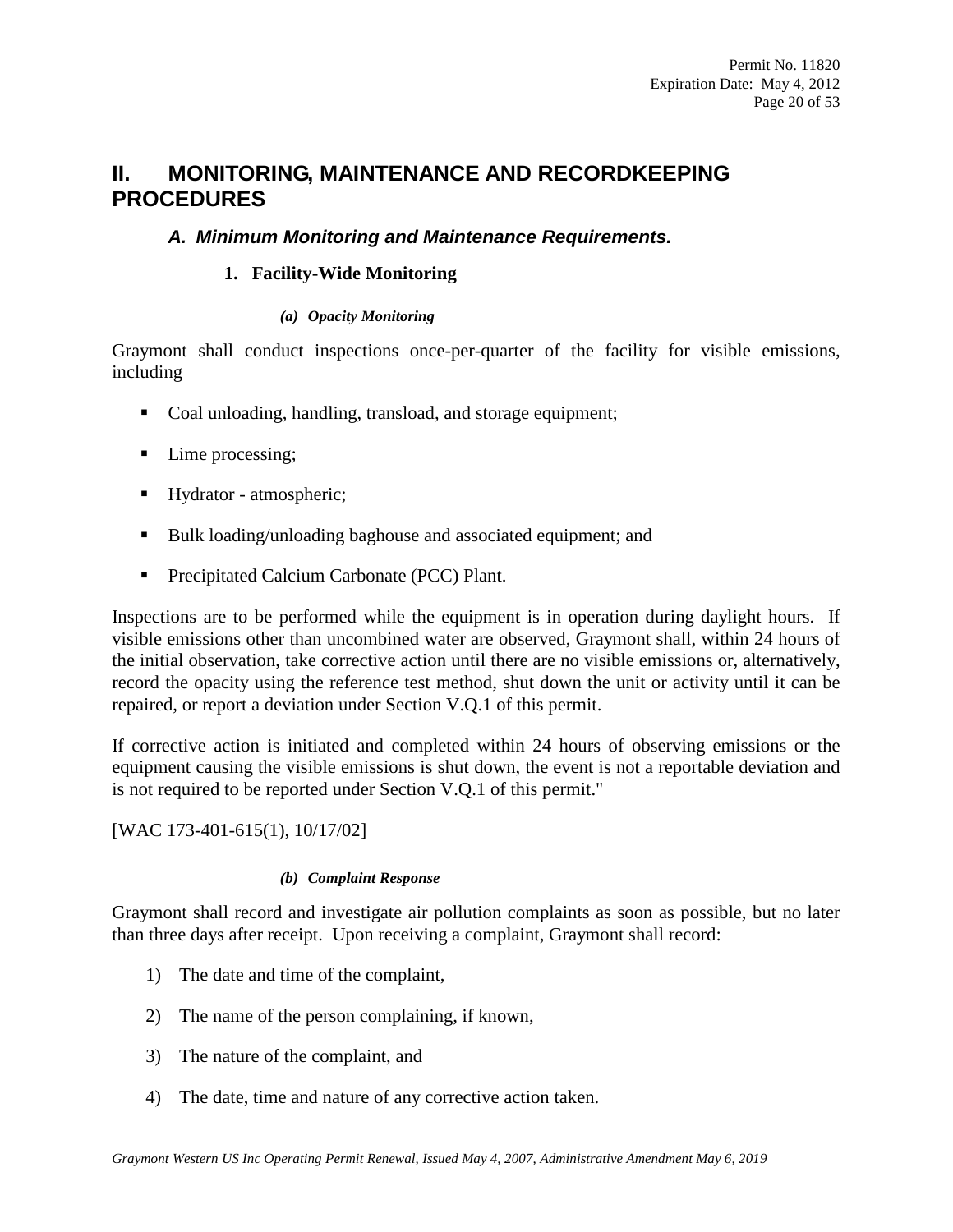Graymont shall also identify complaints regarding these emissions as follows:

- 1) Any emissions that are, or are likely to be, injurious to human health, plant or animal life, or property, or which unreasonably interfere with enjoyment of life and property, or
- <span id="page-20-0"></span>2) Any emissions from fallout, or
- 3) Any track-out onto paved roads open to the public, or
- 4) Any emissions of odor-bearing air contaminants, or
- 5) Other emissions.

Graymont shall correct any problems identified by these inspections or complaint investigations as soon as possible, but no later than 24 hours after identification or shut down the unit or activity until it can be repaired or corrected or report the problem as a deviation under Section [V.Q.](#page-36-1)

[WAC 173-401-615(1), 10/17/02]

#### *(c) Facility-Wide Inspections*

Graymont shall conduct a facility-wide inspection at least once-per-quarter. These inspections shall include checking for prohibited activities under Section III of the permit and activities that require additional approval under Section IV of the permit. The inspections shall also examine the general state of compliance with the general applicable requirements and the general effectiveness of the Operation & Maintenance (O&M) Plan.

The facility-wide inspection shall include an inspection of the facility for odor-bearing contaminants and emissions of any air contaminant in sufficient quantities and of such characteristics and duration as is, or is likely to be, injurious to human health, plant or animal life, or property, or which unreasonably interfere with enjoyment of life and property.

Graymont shall correct any problems identified by these inspections within 24 hours of identification or shut down the unit or activity until the problem can be corrected.

[WAC 173-401-615(1), 10/17/02]

#### *(d) General Fugitive Dust*

Graymont shall conduct visual facility-wide inspections once-per-month for fugitive dust while conducting any activities that are likely to generate fugitive dust. If any fugitive dust is observed or if any track-out onto Alexander Avenue is observed, Graymont shall clean the area within 24 hours, and Graymont shall employ preventive measures.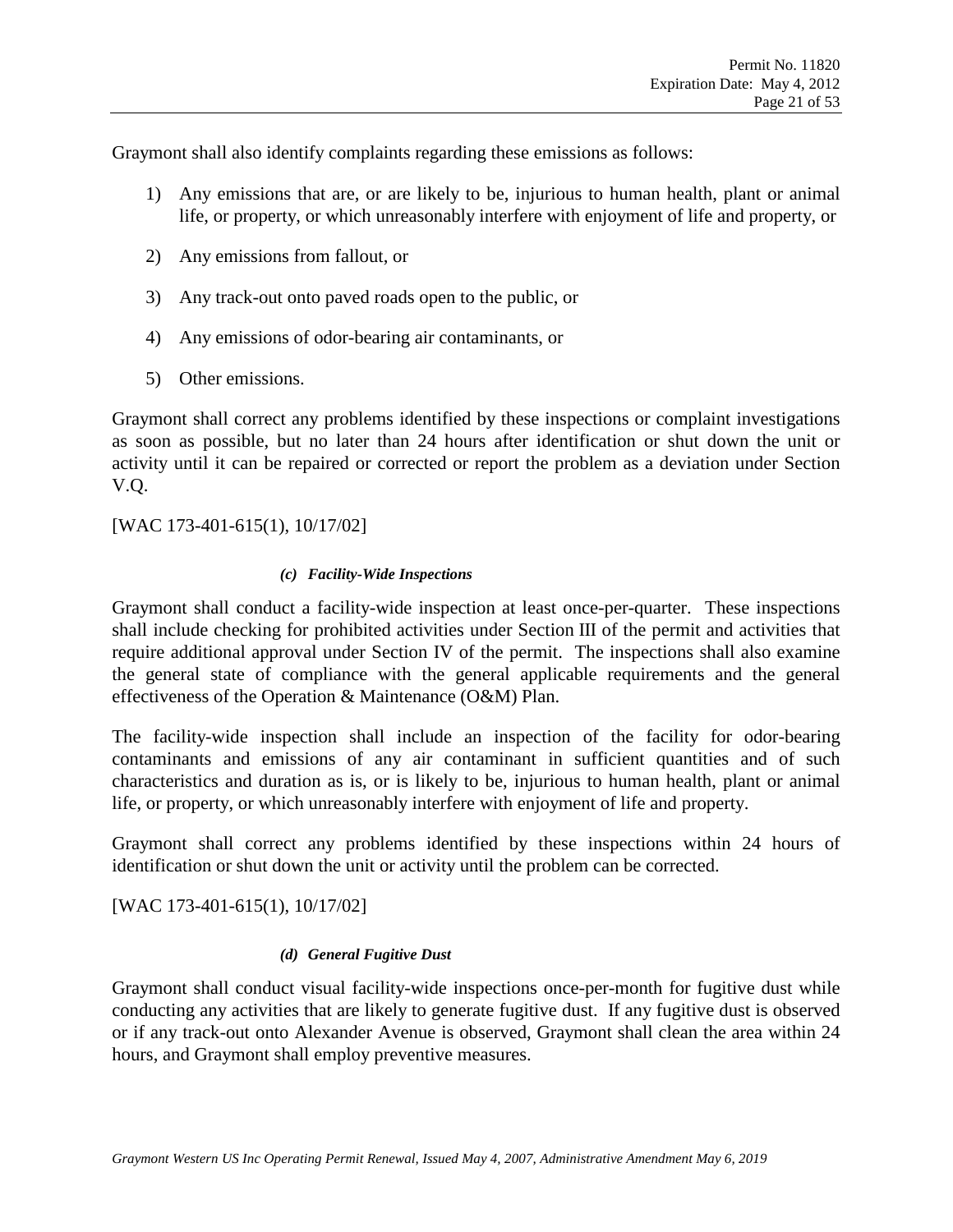#### *(e) Maintenance and Repair of Insignificant Emission Units*

<span id="page-21-0"></span>Graymont shall use good industrial practices to maintain insignificant emission units and equipment not listed in this permit. For such equipment, Graymont shall also promptly repair defective equipment. [WAC 173-401-615(1), 10/17/02]

#### **2. Specific Monitoring**

#### *(a) Daily Visible Emissions Monitoring*

<span id="page-21-2"></span><span id="page-21-1"></span>Graymont shall conduct daily visual inspections of the calcining kiln baghouse during daylight hours when the equipment is operating. If visible emissions other than uncombined water are observed, Graymont shall, within 24 hours of the initial observation, take corrective actions until there are no visible emissions, or record the opacity using the reference test method, shut down the unit or activity until equipment can be repaired, or report a deviation under Section [V.Q.1](#page-36-0) of this permit.

Graymont shall employ preventive measures to correct recurrence of visible emission problems. Graymont shall record all preventive measures used to correct visible emission problems and incorporate these preventive measures into the O&M Plan.

[WAC 173-401-615(1)(b), 10/17/02]

#### *(b) Fuel Sulfur Monitoring*

Graymont shall only burn coal in the calcining kiln that has been certified by the supplier or tested by Graymont and shown to have 1.0% or less of sulfur by weight, using 40 CFR 60.17(a):

- ASTM D3176–74, *Standard* Method for Ultimate Analysis of Coal and Coke, IBR approved January 27, 1983, for 60.45(f)(5)(i);
- ASTM D2234–76, *Standard* Methods for Collection of a Gross Sample of Coal, IBR approved January 27, 1983, for Appendix A to part 60,
- Method 19 (as required by Order of Approval No. 2121A); ASTM Methods 5016-95 and 5016-98, "*Standard* Test Method for Sulfur in Ash from Coal and Coke Using High-Temperature Tube Furnace Combustion Method with Infrared Absorption" or
- ASTM D4239–85, *Standard* Test Methods for Sulfur in the Analysis Sample of Coal and Coke Using High Temperature Tube Furnace Combustion Methods, IBR approved for Appendix A to part 60, Method 19.

Graymont shall either return any fuel received that exceeds 1.0% sulfur or report a deviation under Section [V.Q.1](#page-36-0) of this permit.

[WAC 173-401-615(1)(b), 10/17/02]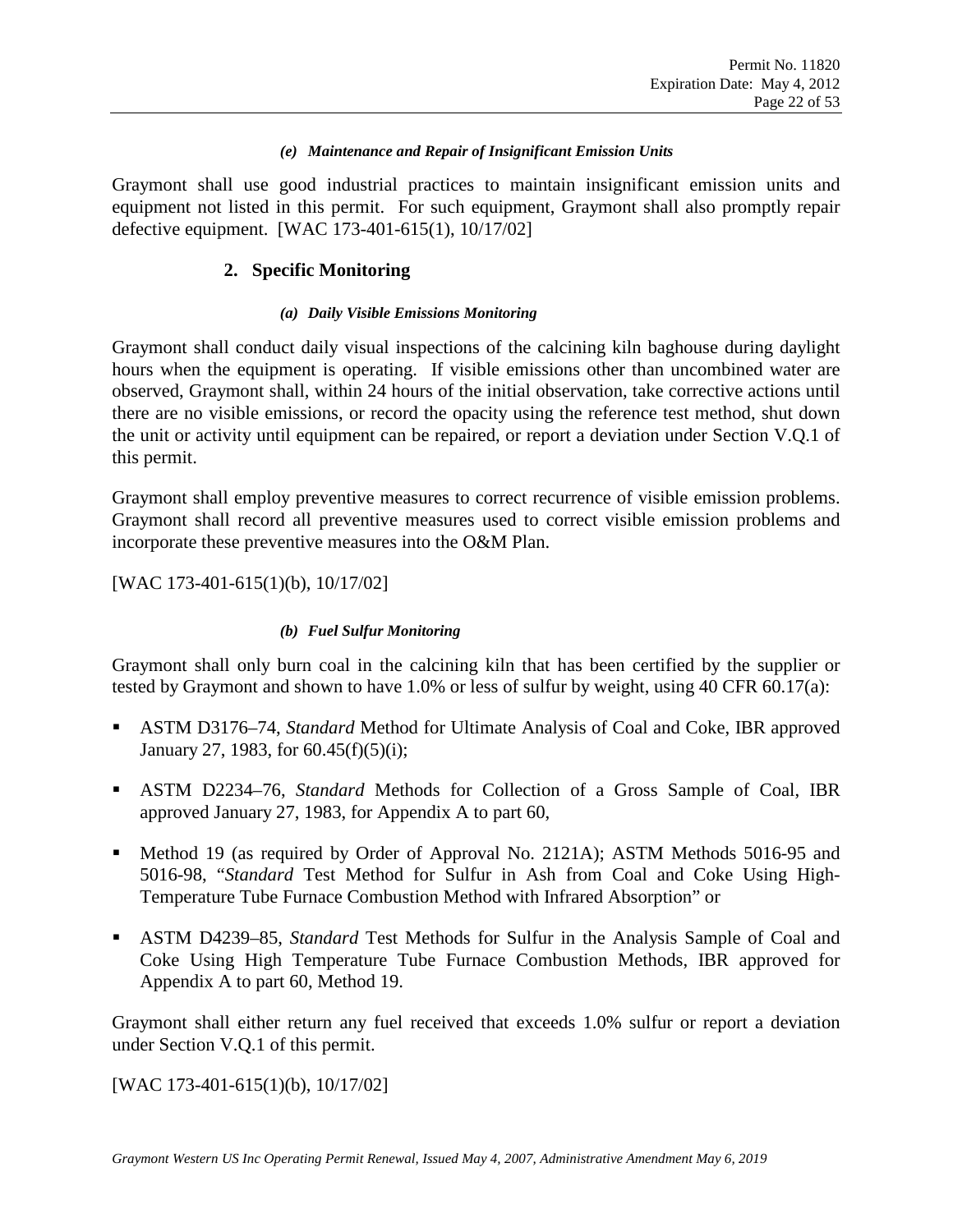#### *(c) Calcining (Lime) Kiln PM Testing*

<span id="page-22-4"></span><span id="page-22-2"></span><span id="page-22-1"></span><span id="page-22-0"></span>Graymont shall conduct periodic compliance source tests of the calcining kiln baghouse exhaust using Washington Department of Ecology Method 9A and EPA Method 5D, following Regulation I, Section 3.07. Graymont may test as few as two of the ten compartments of the lime kiln baghouse if these compartments are demonstrated to have representative flow rates and such demonstration is approved by the Puget Sound Clean Air Agency Control Officer. Graymont shall report the results of each test as provided in Section [V.N.1.](#page-33-0) If the emission limits of either [EU-1.2](#page-9-1) or [EU-1.3](#page-10-1) are exceeded, the source testing shall be conducted at a frequency no less than once per calendar year until two consecutive years in compliance with those requirements are demonstrated, whereupon the testing frequency may again be reduced to once every two years. [WAC 173-401-615(1)(b), 10/17/02]

#### *(d) Operating Logs*

Graymont shall monitor the hourly operation of the MAC-120RPT 224 baghouse each month and record the hours of operation during any consecutive 12-month period. Monthly operating hourly records shall be maintained for a period of five years from the date of record generation and shall be made available to Puget Sound Clean Air Agency personnel upon request. [Order of Approval No. 5856(7), 1/24/96]

#### *(e) Dolomite baghouse inspection*

Graymont shall inspect the Dolomitic Lime Silo and Conveyor System Baghouse pressure drop once per month to determine if operated within the range listed in the facility's Operation and Maintenance Plan and as recommended by the manufacturer. If Graymont observes the pressure drop is within this range no action is required. If Graymont observes the pressure drop is outside this range at any time, Graymont shall either take corrective action within 24 hours of the observation to return the pressure drop to within the recommended range as specified in the facility's Operation and Maintenance Plan, or Graymont shall shut down this unit until it can be repaired. [Order of Approval No. 8350(4), 12/11/01]

<span id="page-22-3"></span>Graymont shall conduct annual internal inspections of the baghouse/bags in accordance with the Operation and Maintenance Plan and complete any necessary repairs within 24 hours of the inspection. [Order of Approval No. 8350(5), 12/11/01]

Graymont shall inspect this dolomite material handling system for visible emissions and fallout on a quarterly basis. If visible emissions are observed, Graymont shall take corrective action within 24 hours of the initial observation until there are no visible emissions or, alternatively, record the opacity using the reference test method or shut down the unit or activity until it can be repaired. [Order of Approval No. 8350(6), 12/11/01]

#### *(f) Carbonator No. 2 inspection*

Graymont shall conduct visual inspections of the Carbonator No. 2 Demister once per month when operating (during months the XPCC Carbonator is operating) to assure the demister is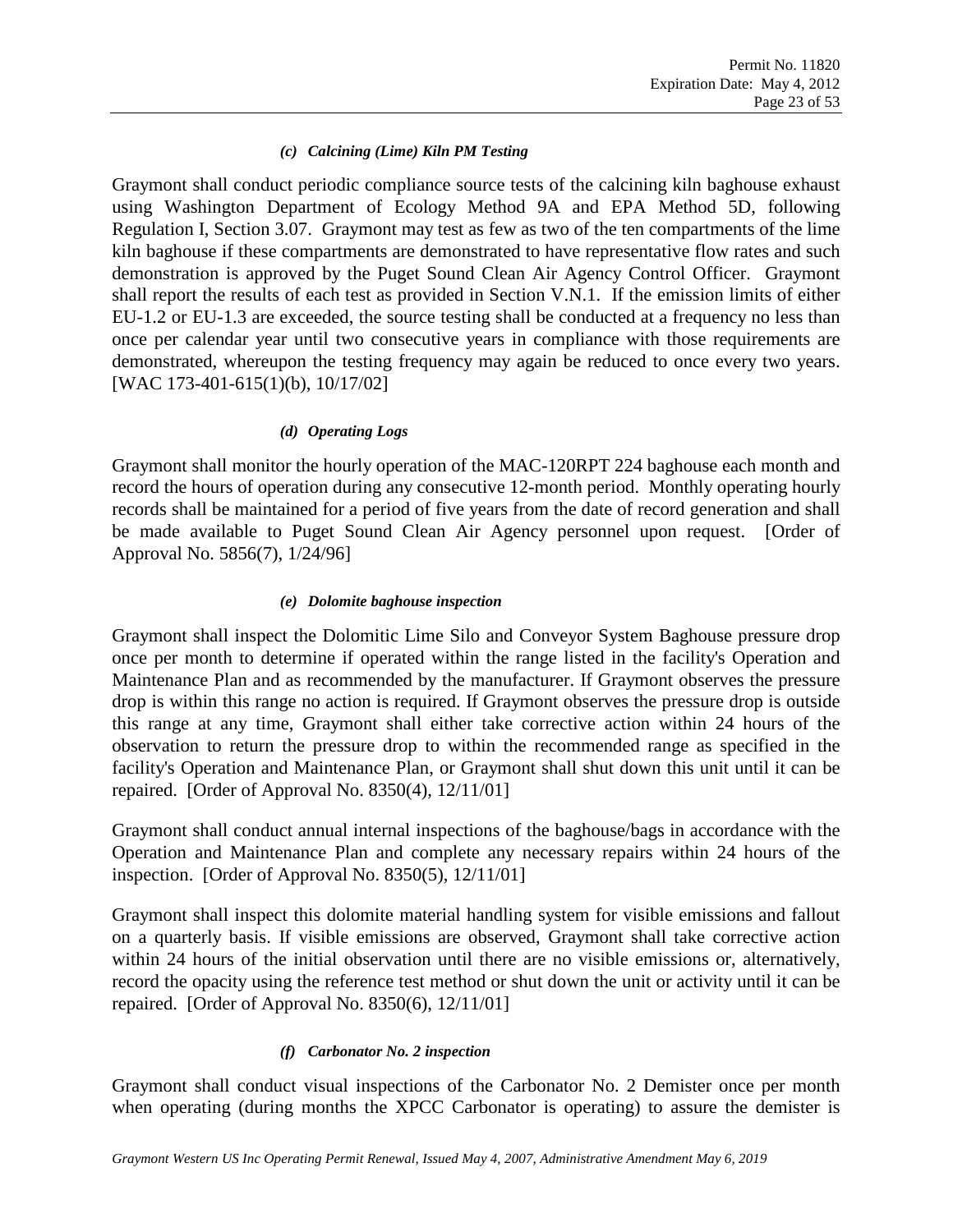<span id="page-23-0"></span>properly positioned and undamaged. If Graymont observes the demister is properly positioned and undamaged no action is required. If Graymont observes the demister is improperly positioned or is damaged at any time, Graymont shall either take corrective action within 24 hours of the observation or Graymont shall shut down this unit until this unit can be repaired. [Order of Approval No. 8351(4), 12/11/01]

Graymont shall inspect the Carbonator No. 2 system for visible emissions and fallout on a quarterly basis (during quarters the XPCC Carbonator is operating). If visible emissions are observed, Graymont shall take corrective action within 24 hours of the initial observation until there are no visible emissions or, alternatively, record the opacity using the reference test method or shut down the unit or activity until it can be repaired. [Order of Approval No. 8351(5), 12/11/01]

### *B. Operation and Maintenance (O&M) Plan Requirements*

#### **1. General Requirements**

Graymont shall develop and implement an operation and maintenance plan to assure continuous compliance with Puget Sound Clean Air Agency Regulations I, II, and III. A copy of the plan shall b[e](#page-23-1) filed with the Control Officer upon request. The plan shall reflect good industrial practice and shall include, but not be limited to, the following:

- (1) Periodic inspection of all equipment and control equipment;
- (2) Monitoring and recording of equipment and control equipment performance;
- (3) Prompt repair of any defective equipment or control equipment;
- (4) Procedures for start up, shut down, and normal operation;
- (5) The control measures to be employed to assure compliance with Section 9.15 of Regulation I; and
- (6) A record of all actions required by the plan.

<span id="page-23-1"></span> $\overline{a}$ 

- (7) The plan shall be reviewed by the source owner or operator at least annually and updated to reflect any changes in good industrial practice.
- (8) For insignificant emission units, refer to the requirements stated in Section [II.A.1](#page-19-2) of this permit.

*In most instances, following the manufacturer's operations manual or equipment operational schedule, minimizing emissions until the repairs can be completed and taking measures to prevent recurrence of the problem may be considered good industrial practice.*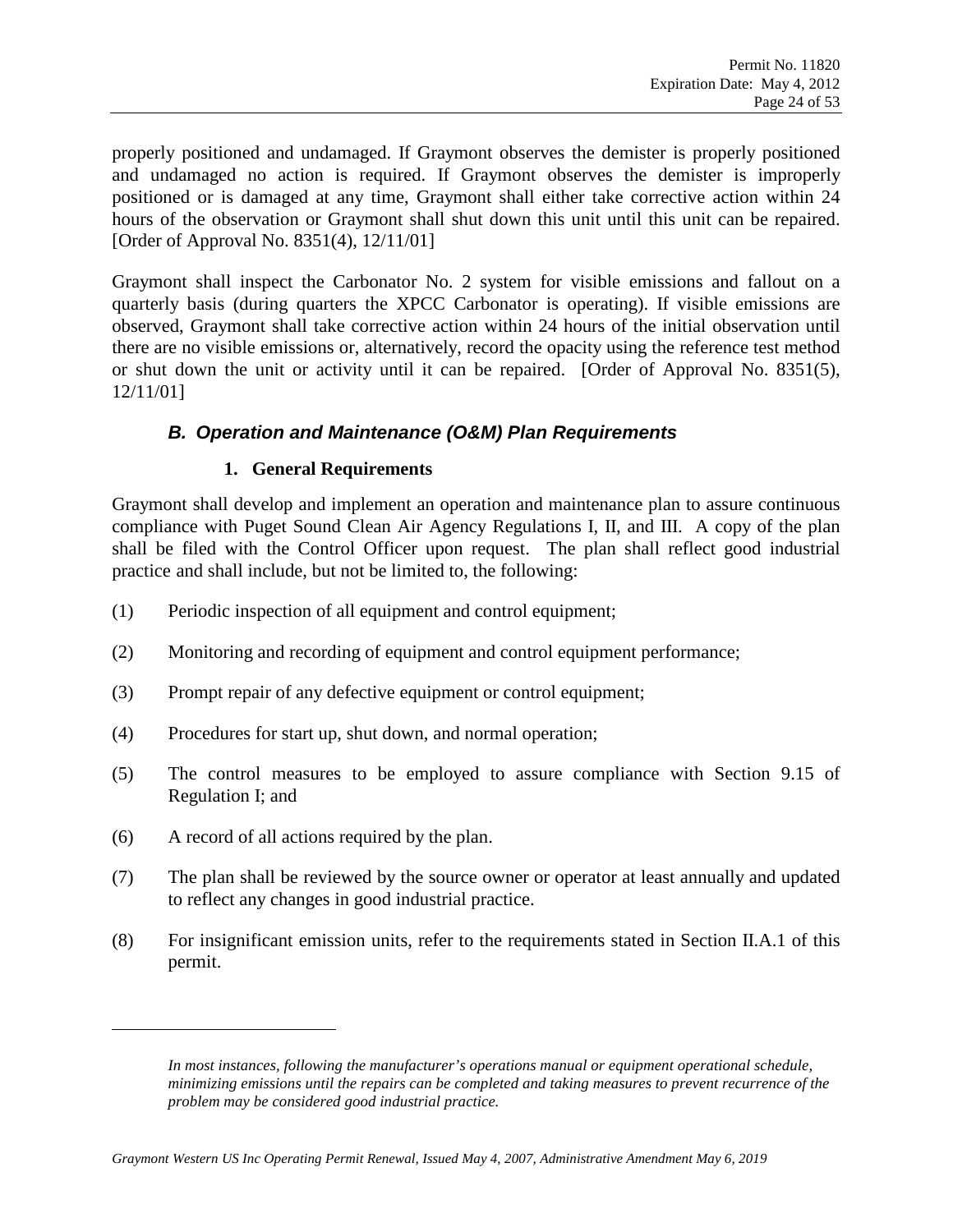<span id="page-24-0"></span>Determination of whether good industrial practice is being used will be based on available information such as monitoring results, opacity observations, review of operations and maintenance procedures, and checks of the emission unit or equipment. The specific provisions of the O&M Plan, other than those required by Condition Section II A, shall not be deemed part of this permit.

<span id="page-24-3"></span>[Puget Sound Clean Air Agency Reg. I: 7.09(b) (9/10/98)]

### *C. Compliance Assurance Monitoring (CAM)*

### **1. Applicability**

<span id="page-24-1"></span>The compliance assurance monitoring (CAM) requirements in 40 CFR Part 64 apply to Emission Unit No. 1 (EU-1), the calcining kiln and baghouse, with respect to the particulate emission limitations identified in requirements [EU-1.2,](#page-9-1) and [EU-1.3.](#page-10-1) [40 CFR 64.2 (10/22/97)]

### **2. Monitoring Approach**

Graymont shall monitor baghouse opacity using the methods specified in permit Section [II.A.2\(a\).](#page-21-2) [40 CFR 64.3 and 64.6(c)(1) (10/22/97)]

### **3. Quality Assurance and control procedures**

Visible emissions observers shall be trained and certified as provided in EPA Method 9. Graymont shall conduct compliance source tests, as provided in Section [II.A.2\(c\),](#page-22-4) to confirm compliance with requirements [EU-1.2](#page-9-1) and [EU-1.3.](#page-10-1)  $[40 \text{ CFR } 64.3(b)(3)$  and  $64.6(c)(1)$ (10/22/97)]

### **4. Obligation to monitor and data availability requirement**

<span id="page-24-2"></span>Graymont shall perform the monitoring specified in this Section at all times that the calcining kiln and baghouse is in operation. [40 CFR 64.7 and 64.6(c)(3)-(4) (10/22/97)]

### **5. Definition of an excursion**

An excursion is defined as each baghouse opacity reading taken in accordance with Section [II.A.2\(a\)](#page-21-2) that shows visible emissions other than uncombined water. An excursion does not necessarily indicate an exceedance of the applicable particulate emission standards referenced in [II.C.1](#page-24-1) above, nor does evidence of an excursion preclude Graymont from certifying continuous compliance as provided in Section [V.M](#page-33-1) of this permit, if Graymont has other data on which to base a determination of compliance during the reporting period in which the excursion occurred. [40 CFR 64.6(c)(2) (10/22/97); 40 CFR 70.6(c)(5)(iii)(C) (6/27/03)]

### **6. Response to an excursion**

Upon detecting an excursion, Graymont shall restore operation of the calcining kiln and baghouse and the affected baghouse to its normal or usual manner of operation as expeditiously as practicable in accordance with good air pollution control practice for minimizing emissions.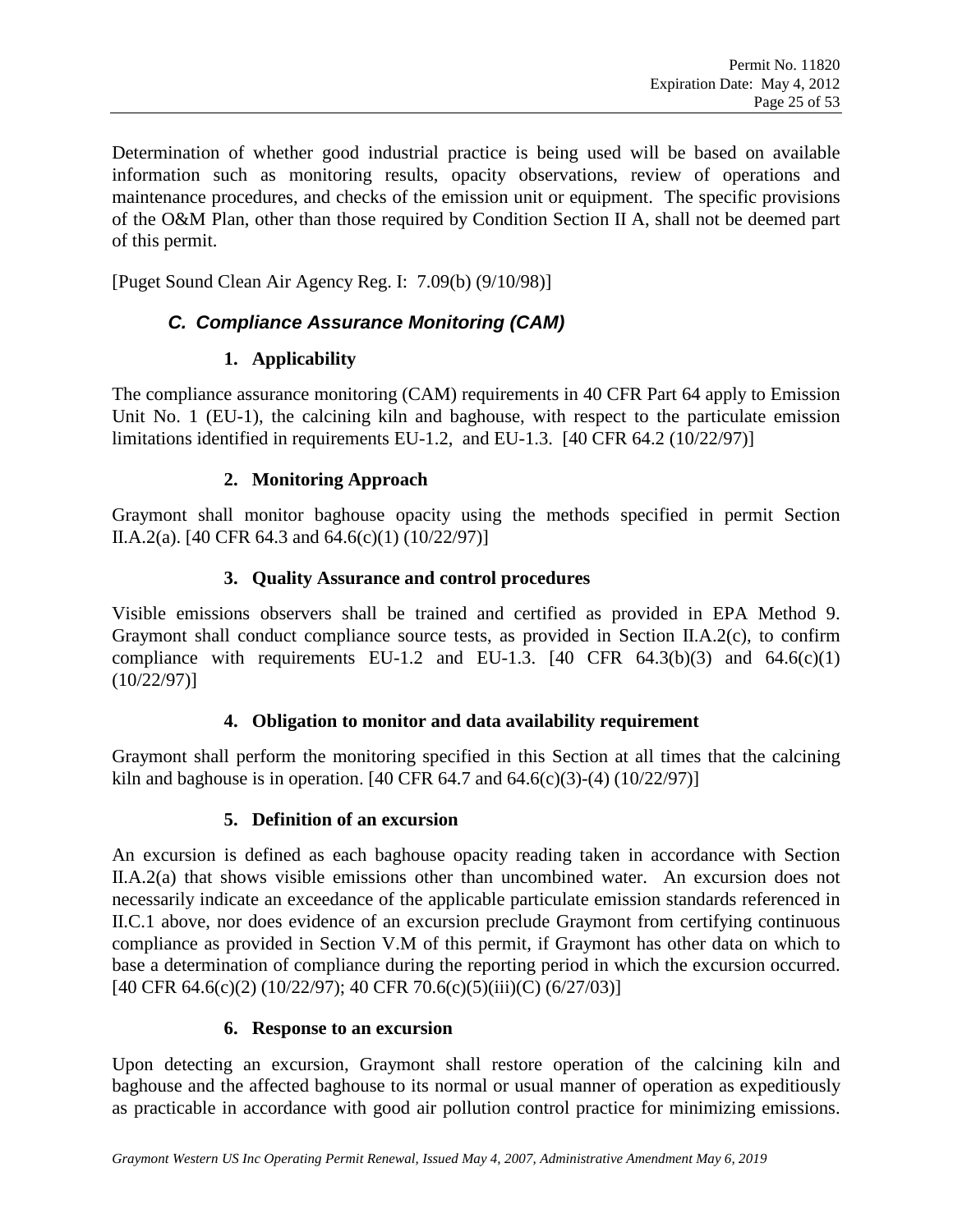Compliance with the corrective action requirements in Section [II.A.2\(a\)](#page-21-2) fulfils this requirement. [40 CR 64.7(d) and 64.6(c)(3) (10/22/97)]

#### **7. Quality Improvement Plan (QIP)**

<span id="page-25-0"></span>Graymont will develop a QIP if there are more than six reportable excursions during any semiannual reporting period referenced in Section [V.Q.2](#page-36-2) of this permit. [40 CFR 64.8 and 64.6(c)(3) (10/22/97)]

#### <span id="page-25-2"></span>**8. Reporting**

The monthly deviation report required by Section [V.Q.1](#page-36-0) shall include:

- 1) Summary information on the number, duration and cause (including unknown cause, if applicable) of each excursion and the corrective action taken;
- 2) Summary information on every failure to meet the data availability requirement in [II.C.4;](#page-24-2) and
- 3) A description of the actions taken to implement a QIP during the reporting period, if required. Upon completion of a QIP, Graymont shall include documentation that the implementation of the plan has been completed and describe how that plan has reduced the likelihood of occurrence of similar excursions in the next monthly deviation report required by Section [V.Q.1.](#page-36-0)

<span id="page-25-1"></span>[40 CFR 64.9(a) and 64.6(c)(3) (10/22/97)]

#### **9. Recordkeeping**

The recordkeeping required by Section [V.O](#page-35-0) shall include records of the monitoring data described in this section, corrective actions taken pursuant to II.C.5, any QIP prepared under [II.C.7,](#page-25-0) and any activities taken to implement a QIP. Instead of paper records, Graymont may maintain records on alternative media, such as microfilm, computer files, magnetic tape disks or microfiche, provided that the use of such alternative media allows for expeditious inspection and review. [40 CFR 64.9(b) and 64.6(c)(3) (10/22/97)]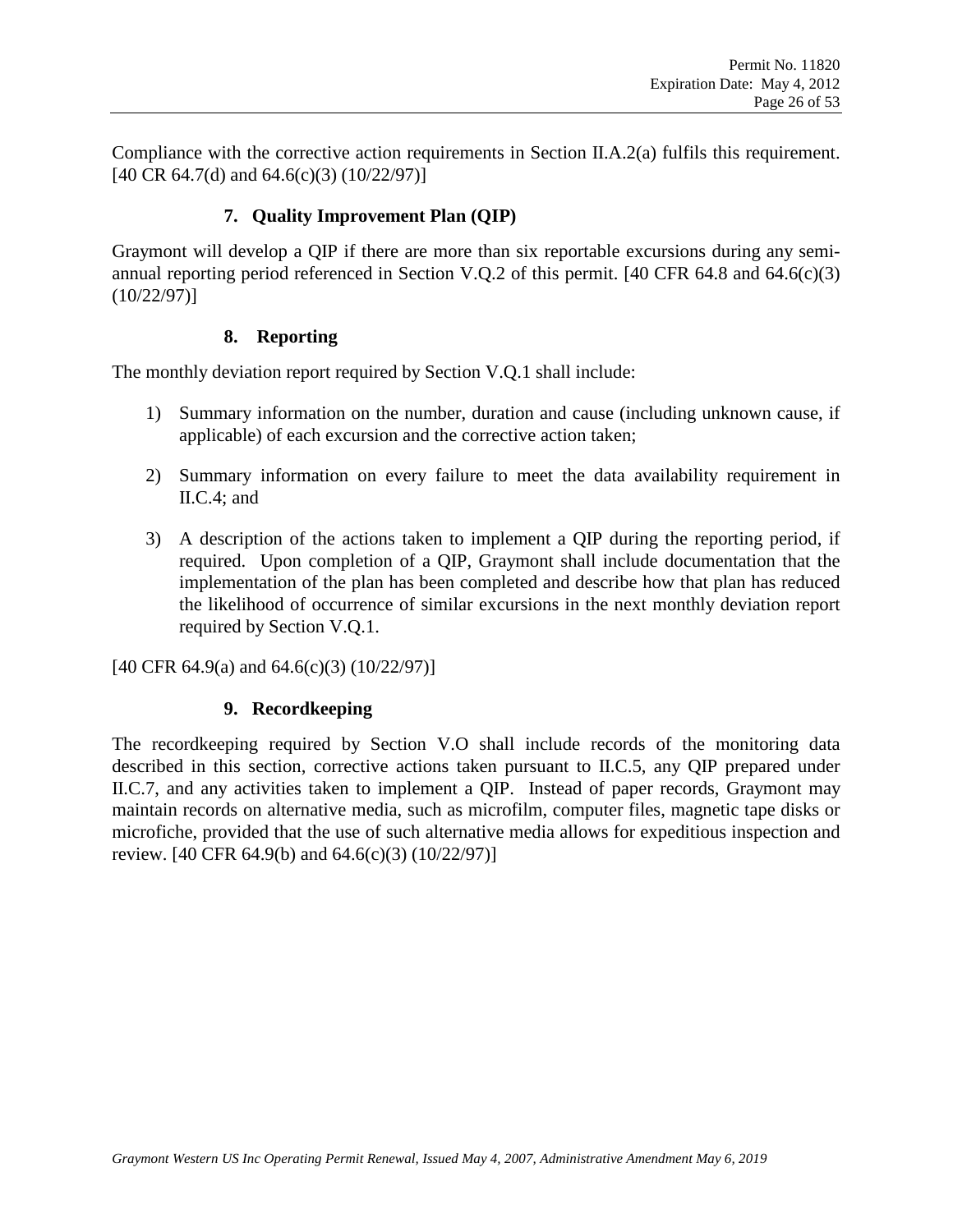# **III.PROHIBITED ACTIVITIES**

Graymont is prohibited from conducting, causing, or allowing the following activities:

### *A. Adjustment for Atmospheric Conditions*

Varying the rate of emissions of a pollutant according to atmospheric conditions or ambient concentrations of that pollutant is prohibited, except as directed according to air pollution episode regulations. [WAC 173-400-205, 8/20/93]

### *B. Open Burning*

Graymont shall not conduct open burning during any stage of an air pollution episode or period of impaired air quality and shall not conduct any open burning other than the following types:

- 1) Fires consisting solely of charcoal, propane, natural gas, or wood used solely for the preparation of food, and
- 2) Fires for instruction in the methods of fighting fires, provided that the person conducting the training fire complies with Puget Sound Clean Air Agency Regulation I, Section 8.07.

[Puget Sound Clean Air Agency Regulation I, Sections 8.04, 11/09/02] [WAC 173-425-020(1), 1/1/93; WAC 173-425-050(1), 1/1/93; RCW 70.94.743, 1998 c68 p1 and RCW 70.94.775(2), 1995 c 362p2 State/Puget Sound Clean Air Agency only]

### *C. Refuse Burning*

Graymont shall not cause or allow the burning of combustible refuse except in a multiple chamber incinerator provided with control equipment. Graymont shall not operate refuse burning equipment any time other than daylight hours. [Puget Sound Clean Air Agency Regulation I, Section 9.05, 12/9/93]

### *D. Concealment*

Graymont shall not cause or allow the installation or use of any device or use of any means which, without resulting in a reduction in the total amount of air contaminant emitted, conceals an emission of an air contaminant which would otherwise violate Puget Sound Clean Air Agency Regulation I, Article 9 or Chapter 173-400 WAC. [WAC 173-400-040(7), 8/20/93] [Puget Sound Clean Air Agency Regulation I, Section 9.13(a), 6/9/88, State/Puget Sound Clean Air Agency only]

### *E. Masking*

Graymont shall not cause or allow the installation or use of any device or use of any means designed to mask the emission of an air contaminant that causes detriment to health, safety or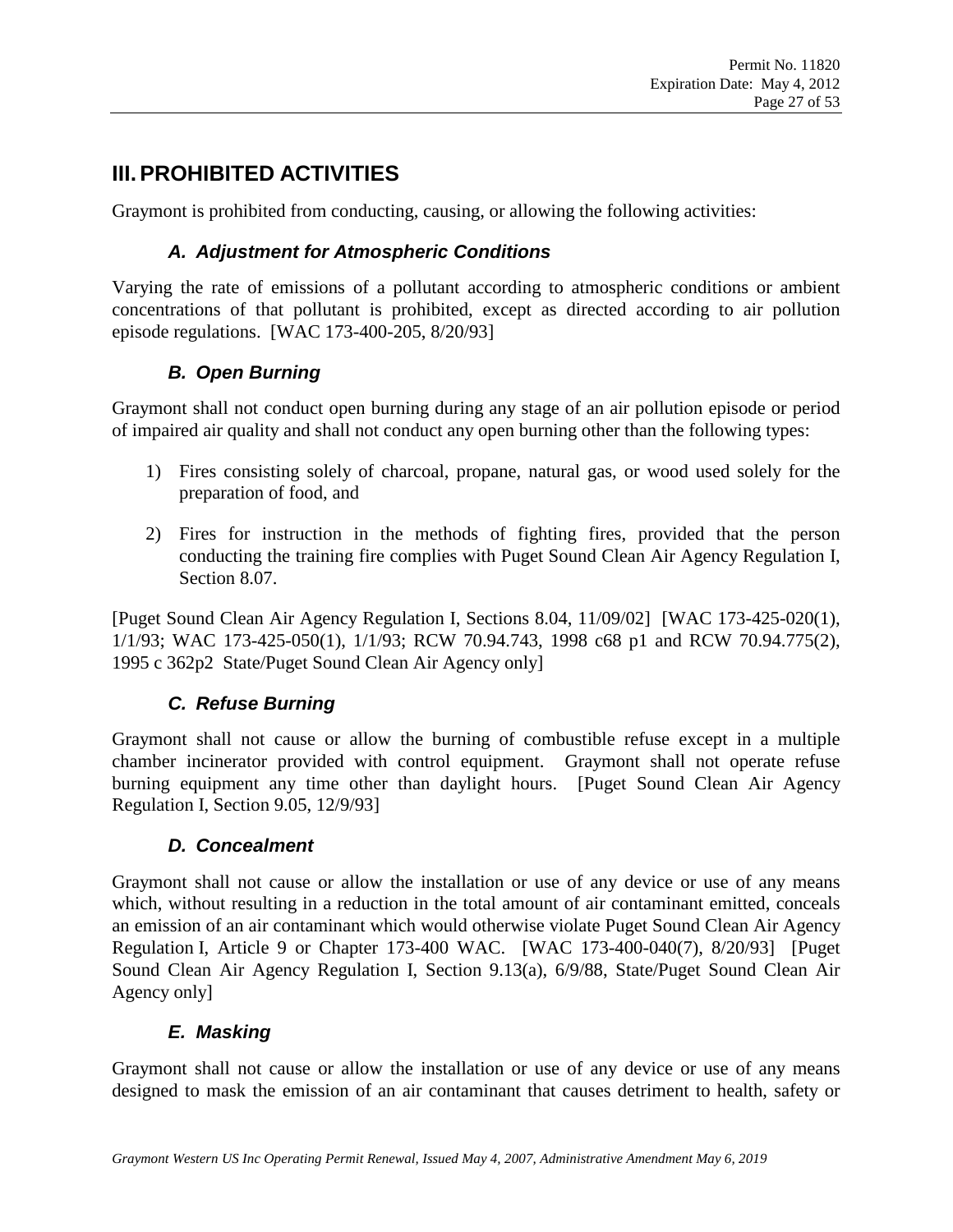welfare of any person or conceals or masks an emission of an air contaminant that would otherwise violate Regulation I, Article 9 or Chapter 173-400 WAC. [WAC 173-400-040(7), 8/20/93] [Puget Sound Clean Air Agency Regulation I, Section 9.13(b), 6/9/88, State/Puget Sound Clean Air Agency only]

#### *F. Circumvention*

Graymont shall not build, erect, install, or otherwise use any article, machine, equipment or process, the use of which would otherwise constitute a violation of an applicable standard in 40 CFR Part 60. [40 CFR 60.12, 3/8/74]

#### *G. Tampering*

Graymont shall not render inaccurate any monitoring device or method required under Chapter 70.94 RCW, or any ordinance, resolution, regulation, permit, or order in force pursuant thereto. [WAC 173-400-105(8), 8/21/98]

#### *H. False Statements*

Graymont shall not make any false material statement, representation or certification in any form, notice, or report required under Chapter 70.94 RCW, or any ordinance, resolution, regulation, permit, or order in force pursuant thereto. [WAC 173-400-105(7), 8/21/98]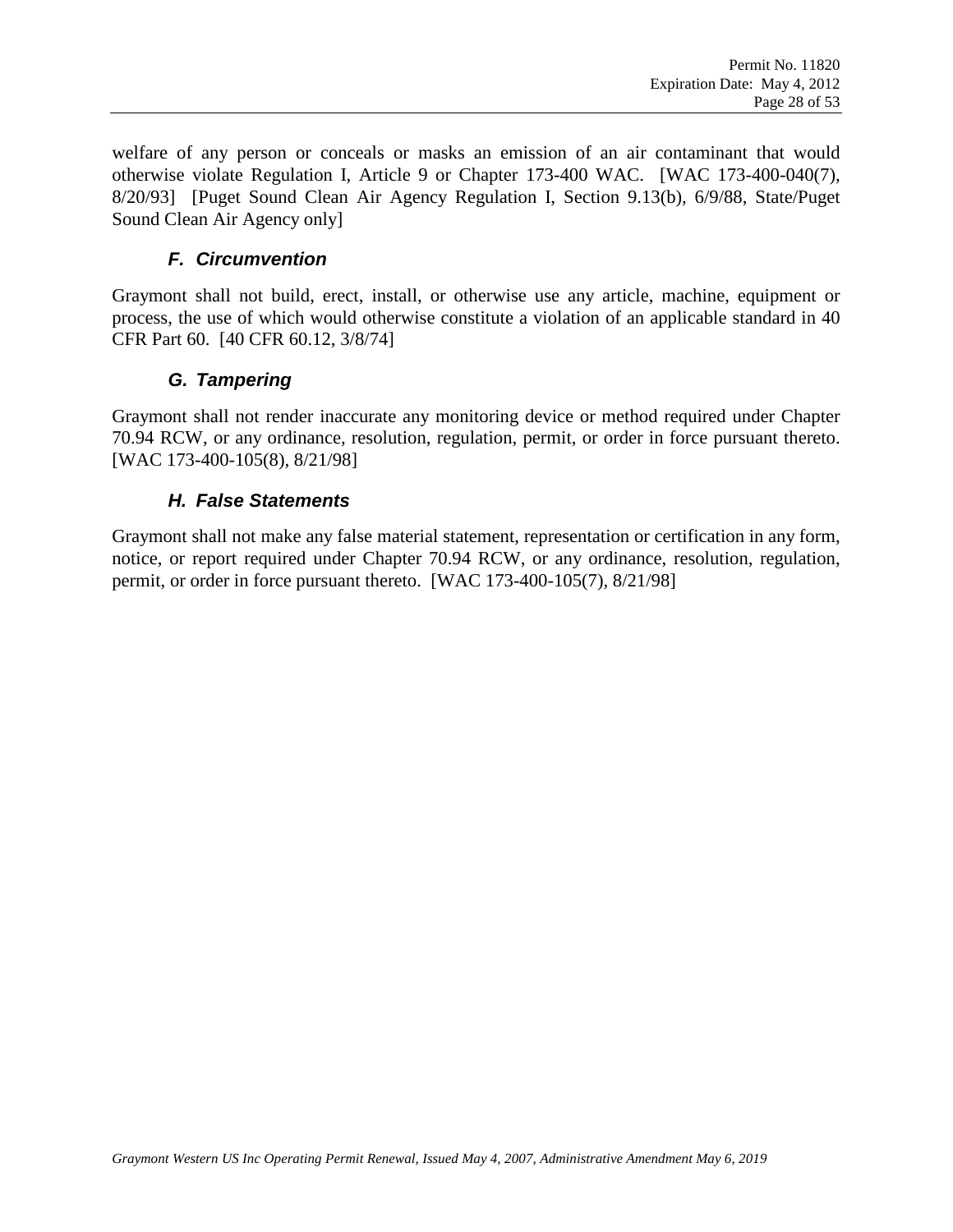# **IV.ACTIVITIES REQUIRING ADDITIONAL APPROVAL**

Graymont shall file notification and obtain the necessary approval from Puget Sound Clean Air Agency before conducting any of the following:

### *A. New Source Review*

Graymont shall not construct, install, establish, or modify an air contaminant source, except those sources that are excluded by Puget Sound Clean Air Agency Regulation I, Section 6.03(b), unless a "Notice of Construction and Application for Approval" has been filed with and approved by Puget Sound Clean Air Agency. [Puget Sound Clean Air Agency Regulation I, Section 6.03, 9/12/96], [Puget Sound Clean Air Agency Regulation I, Section 6.01, 3/26/06; Puget Sound Clean Air Agency Regulation I, Section 6.03, 10/26/06; WAC 173-460-040, 1/14/94; RCW 70.94.152, 1996 c 67p1, 1996 c 29p1 State/Puget Sound Clean Air Agency only]

### *B. Replacement or Substantial Alteration of Emission Control Technology*

Graymont shall file a Notice of Construction and Application for Approval according to WAC 173-400-114 with Puget Sound Clean Air Agency before replacing or substantially altering any emission control technology installed at the facility. [Puget Sound Clean Air Agency Regulation I, Section 6.03, 11/19/92] [Puget Sound Clean Air Agency Regulation I, Section 6.01, 3/26/06; Puget Sound Clean Air Agency Regulation I, Section 6.03, 10/26/06; WAC 173-400-114, 9/20/93; RCW 70.94.153, 1991 c 199p303 State/Puget Sound Clean Air Agency only]

### *C. Asbestos*

Graymont shall comply with 40 CFR 61.145 and 61.150 when conducting renovation or demolition activities at the facility. [40 CFR 61.145 and 61.150]

Graymont shall comply with Puget Sound Clean Air Agency Regulation III, Article 4 when conducting any asbestos project, renovation, or demolition activities at the facility. [Puget Sound Clean Air Agency Regulation III, Article 4, 3/27/03]

### *D. Spray Coating.*

- (a) Puget Sound Clean Air Agency Regulation I, Section 9.16 applies to Graymont.
- (b) Exemptions. The following activities are exempt from the provisions of Sections 9.16(c) and (d) of this regulation. Persons claiming any of the following spray-coating exemptions shall have the burden of demonstrating compliance with the claimed exemption.
	- (1) Application of architectural or maintenance coatings to stationary structures (e.g., bridges, water towers, buildings, stationary machinery, or similar structures);
	- (2) Aerospace coating operations subject to 40 CFR Part 63, Subpart GG. This includes all activities and materials listed in 40 CFR 63.741(f);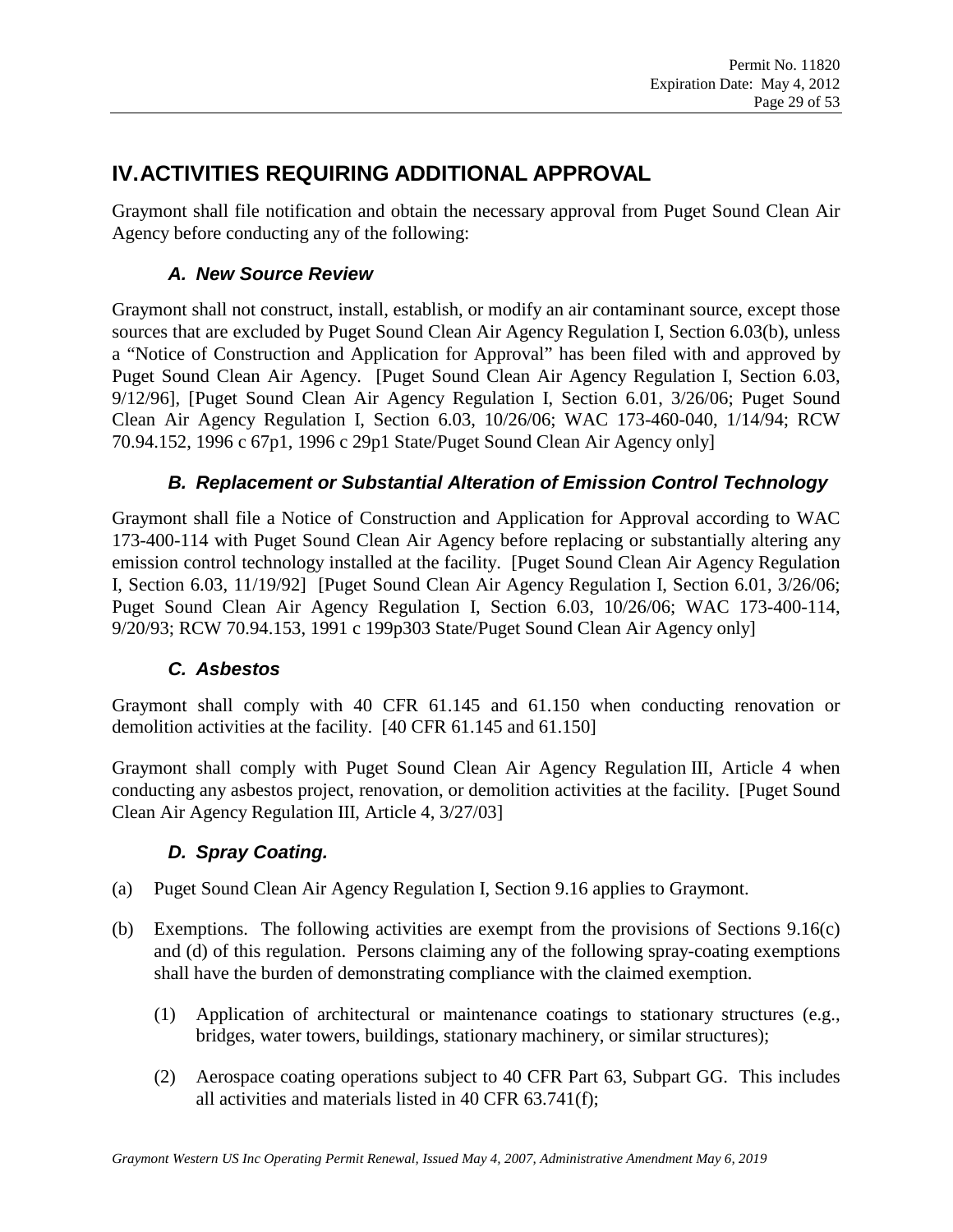- (3) Use of high-volume, low-pressure (HVLP) spray guns when:
	- (A) Spray-coating operations do not involve motor vehicles or motor vehicle components;
	- (B) The gun cup capacity is 8 fluid ounces or less;
	- (C) The spray gun is used to spray-coat less than 9 square feet per day per facility;
	- (D) Coatings are purchased in containers of 1 quart or less; and
	- (E) Spray-coating is allowed by fire department, fire marshal, or other government agency requirements.
- (4) Use of air-brush spray equipment with 0.5 to 2.0 cfm airflow and a maximum cup capacity of 2 fluid ounces;
- (5) Use of hand-held aerosol spray cans with a capacity of 1 quart or less; or
- (6) Indoor application of automotive undercoating materials using organic solvents having a flash point in excess of 100°F.
- (c) General Requirements for Indoor Spray-Coating Operations. It shall be unlawful for any person subject to the provisions of this section to cause or allow spray-coating inside a structure, or spray-coating of any motor vehicles or motor vehicle components, unless the spray-coating is conducted inside an enclosed spray area. The enclosed spray area shall employ either properly seated paint arresters, or water-wash curtains with a continuous water curtain to control the overspray. All emissions from the spray-coating operation shall be vented to the atmosphere through an unobstructed vertical exhaust vent.
- (d) General Requirements for Outdoor Spray-Coating Operations. It shall be unlawful for any person subject to the provisions of this section to cause or allow spray-coating outside an enclosed structure unless reasonable precautions are employed to minimize the overspray. Reasonable precautions include, but are not limited to the use of:
	- (1) Enclosures and curtailment during high winds; and
	- (2) High-volume low-pressure (HVLP), low-volume low-pressure (LVLP), electrostatic, or air-assisted airless spray equipment. Airless spray equipment may be used where low viscosity and high solid coatings preclude the use of higher-transfer efficiency spray equipment.
- (e) Compliance with Other Regulations. Compliance with this regulation does not exempt any person from compliance with Regulation I, Section 9.11 and all other applicable regulations including those of other agencies.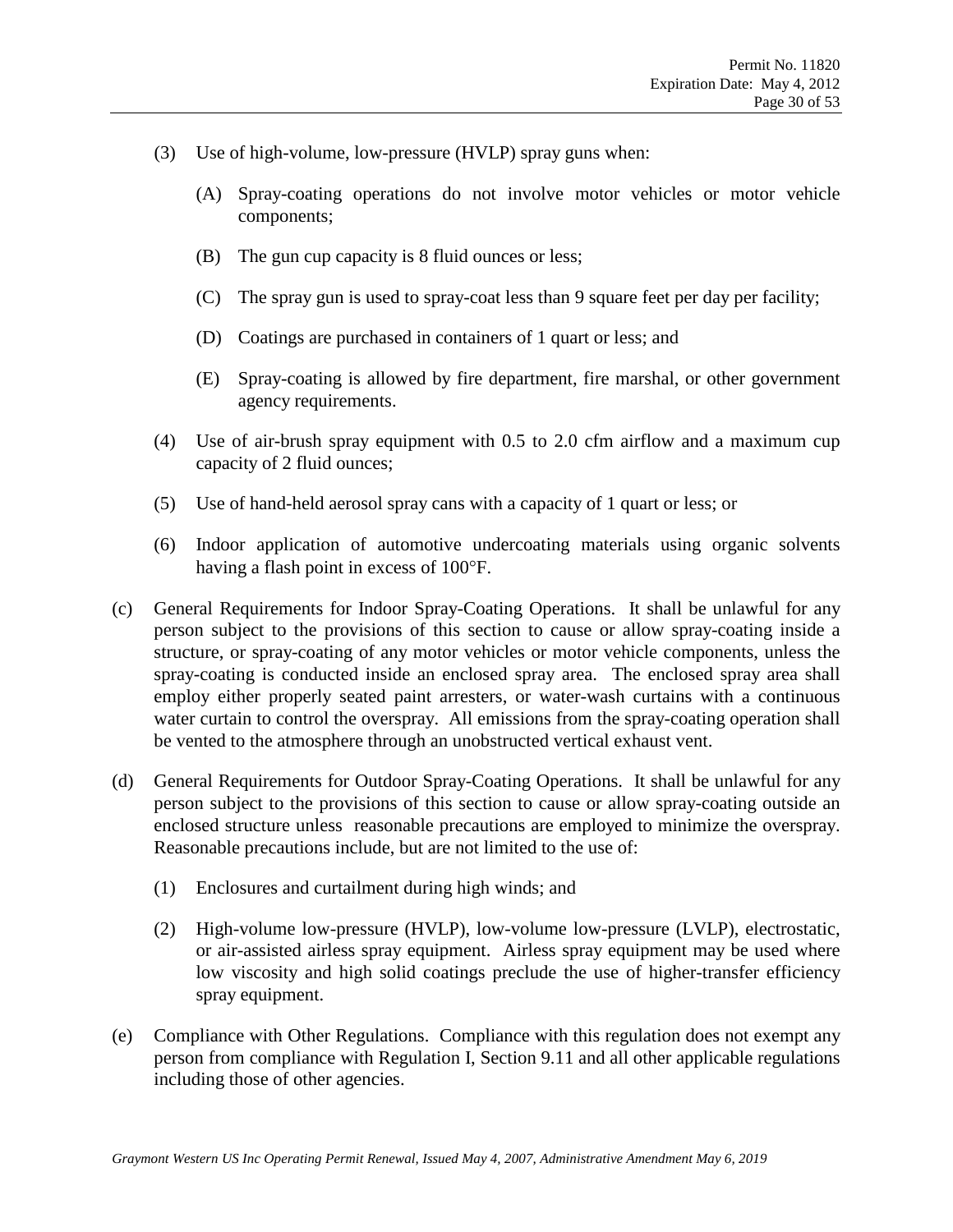[Puget Sound Clean Air Agency Regulation I, Section 9.16, 7/12/01]

### *E. NESHAPS*

It shall be unlawful for any person to cause or allow the operation of any source in violation of any provision of Part 61 or Part 63, Title 40, of the Code of Federal Regulations (excluding Part 61, Subparts B, H, I, K, Q, R, T, and W; and Part 63, Subpart LL, the provisions of Subpart M pertaining to area source perchloro-ethylene dry cleaners, and the provisions of Subparts S and MM pertaining to kraft and sulfite pulp mills) in effect as of July 1, 2005, herein incorporated by reference. [Puget Sound Clean Air Agency Regulation III, Section 2.02, 9/26/02]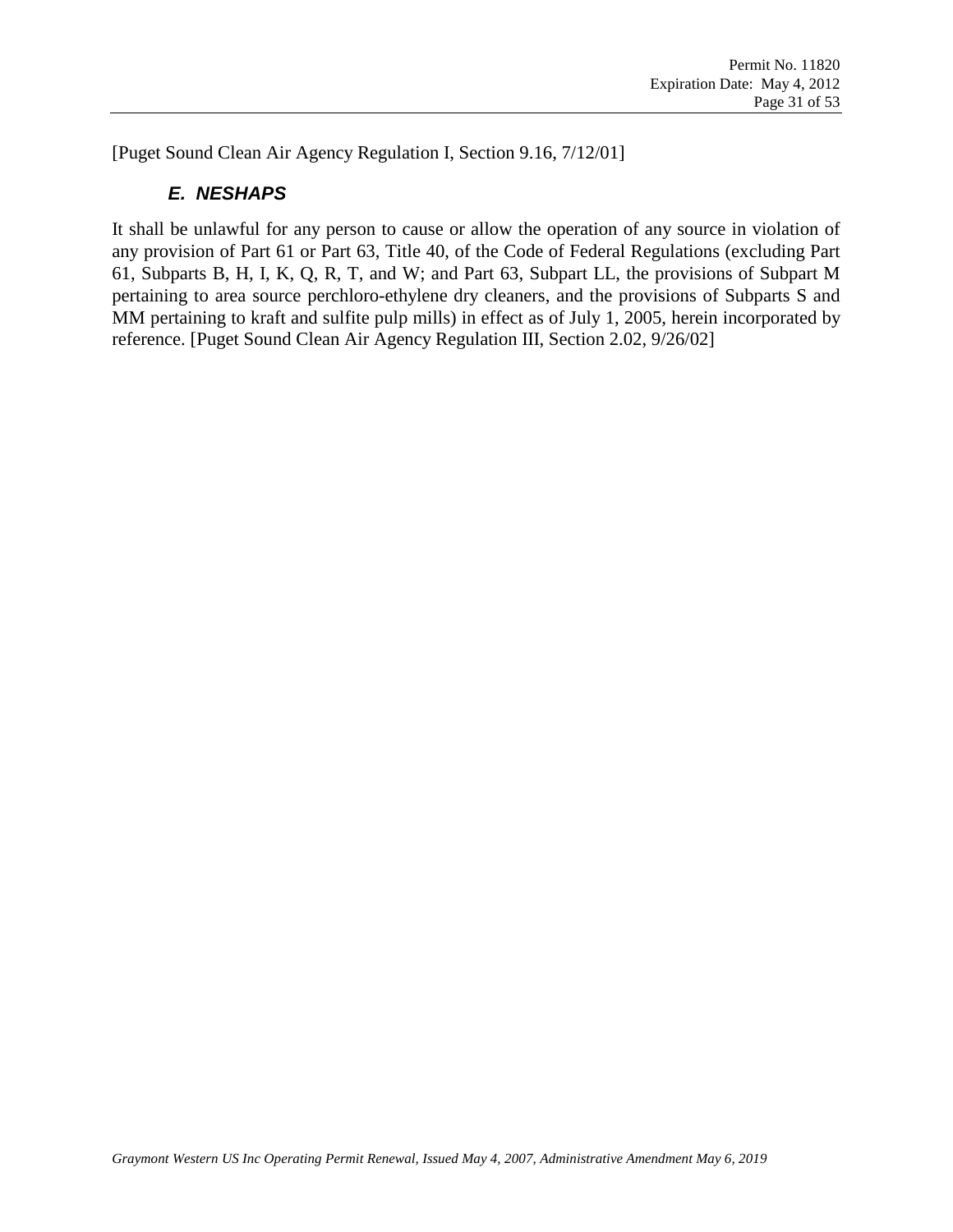# **V. STANDARD TERMS AND CONDITIONS**

### *A. Duty to comply*

Graymont shall comply with all conditions of this permit. Any permit noncompliance constitutes a violation of Chapter 70.94 RCW and, for federally enforceable provisions, a violation of the Federal Clean Air Act (FCAA). Such violations are grounds for enforcement action; for permit termination, revocation and reissuance, or modification; or for denial of a permit renewal application. [Puget Sound Clean Air Agency Regulation I, Section 7.05, 10/28/93, WAC 173- 401-620(2)(a), 11/4/93]

### *B. Permit actions*

This permit may be modified, revoked, reopened and reissued, or terminated for cause. The filing of a request by Graymont for a permit modification, revocation and reissuance, or termination, or of a notification of planned changes or anticipated noncompliance does not stay any permit condition. [WAC 173-401-620(2)(c), 11/4/93]

### *C. Property rights*

This permit does not convey any property rights of any sort, or any exclusive privilege. [WAC 173-401-620(2)(d), 11/4/93]

### *D. Duty to provide information.*

Graymont shall furnish to the Puget Sound Clean Air Agency, within a reasonable time, any information that the Puget Sound Clean Air Agency may request in writing to determine whether cause exists for modifying, revoking and reissuing, or terminating the permit or to determine compliance with the permit. Upon request, Graymont shall also furnish to the Puget Sound Clean Air Agency copies of records required to be kept by the permit or, for information claimed to be confidential, Graymont may furnish such records directly to EPA Region 10 along with a claim of confidentiality. The Puget Sound Clean Air Agency shall maintain the confidentiality of such information in accordance with RCW 70.94.205. [WAC 173-401-620(2)(e), 11/4/93]

### *E. Permit fees*

Graymont shall pay fees as a condition of this permit in accordance with the Puget Sound Clean Air Agency Regulation I, Article 7. Failure to pay fees in a timely fashion shall subject Graymont to civil and criminal penalties as prescribed in Chapter 70.94 RCW. [WAC 173-401- 620(2)(f), 11/4/93]

### *F. Emissions trading*

No permit revision shall be required, under any approved economic incentives, marketable permits, emissions trading, and other similar programs or processes for changes that are provided for in this permit. [WAC 173-401-620(2)(g), 11/4/93]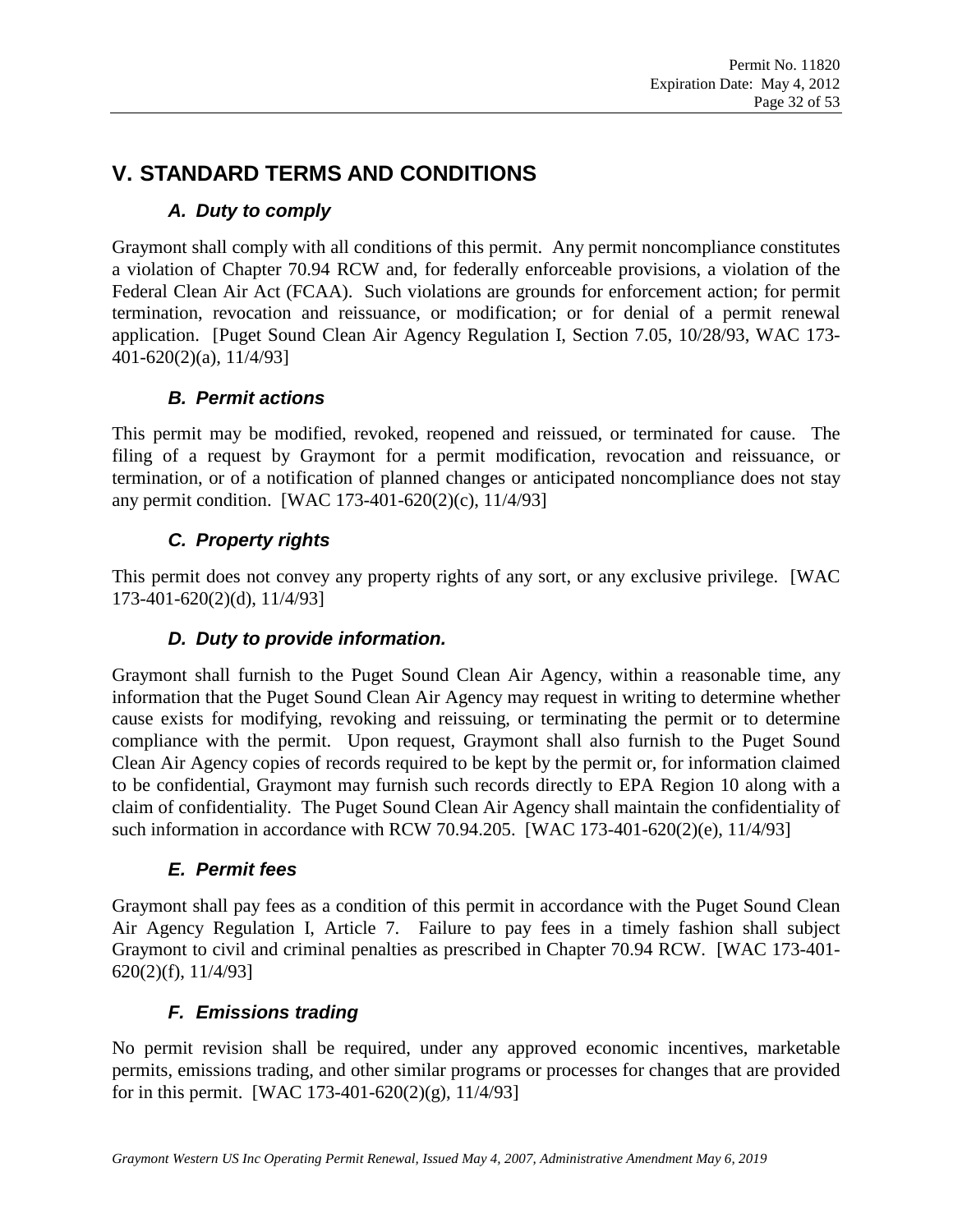### *G. Severability*

If any provision of this permit is held to be invalid, all unaffected provisions of the permit shall remain in effect and be enforceable. [WAC 173-401-620(2)(h), 11/4/93]

### *H. Permit appeals*

This permit or any condition in it may be appealed only by filing an appeal with the Pollution Control Hearings Board and serving it on the Puget Sound Clean Air Agency within thirty days of receipt, pursuant to RCW 43.21B.310 and WAC 173-401-735. The provision for appeal in this section is separate from and additional to any federal rights to petition and review found under §505(b) of the FCAA. [WAC 173-401-620(2)(i) and WAC 173-401-735, 11/4/93; RCW 70.94.221, 1970 ex.s.c 62p58]

### *I. Permit continuation*

This permit and all terms and conditions contained therein, including any permit shield provided under WAC 173-401-640, shall not expire until the renewal permit has been issued or denied if a timely and complete application has been submitted. An application shield granted under WAC 173-401-705(2) shall remain in effect until the renewal permit has been issued or denied if a timely and complete permit application has been submitted. [WAC 173-401-620(2)(j), 11/4/93]

### *J. Federal enforceability*

All terms and conditions of this permit are enforceable by the EPA administrator and by citizens under the FCAA, except for those terms and conditions designated in the permit as not federally enforceable. [WAC 173-401-625, 11/4/93]

### *K. Inspection and entry*

Upon presentation of credentials and other documents as may be required by law, Graymont shall allow the Puget Sound Clean Air Agency or an authorized representative to:

- 1) Enter the premises of Graymont or where records must be kept under the conditions of this permit;
- 2) Have access to and copy, at reasonable times, any records that must be kept under the conditions of the permit;
- 3) Inspect at reasonable times any facilities, equipment (including monitoring and air pollution control equipment), practices or operations regulated or required under the permit; and
- 4) As authorized by WAC 173-400-105 and the FCAA, sample or monitor at reasonable times substances or parameters for the purpose of assuring compliance with the permit or applicable requirements.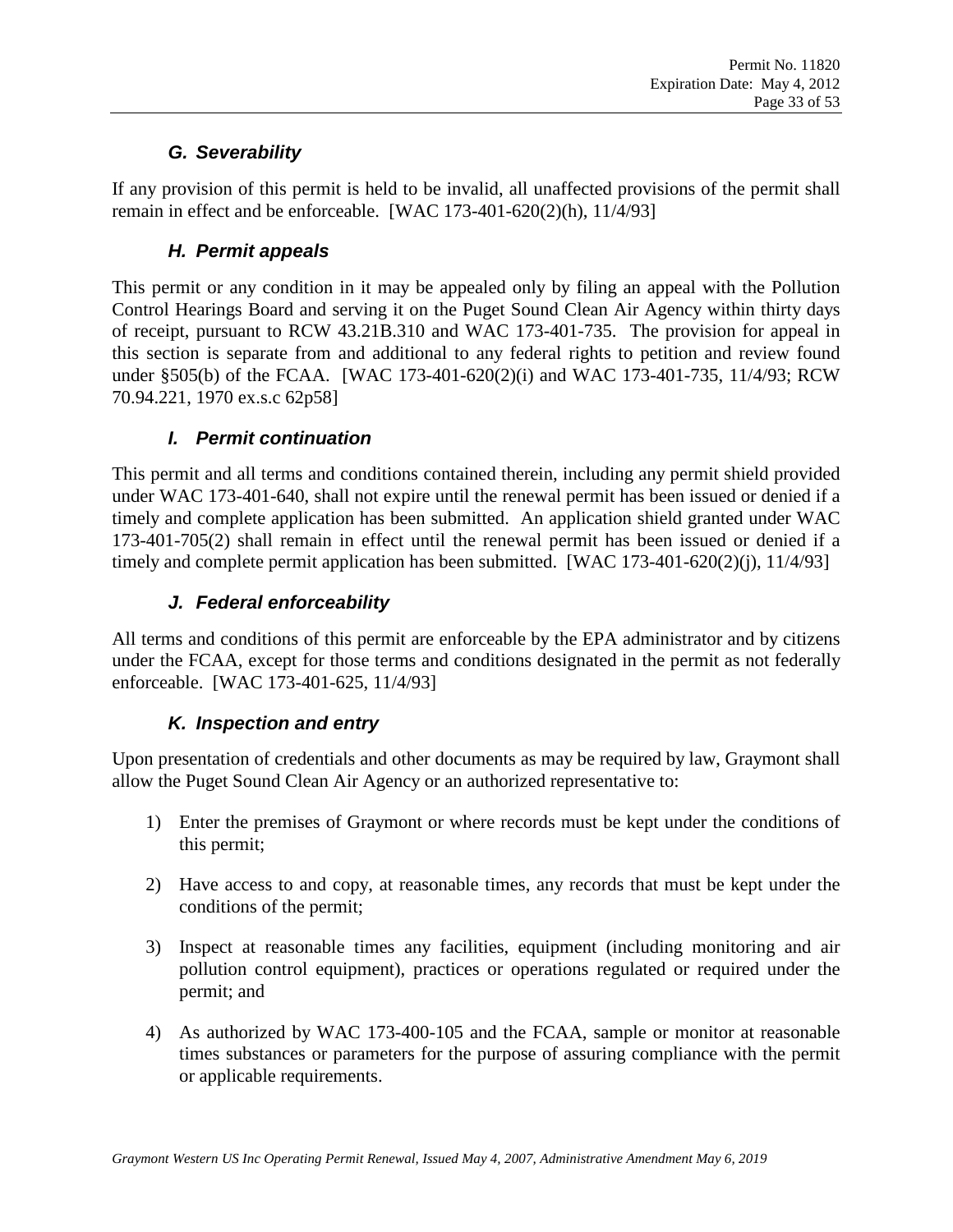[WAC 173-401-630(2) 11/4/93] [RCW 70.94.200 State/Puget Sound Clean Air Agency only]

#### *L. Compliance requirements*

Graymont shall continue to comply with all applicable requirements with which the source is currently in compliance. Graymont shall meet on a timely basis any applicable requirements that become effective during the permit term. [WAC 173-401-630(3), WAC 173-401-510(2)(h)(iii) 11/4/93]

#### *M. Compliance certifications*

<span id="page-33-1"></span>Graymont shall submit a certification of compliance with permit terms and conditions once per year by April  $30<sup>th</sup>$  for the previous year (April 1 through March 31). Each certification shall include:

- 1) The identification of each term or condition of the permit that is the basis of the certification;
- 2) The compliance status;
- 3) Whether compliance was continuous or intermittent; and
- 4) The method(s) used for determining the compliance status of the source, currently and over the reporting period. These methods must be consistent with the permit Monitoring, Maintenance and Recordkeeping Methods.

Submittal of a Puget Sound Clean Air Agency "OPERATING PERMIT – ANNUAL CERTIFICATION FORM," completed in accordance with the instructions on the form, fulfills the requirements of this subsection.

All compliance certifications shall be submitted to EPA Region 10 and to Puget Sound Clean Air Agency, at the following addresses, within 30 days after the close of the period covered by the certification:

Attn.: Operating Permit Certification Attn.: Air Operating Permits 1904 Third Avenue – Suite 105 1200 Sixth Avenue Seattle, Washington 98101 Seattle, Washington 98101

Puget Sound Clean Air Agency EPA Region 10, Mail Stop OAQ-107

[WAC 173-401-630(5) 11/4/93]

#### *N. Compliance determination*

#### **1. General Emission Testing**

<span id="page-33-0"></span>(a) For the purpose of determining compliance with an emission standard, the Puget Sound Clean Air Agency or Ecology may conduct testing of an emission unit or require Graymont to have it tested. In the event the Puget Sound Clean Air Agency or Ecology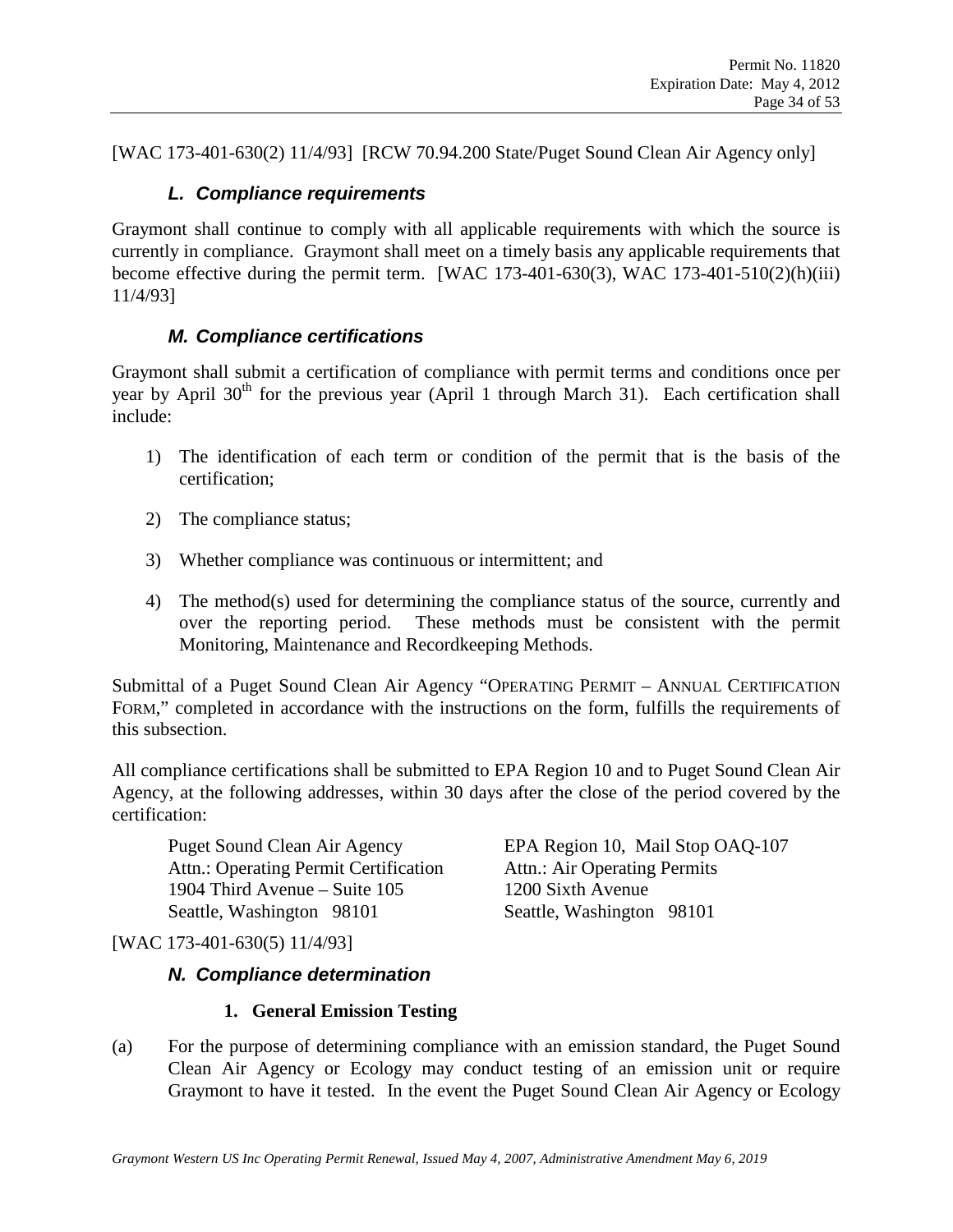conduct the test, Graymont shall be given an opportunity to observe the sampling and to obtain a sample at the same time.

- (b) Testing of sources for compliance with emissions standards shall be performed in accordance with the Reference Test Methods identified in Section I of this permit, except where this permit indicates that a specific Reference Test Method is not needed or appropriate.
- (c) Graymont shall notify the Puget Sound Clean Air Agency in writing at least 21 days prior to any compliance test. Notification of a compliance test shall be submitted on forms provided by the Agency. Test notifications using the Agency forms do not constitute test plans. Compliance with this notification provision does not satisfy any obligation found in an order or other regulatory requirement to submit a test plan for Agency review. Notification under this provision does not waive or modify test notification requirements found in other applicable regulations.
- (d) Unless otherwise specified, each test for particulate,  $PM_{10}$ ,  $NO<sub>X</sub>$  and sulfur dioxide shall consist of three separate runs and compliance shall be determined from the arithmetic average of the three runs. In the event that a sample is accidentally lost or conditions occur in which one of the runs must be discontinued because of circumstances beyond the operator's control, compliance may, upon Control Officer approval, be determined from the arithmetic average of the two other runs.
- (e) Graymont, if required by the Puget Sound Clean Air Agency to perform a compliance test, shall submit a report to the Puget Sound Clean Air Agency no later than 60 days after the test. The report shall include:
	- (1) A description of the source and the sampling location;
	- (2) The time and date of the test;
	- (3) A summary of results, reported in units and for averaging periods consistent with the applicable emission standard;
	- (4) A description of the test methods and quality assurance procedures employed;
	- (5) The amount of fuel burned or raw material processed by the source during the test;
	- (6) The operating parameters of the source and control equipment during the test;
	- (7) Field data and example calculations; and
	- (8) A statement signed by the senior management official of the testing firm certifying the validity of the source test report

[WAC 173-400-105(4), 9/20/93; Puget Sound Clean Air Agency Regulation I, Section 3.05(b),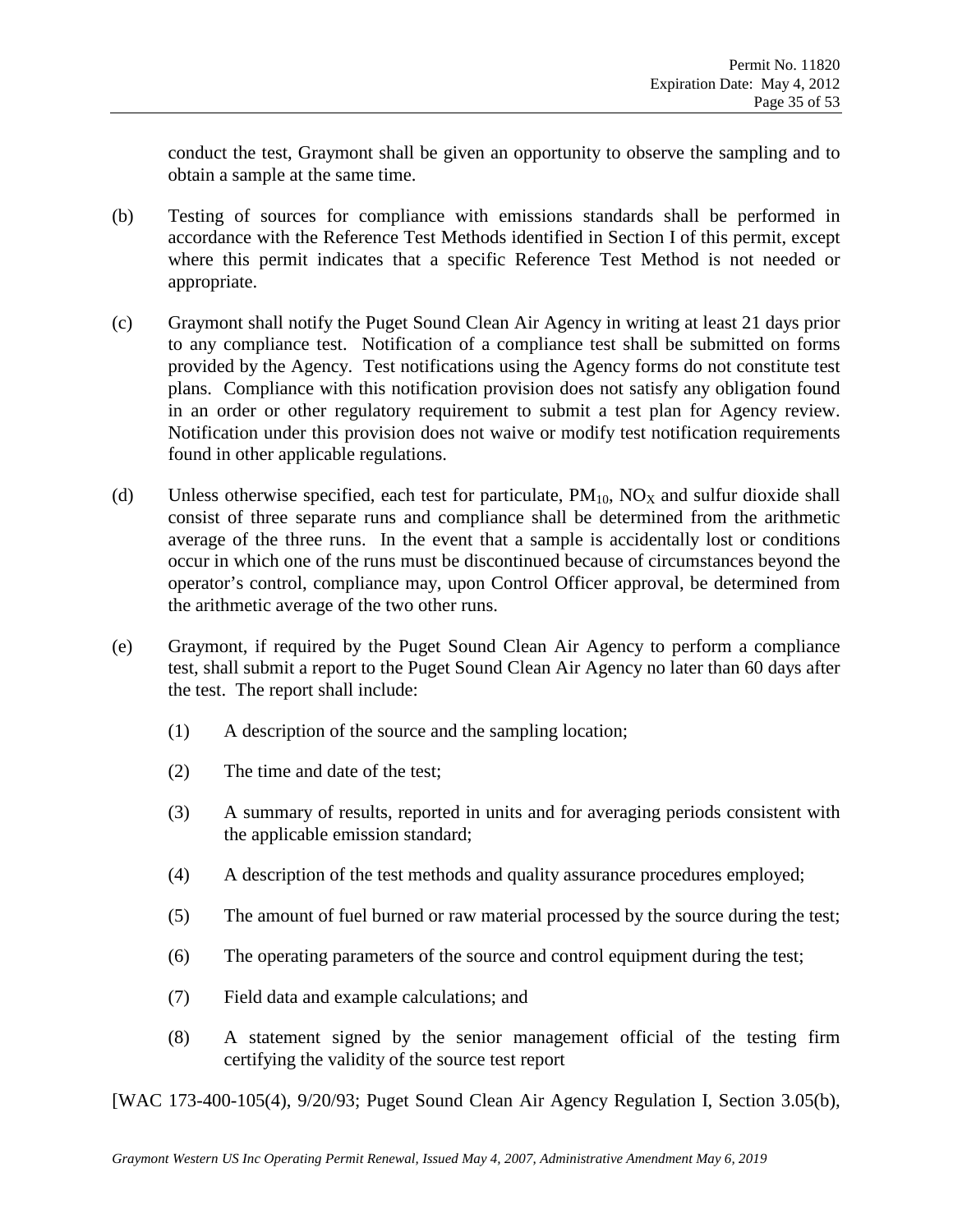2/10/94; and Puget Sound Clean Air Agency Regulation I, Section 3.07, 2/9/95] [Puget Sound Clean Air Agency Regulation I, Section 3.07, 3/23/06, *State/Puget Sound Clean Air Agency only*]

#### **2. Credible Evidence**

For the purpose of submitting compliance certifications or establishing whether or not a person has violated or is in violation of this permit, nothing shall preclude the use, including the exclusive use, of any credible evidence or information relevant to whether a source would have been in compliance with applicable requirements if the appropriate performance or compliance test or procedure had been performed. [Puget Sound Clean Air Agency Regulation I, Section 3.06; 10/08/98; 40 CFR 51.212, 40 CFR 52.12, 40 CFR 52.33]

### *O. Recordkeeping*

<span id="page-35-0"></span>Graymont shall maintain the following:

- (1) Records of required monitoring information that include the following if applicable:
	- (a) The date, place as defined in the permit, and time of sampling or measurements;
	- (b) The date(s) analyses were performed;
	- (c) The company or entity that performed the analyses;
	- (d) The analytical techniques or methods used;
	- (e) The results of such analyses; and
	- (f) The operating conditions existing at the time of sampling or measurement.

[WAC 173-401-615(2), 10/17/02]

- (2) Records describing changes made at the source that result in emissions of a regulated air pollutant subject to an applicable requirement, but not otherwise regulated under the permit, and the emissions resulting from those changes. [WAC 173-401-615(2), 10/17/02]
- (3) CAM records described in condition [II.C.9](#page-25-1) [40 CFR 64.9(b) and 64.6(c)(3), 10/22/97].
- (4) Records of all monitoring data and support information required by this permit shall be retained by Graymont for a period of five years from the date of the monitoring, sample, measurement, record or application. Support information includes all calibration and maintenance records and all original strip-chart recordings for continuous monitoring instrumentation, and copies of all reports required by the permit. [WAC 173-401-615(2), 10/17/02], [Order of Approval No. 8350(7), 12/11/01], [Order of Approval No. 8351(5), 12/11/01]
- (5) Graymont shall document all inspections, tests and other actions required by the O&M Plan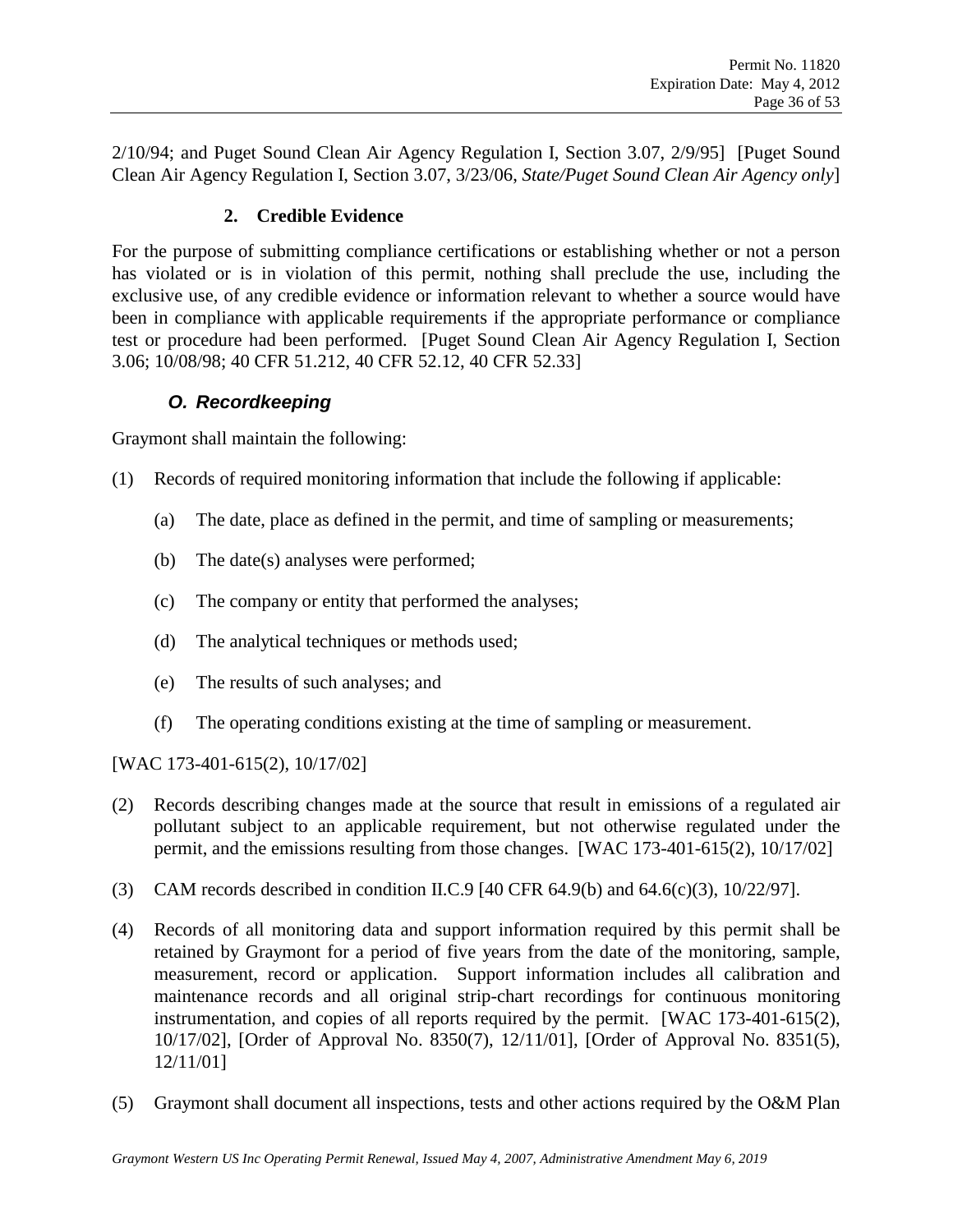and Section II.A of this permit, including who conducted the inspection, tests or other actions; and the date and the results of the inspection, tests or other actions including corrective actions. All such records shall be signed and dated. Graymont shall maintain records of all inspections, tests, and other actions required by the O&M Plan on site and available for Puget Sound Clean Air Agency review. [Puget Sound Clean Air Agency Regulation I, Section 7.09(b), 9/10/98], [Order of Approval No. 8350(7), 12/11/01], [Order of Approval No. 8351(6), 12/11/01]

(6) Graymont shall maintain a contemporaneous record of all deviations. [WAC 173-401-615 (3)(b), 10/17/02]

### *P. Data recovery*

Graymont shall recover valid monitoring and recordkeeping data for each parameter according to any specific monitoring and recordkeeping requirements identified in Section II of this permit. However, if such requirements are silent on data recovery provisions, data recovery is assumed to be 100% [WAC 173-401-615(1)(b) 10/17/02].

### <span id="page-36-1"></span>*Q. Reporting*

#### **1. Deviation Report**

<span id="page-36-0"></span>Graymont shall report in writing to Puget Sound Clean Air Agency Operating Permit Certification any and all instances of deviations from the permit requirements, including those attributable to upset conditions as defined in this permit, the probable cause of the deviations, and any corrective actions or preventive measures taken. "Deviation" means any situation in which an emission unit fails to meet a permit term or condition. For each CAM excursion recorded under Section [II.C](#page-24-3) of the permit the report shall include the information described in Condition [II.C.8](#page-25-2) of the permit, including any required information on implementation of a QIP. Graymont shall maintain a contemporaneous record of all deviations. Graymont shall report any deviations to the Puget Sound Clean Air Agency that represent a potential threat to human health or safety by FAX (206-343-7522) as soon as possible but no later than 12 hours after such a deviation is discovered. Graymont shall report other deviations in writing to Puget Sound Clean Air Agency Operating Permit Certification no later than 30 days after the end of the month during which the deviation is discovered. A Deviation Report *may* be certified by a responsible official as provided in [V.Q.3](#page-37-0) at the time of submittal; however it is not required to be certified at the time of submittal. Any Deviation Report *not* certified at the time of submittal must be certified in the semiannual Certification of Reports as per [V.Q.2](#page-36-2) Submittal of a Puget Sound Clean Air Agency "OPERATING PERMIT – DEVIATION REPORT FORM," completed in accordance with the instructions on the form, fulfills the requirements of this subsection. [WAC 173-401-615(3)(b), 10/17/02; 40 CFR 64.9(a) and 64.6(c)(3), 10/22/97]

### **2. Certification of Reports (semiannual)**

<span id="page-36-2"></span>Graymont shall submit in writing to Puget Sound Clean Air Agency Operating Permit Certification a semi-annual report which shall summarize each permit report filed during the six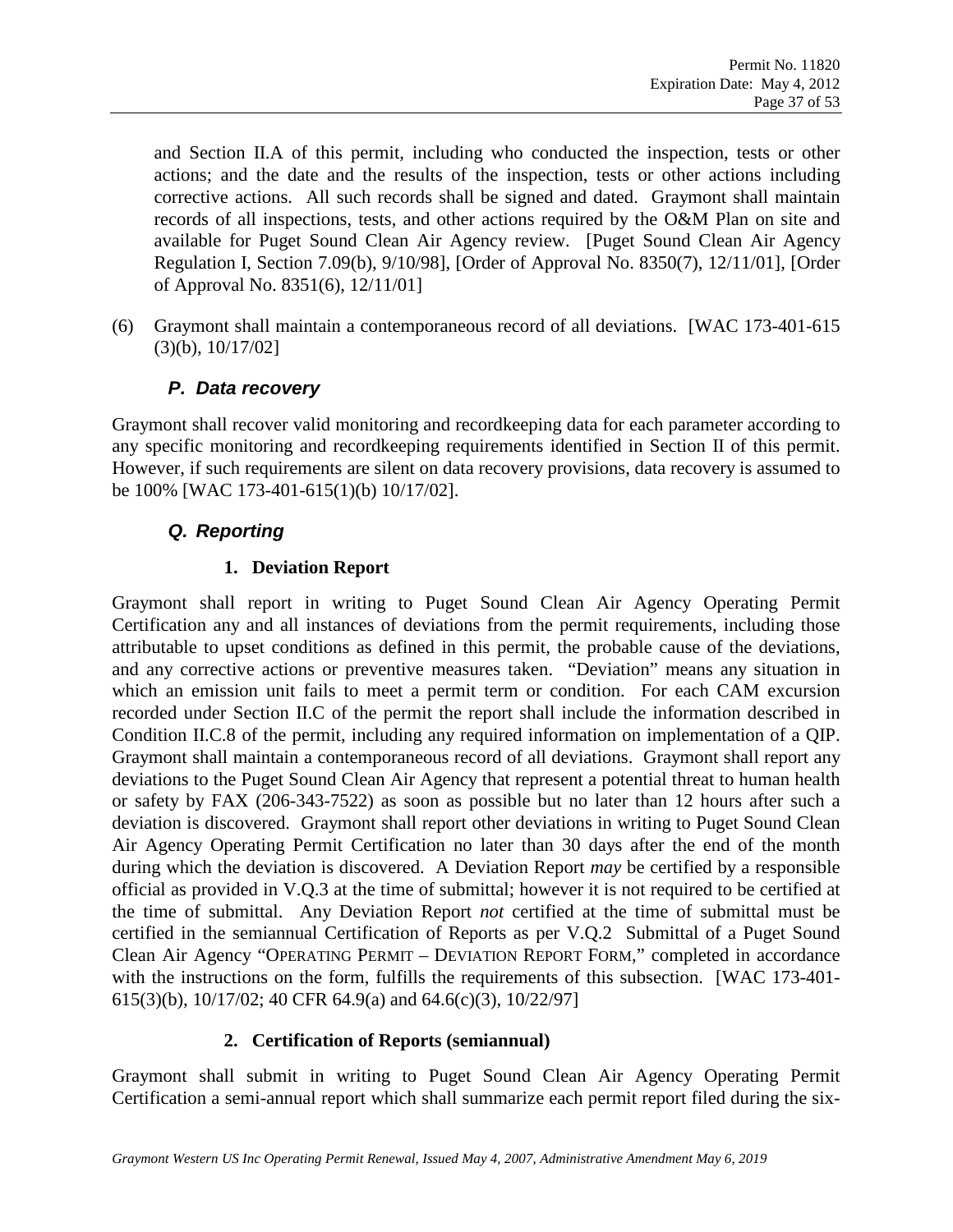month period. Each Certification of Reports shall cover a six month interval ending March 31 and September 30, and shall be submitted within 30 days after the end of the period covered by the report. Each Certification of Reports shall be certified by a responsible official as provided in [V.Q.3.](#page-37-0) The "Certification of Reports" need not duplicate information contained in another report. Deviation reports that are submitted pursuant to [V.Q.1](#page-36-0) within a given six-month reporting period may be summarized and certified by the responsible official in this semiannual Certification of Reports. If there were no instances of deviations from permit requirements during the six month period, the semi-annual report shall state that there were no instances of deviations from permit requirements. Submittal of a Puget Sound Clean Air Agency "OPERATING PERMIT – SEMI-ANNUAL CERTIFICATION OF REPORTS FORM," completed in accordance with the instructions on the form, fulfills the requirements of this subsection. [PSD Permit 04-02, approval condition 12 (9/8/04), WAC 173-401-615(3)(a), 10/17/02]

#### **3. Certification by Responsible Official**

<span id="page-37-0"></span>Any application form, report, or compliance certification (as required in Section [V.M\)](#page-33-1) submitted pursuant to this permit shall contain certification by a responsible official of truth, accuracy, and completeness. This certification and any other certification required under this permit shall state that, based on information and belief formed after reasonable inquiry, the statements and information in the document are true, accurate, and complete. All certifications by a responsible official shall done be by the responsible official listed on the front page of this permit, unless that person designates a temporary substitute person who qualifies as a "responsible official" as defined in WAC 173-401-200(29), and that person signs "for" the responsible official listed on this permit. [WAC 173-401-520, 11/4/93]

#### **4. Emission reporting**

Graymont shall report annually to the Puget Sound Clean Air Agency listing those air contaminants emitted during the previous calendar year that equal or exceed the following in tons per year: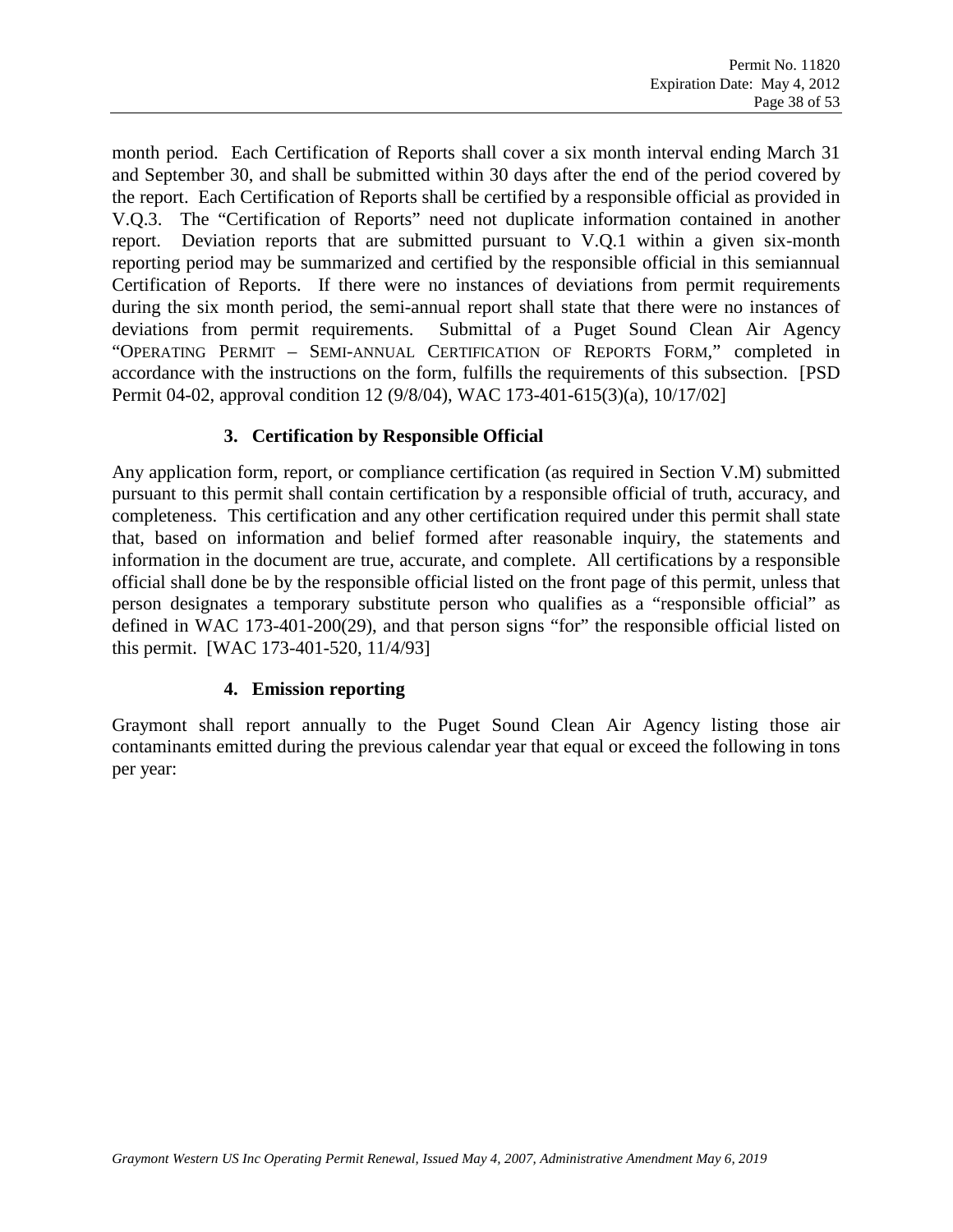| Facility combined total of all toxic air |  |
|------------------------------------------|--|
|                                          |  |
|                                          |  |
|                                          |  |
|                                          |  |
|                                          |  |
|                                          |  |

Annual emissions rates shall be reported to the nearest whole ton per year for only those contaminants that equal or exceed the thresholds above. Graymont shall maintain records of information necessary to document any reported emissions or demonstrate that the emissions were less than the above amounts. [Puget Sound Clean Air Agency Regulation I, Section 7.09(a), 9/10/98]

Graymont shall submit to the Puget Sound Clean Air Agency any additional information required by WAC 173-400-105(1) or Puget Sound Clean Air Agency Regulation III, Section 1.11. [Puget Sound Clean Air Agency Regulation III, Section 1.11, 12/12/96; WAC 173-400-105, 9/20/93, WAC 173-400-105, 2/10/05 State/Puget Sound Clean Air Agency only]

| Name of Report                                  | Regmt | Due date( $s$ )                                           | Certification requirement                                                                                                                            |
|-------------------------------------------------|-------|-----------------------------------------------------------|------------------------------------------------------------------------------------------------------------------------------------------------------|
| <b>Monthly Deviation</b><br>Report              | V.Q.1 | 30 days after the<br>end of the month<br>deviation occurs | May certify each report, but normal practice is to<br>summarize and certify Deviation Reports in semiannual<br>Certification of Reports as per V.Q.2 |
| <b>Certification of Reports</b><br>(semiannual) | V.Q.2 | April 30, October<br>30                                   | Yes, in accordance with V.Q.3                                                                                                                        |
| Annual Compliance<br>Certification              | V.M   | Annually, April 30                                        | Yes, in accordance with V.O.3                                                                                                                        |

**5. Summary of "Routine" required reports**

### *R. Emergencies*

An emergency, as defined in WAC 173-401-645(l), constitutes an affirmative defense to an action brought for noncompliance with a technology-based emission limitation if the conditions of WAC 173-401-645(3) are met.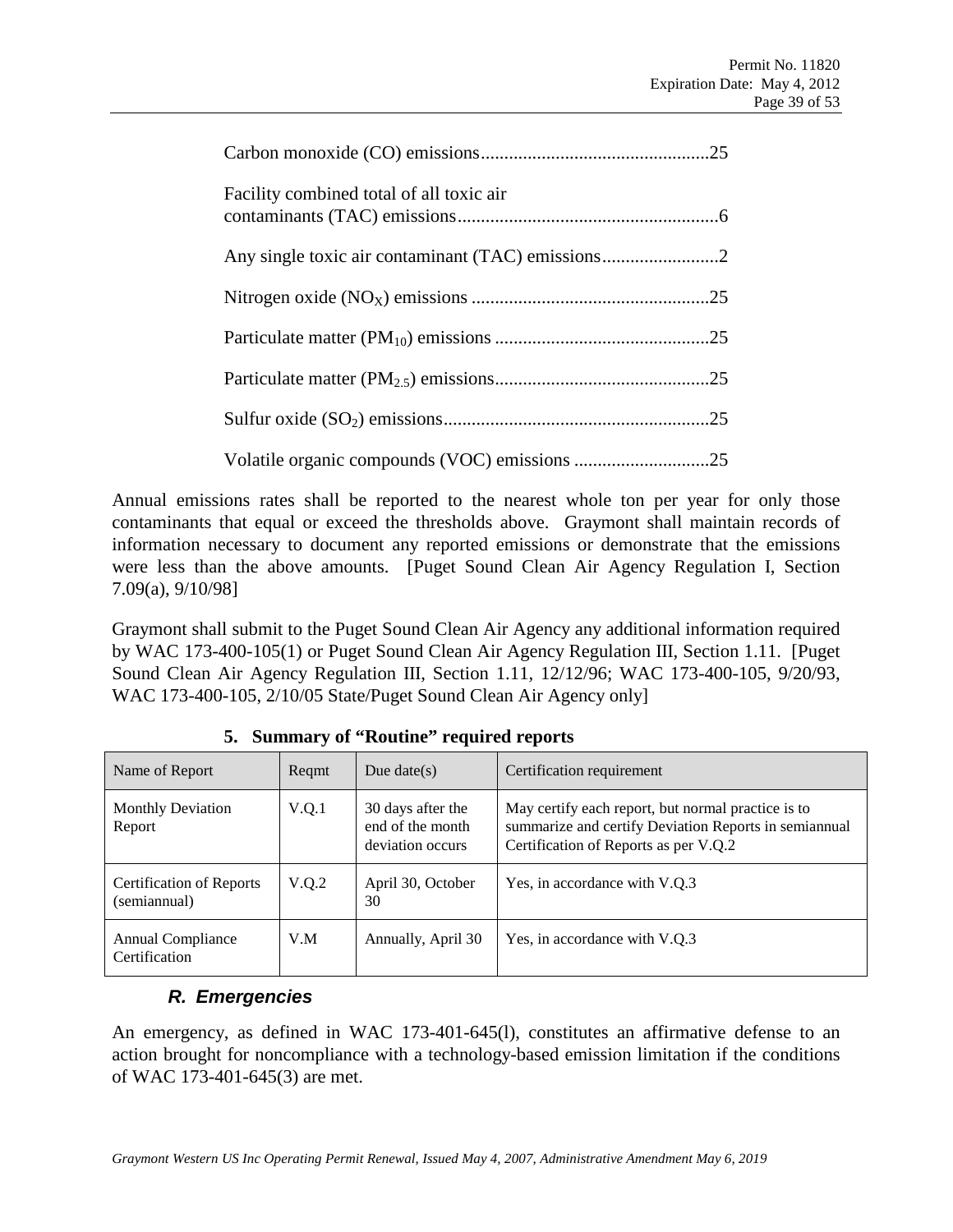- The affirmative defense of emergency shall be demonstrated through properly signed, contemporaneous operating logs, or other relevant evidence that:
- An emergency occurred and that Graymont can identify the cause(s) of the emergency;
- The permitted facility was at the time being properly operated;
- During the period of the emergency Graymont took all reasonable steps to minimize levels of emissions that exceeded the emission standards or other requirements in the permit; and
- Graymont submitted notice of the emergency to the Puget Sound Clean Air Agency within two (2) working days of the time when the emissions limitations were exceeded due to the emergency or shorter periods of time specified in an applicable requirement. This notice fulfills the requirement of WAC 173-401-615(3)(b) unless the excess emissions represent a potential threat to human health or safety. This notice must contain a description of the emergency, any steps taken to mitigate emissions, and corrective actions taken.

In any enforcement proceeding, Graymont has the burden of proof to establish the occurrence of an emergency. This provision is in addition to any emergency or upset provision contained in any applicable requirement. [WAC 173-401-645, 11/4/93]

#### *S. Unavoidable excess emissions*

Excess emissions due to startup or shutdown conditions, scheduled maintenance or upsets that are determined to be unavoidable under the procedures and criteria in WAC 173-400-107 shall be excused and not subject to penalty. For any excess emission that Graymont wants the Puget Sound Clean Air Agency to consider unavoidable and excusable under WAC 173-400-107, Graymont shall submit the information required under WAC 173-400-107. [WAC 173-400- 107(2), 8/20/93]

#### *T. Need to halt or reduce activity not a defense*

It shall not be a defense for Graymont in an enforcement action that it would have been necessary to halt or reduce the permitted activity in order to maintain compliance with the conditions of this permit. [WAC 173-401-620(2)(b), 11/4/93]

#### *U. Stratospheric ozone and climate protection*

- (1) Graymont shall comply with the following standards for recycling and emissions reduction pursuant to 40 CFR Part 82, Subpart F, except as provided for motor vehicle air conditioners (MVACs) in Subpart B:
	- (a) Persons opening appliances for maintenance, service, repair, or disposal must comply with the required practices pursuant to 40 CFR 82.156;
	- (b) Equipment used during the maintenance, service, repair, or disposal of appliances must comply with the standards for recycling and recovery equipment pursuant to 40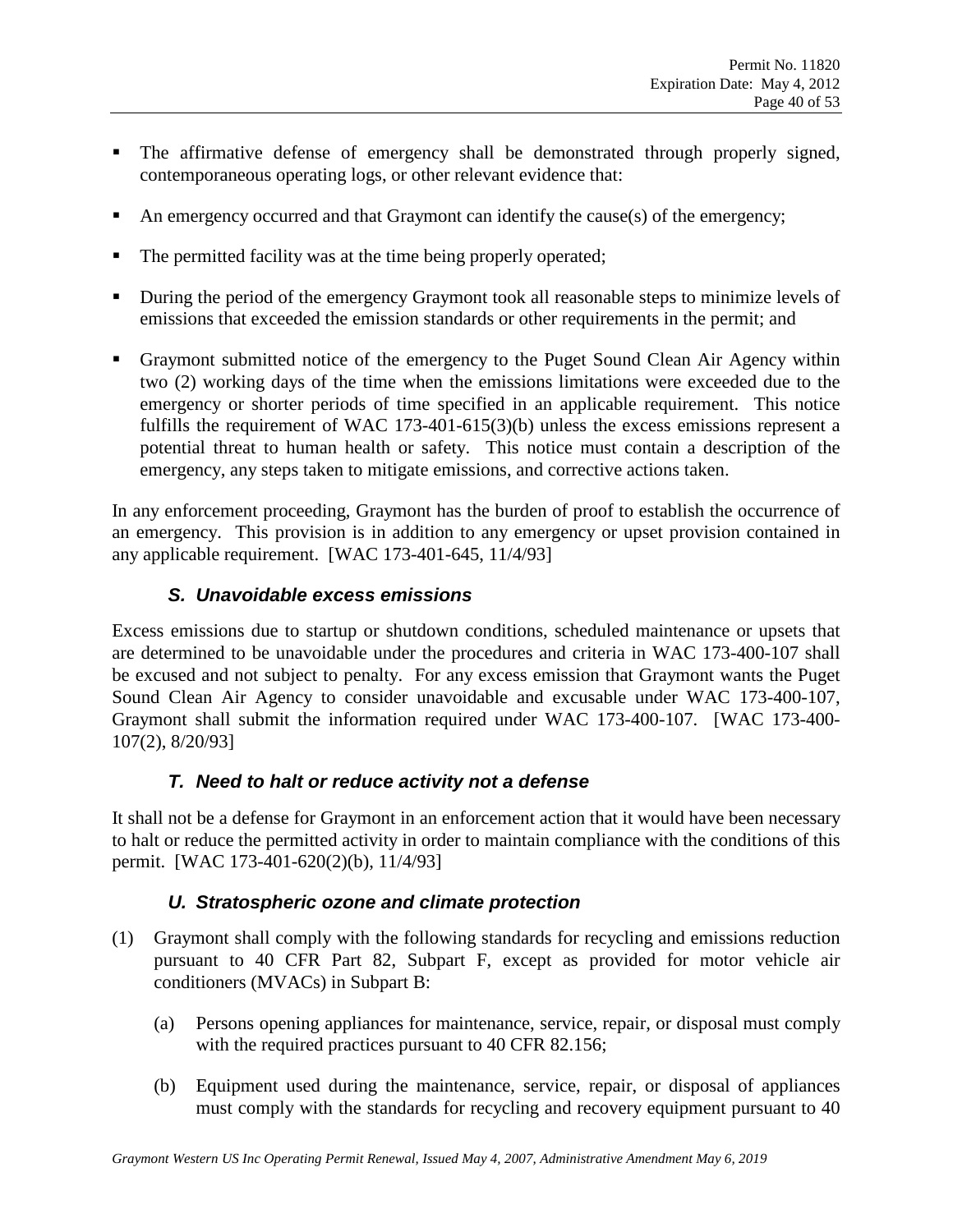CFR 82.158;

- (c) Persons performing maintenance, service, repair, or disposal of appliances must be certified by an approved technician certification program pursuant to 40 CFR 82.161.
- (2) Graymont may switch from any ozone-depleting substance to any alternative approved pursuant to the Significant New Alternatives Program (SNAP), 40 CFR Part 82, Subpart G, without a permit revision but shall not switch to a substitute listed as unacceptable pursuant to such program. [40 CFR 82.174]
- (3) Any certified technician employed by Graymont shall keep a copy of their certification at their place of employment. [40 CFR 82.166(1)]
- (4) Graymont shall not willfully release any regulated refrigerant and shall use refrigerant extraction equipment to recover regulated refrigerant when servicing, repairing or disposing of commercial air conditioning, heating, or refrigeration systems. [RCW 70.94.970(2) and (4), 11/12/97 State/Puget Sound Clean Air Agency only]
- (5) Graymont shall not sell, offer for sale, or purchase any of the following:
	- (a) A regulated refrigerant in a container designed for consumer recharge of a motor vehicle air conditioning system or consumer appliance during repair or service. This subsection does not apply to a regulated refrigerant purchased for the recharge of the air conditioning system of off-road commercial or agricultural equipment and sold or offered for sale at an establishment which specializes in the sale of off-road commercial or agricultural equipment or parts or service for such equipment; or
	- (b) Nonessential consumer products that contain chlorofluorocarbons or other ozonedepleting chemicals, and for which substitutes are readily available. Products affected under this subsection shall include, but are not limited to, party streamers, tire inflators, air horns, noise makers, and chlorofluorocarbon-containing cleaning sprays designed for noncommercial or non-industrial cleaning of electronic or photographic equipment.

[RCW 70.94.980, 1991 c199 p603.]

#### *V. RACT satisfied*

Emission standards and other requirements contained in rules or regulatory orders in effect at the time of this permit issuance shall be considered RACT for the purposes of issuing this permit. [WAC 173-401-605(3), 11/4/93; RCW 70.94.031 State/Puget Sound Clean Air Agency only]

#### *W. Risk management programs*

In accordance with 40 CFR part 68, if Graymont has or receives more than a threshold quantity of a regulated substance in a process, as determined under 40 CFR 68.115, Graymont shall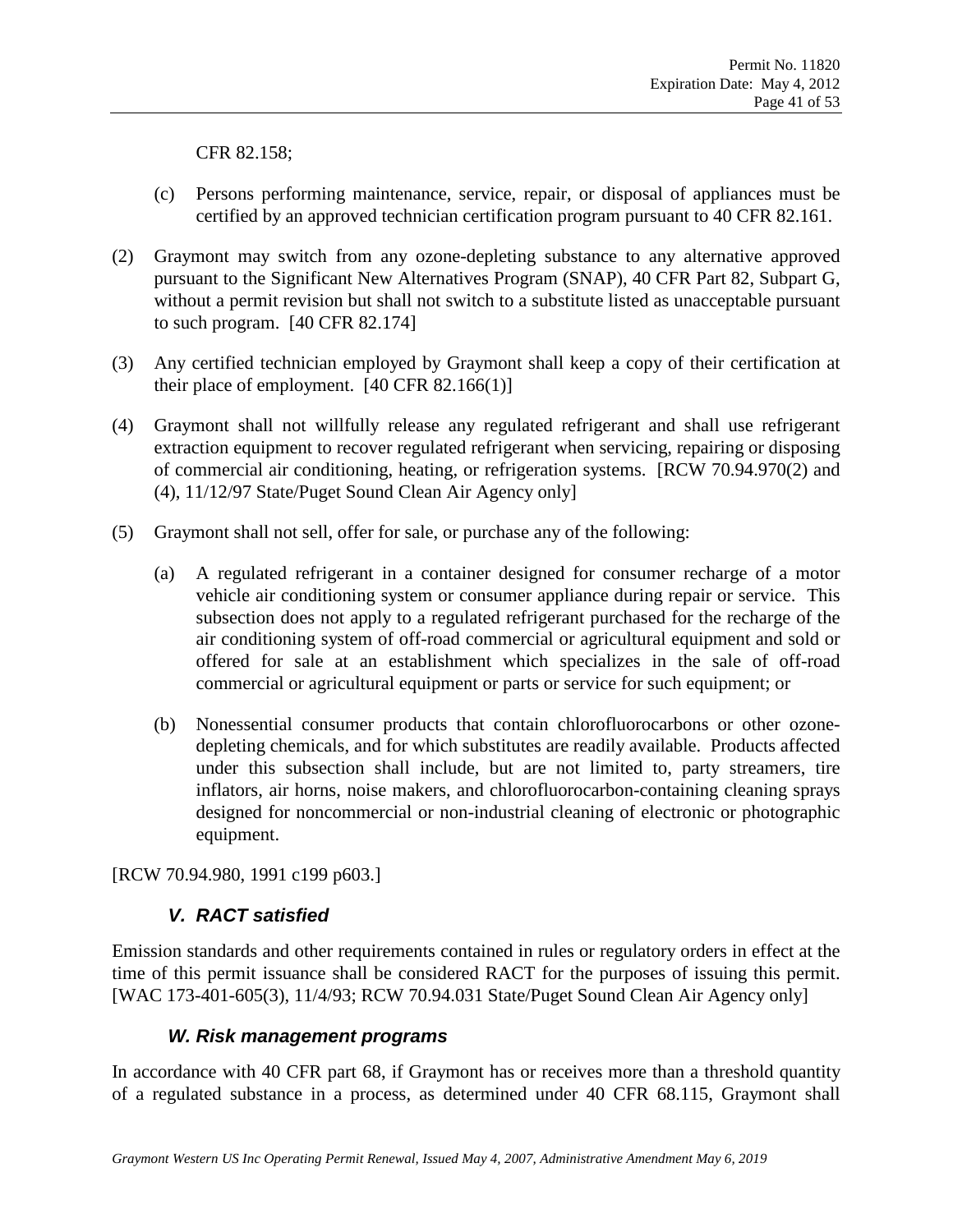comply with the requirements of the Chemical Accident Prevention Provisions of 40 CFR part 68 no later than the following dates:

- Three years after the date on which a regulated substance is first listed under 40 CFR 68.130; or
- The date on which a regulated substance is first present above a threshold quantity in a process.

[40 CFR 68.10, 1/6/99]

#### *X. Definitions*

Unless otherwise defined in this permit, the terms used in this permit shall have the same meaning ascribed to them in the referenced regulation. [WAC 173-401-200, 10/17/02]

#### *Y. Duty to supplement or correct application*

Upon becoming aware that it has failed to submit any relevant facts in a permit application or that it has submitted incorrect information in a permit application, Graymont shall promptly submit such supplementary facts or corrected information to the Puget Sound Clean Air Agency. [WAC 173-401-500(6), 10/17/02]

Insignificant emission units and activities at Graymont are subject to all applicable requirements set forth in Sections I.A, III and IV. This permit shall not require testing, monitoring, reporting or recordkeeping for insignificant emission units or activities except as required by Puget Sound Clean Air Agency Regulation I, Sections 7.09(b) and 9.20 and their incorporation into this permit. Compliance with Puget Sound Clean Air Agency Regulation I, Sections 7.09(b) and 9.20 as defined in the terms of this permit shall be deemed to satisfy the requirements of WAC 173- 401-615 and 173-401-630(1). [WAC 173-401-530(2)(c), 10/17/02]

For insignificant emission units and activities, Graymont does not need to certify compliance under WAC 173-401-630(5). [WAC 173-401-530(2)(d), 10/17/02]]

An emission unit or activity that qualifies as insignificant solely on the basis of WAC 173-401- 530(1)(a) shall not exceed the emission thresholds specified in WAC 173-401-530(4) until this permit is modified pursuant to Section VI.E of this permit and WAC 173-401-725. [WAC 173- 401-530(6), 10/17/02]]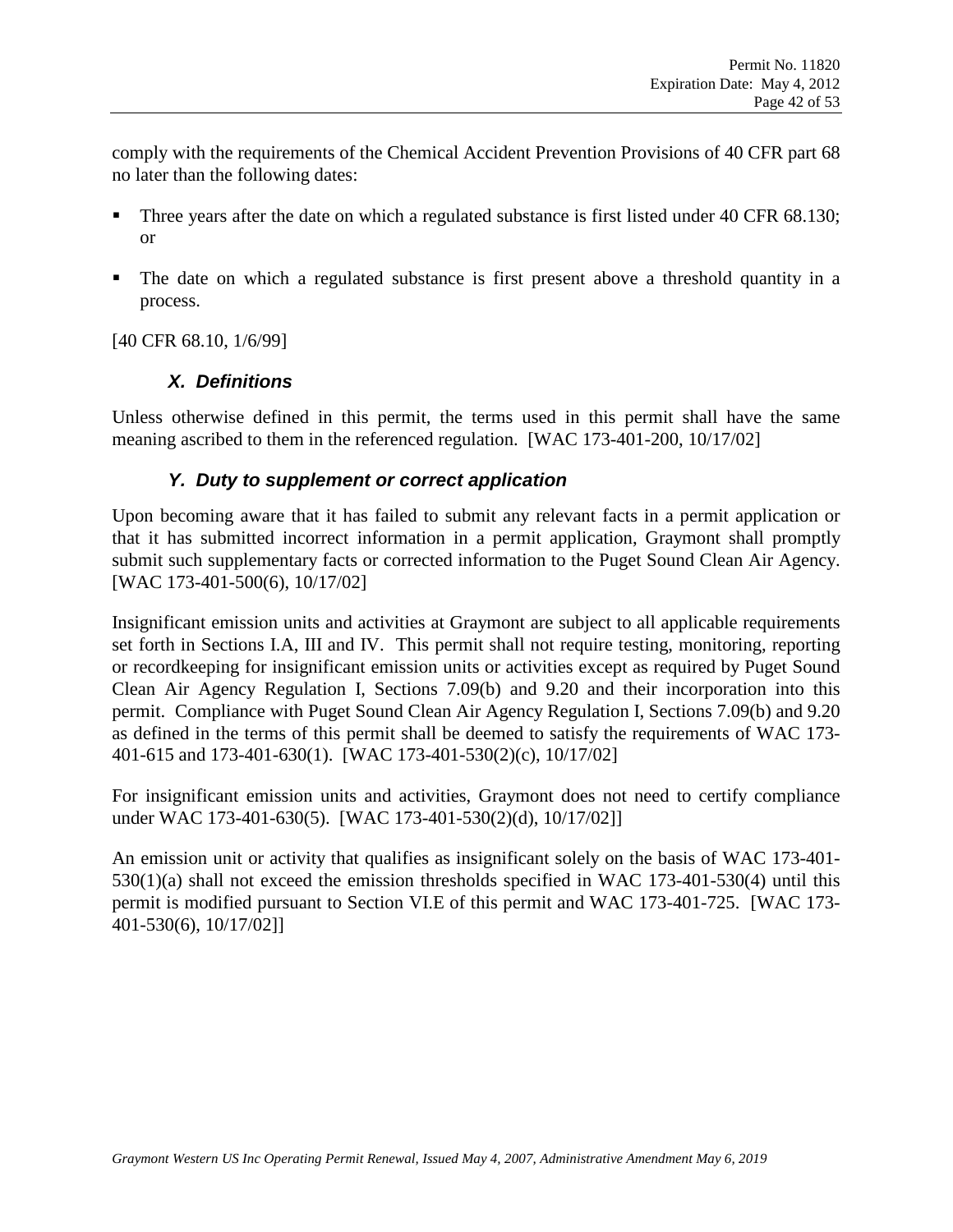# **VI.PERMIT ACTIONS**

#### *A. Permit Renewal, Revocation And Expiration*

- (1) **Renewal application**. Graymont shall submit a complete permit renewal application to the Puget Sound Clean Air Agency no later than 12 months prior to the expiration of this permit. The Puget Sound Clean Air Agency will send Graymont a renewal application no later than 18 months prior to the expiration of this permit. Failure of the Puget Sound Clean Air Agency to send Graymont a renewal application shall not relieve Graymont from the obligation to file a timely and complete renewal application. [WAC 173-401-710(1), 10/17/02]; WAC 173-401-500(2), 10/17/02]]
- (2) **Expired permits.** Permit expiration terminates Graymont' right to operate unless a timely and complete renewal application has been submitted consistent with WAC 173-401- 710(1) and WAC 173-401-500. All terms and conditions of the permit shall remain in effect after this permit expires if a timely and complete permit application has been submitted. [WAC 173-401-710(3), 10/17/02]]
- (3) **Revocation of permits**. The Puget Sound Clean Air Agency may revoke a permit only upon the request of Graymont or for cause. The Puget Sound Clean Air Agency shall provide at least thirty days written notice to Graymont prior to revocation of the permit or denial of a permit renewal application. Such notice shall include an explanation of the basis for the proposed action and afford Graymont an opportunity to meet with the Puget Sound Clean Air Agency prior to Puget Sound Clean Air Agency's final decision. A revocation issued under this condition may be issued conditionally with a future effective date and may specify that the revocation will not take effect if Graymont satisfies the specified conditions before the effective date. Nothing in this subsection shall limit Puget Sound Clean Air Agency's authority to issue emergency orders. [WAC 173-401-710(4), 10/17/02]]

### *B. Administrative Permit Amendments*

- (1) **Definition.** An "administrative permit amendment" is a permit revision that:
	- a) Corrects typographical errors;
	- b) Identifies a change in the name, address, or phone number of any person identified in the permit, or provides a similar minor administrative change at Graymont;
	- c) Requires more frequent monitoring or reporting by Graymont;
	- d) Allows for a change in ownership or operational control of a source where the Puget Sound Clean Air Agency determines that no other change in the permit is necessary, provided that a written agreement containing a specific date for transfer of permit responsibility, coverage, and liability between the current and new permittee has been submitted to the Puget Sound Clean Air Agency;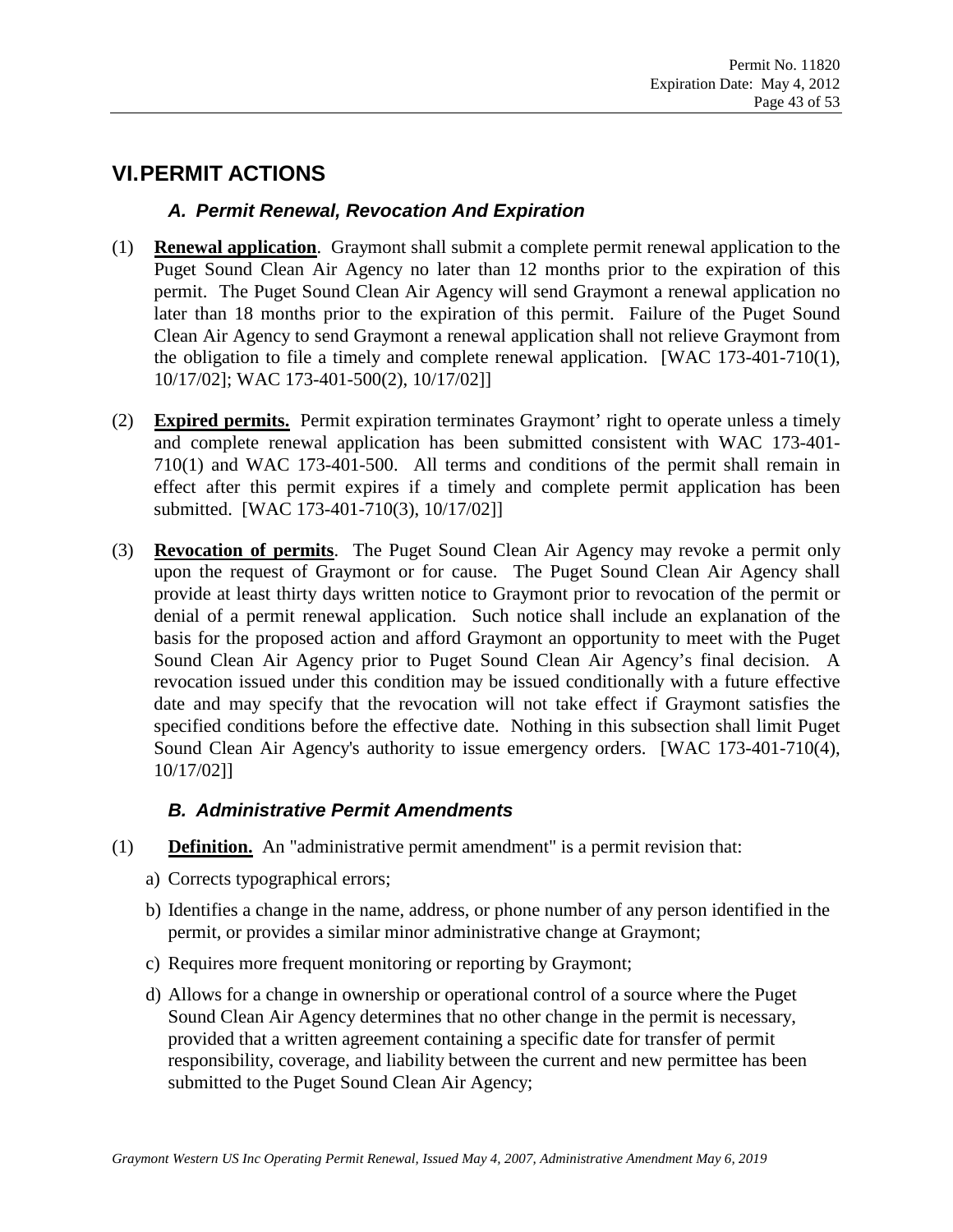- e) Incorporates into the permit the terms, conditions, and provisions from orders approving notice of construction applications processed under an EPA-approved program, provided that such a program meets procedural requirements substantially equivalent to the requirements of WAC 173-401-700, 173-401-725, and 173-401-800 that would be applicable to the change if it were subject to review as a permit modification, and compliance requirements substantially equivalent to those contained in WAC 173-401- 600 through 173-401-650. [WAC 173-401-720(1), 11/4/93]
- (2) **Administrative permit amendment procedures**. An administrative permit amendment may be made by the Puget Sound Clean Air Agency consistent with the following:
	- a) The Puget Sound Clean Air Agency shall take no more than sixty days from receipt of a request for an administrative permit amendment to take final action on such request, and may incorporate such changes without providing notice to the public or affected states provided that it designates any such permit revisions as having been made pursuant to this paragraph.
	- b) The Puget Sound Clean Air Agency shall submit a copy of the revised permit to EPA.
	- c) Graymont may implement the changes addressed in the request for an administrative amendment immediately upon submittal of the request. [WAC 173-401-720(3), 11/4/93]
- (3) **Permit shield**. The Puget Sound Clean Air Agency shall, upon taking final action granting a request for an administrative permit amendment, allow coverage by the permit shield in WAC 173-401-640 for administrative permit amendments made pursuant to part (1)(e) of this condition. [WAC 173-401-720(4), 11/4/93]

### *C. Changes not Requiring Permit Revisions*

- (1) General.
	- a) Graymont is authorized to make the changes described in this section without a permit revision, providing the following conditions are met:
		- i) The proposed changes are not Title I modifications as defined in WAC 174-401- 200(35);
		- ii) The proposed changes do not result in emissions that exceed those allowable under the permit, whether expressed as a rate of emissions, or in total emissions;
		- iii) The proposed changes do not alter permit terms that are necessary to enforce limitations on emissions from units covered by the permit; and
		- iv) Graymont provides EPA and the Puget Sound Clean Air Agency with written notification at least seven days prior to making the proposed changes except that written notification of a change made in response to an emergency shall be provided as soon as possible after the event.
	- b) Permit attachments. Graymont and the Puget Sound Clean Air Agency shall attach each notice to their copy of the relevant permit.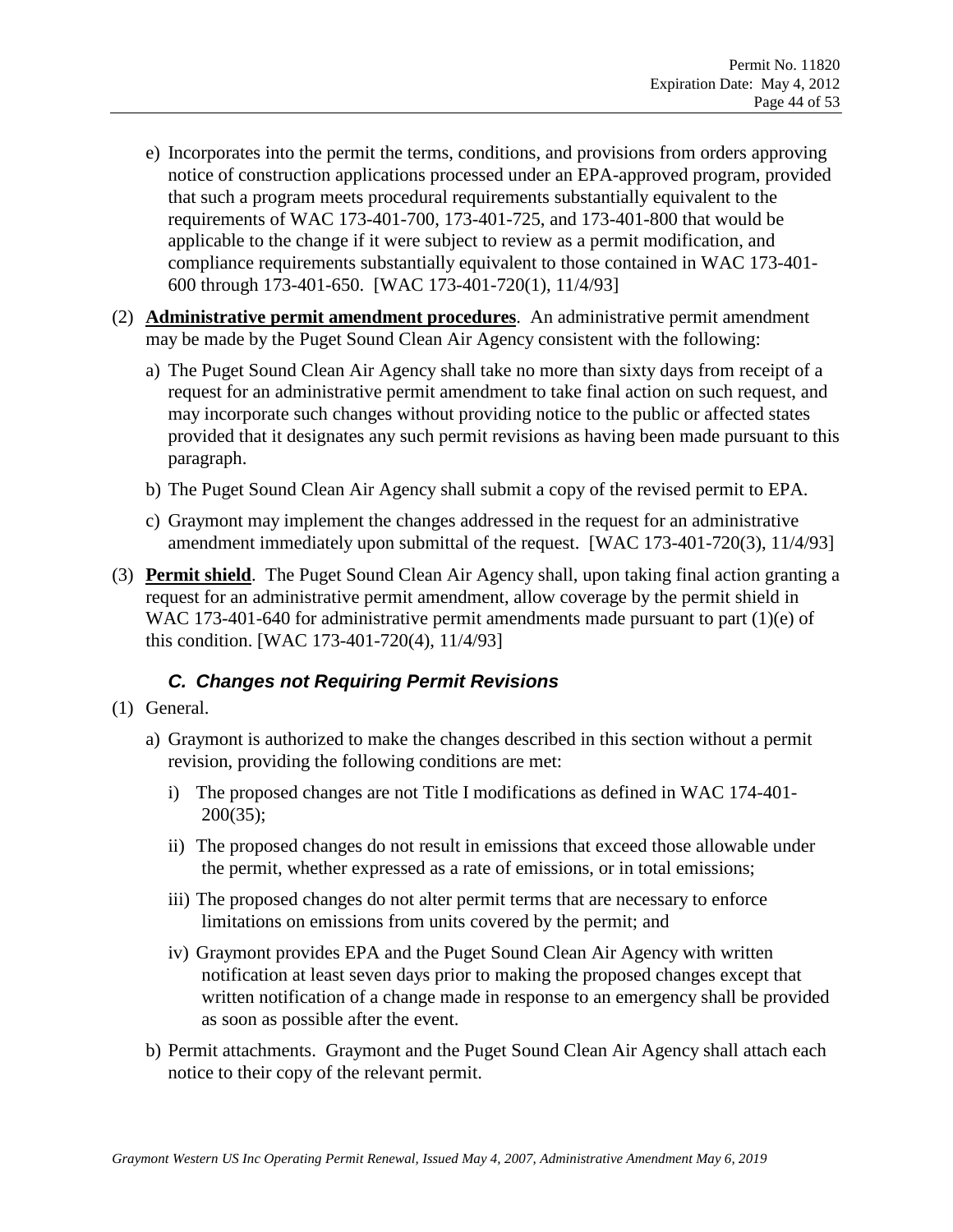- (2) **Section 502(b)(10) changes.** Pursuant to the conditions in subsection (1) of this section, Graymont is authorized to make section 502(b)(10) changes (as defined in WAC 173-401- 200(30)) without a permit revision.
	- a) For each such change, the written notification required under subsection  $(1)(a)(iv)$  of this condition shall include a brief description of the change within the permitted facility, the date on which the change will occur, any change in emissions, and any permit term or condition that is no longer applicable as a result of the change.
	- b) The permit shield authorized under WAC 173-401-640 shall not apply to any change made pursuant to this paragraph.
- (3) **SIP authorized emissions trading.** Pursuant to the conditions in subsection (1) of this condition, Graymont is authorized to trade increases and decreases in emissions in the permitted facility, where the Washington state implementation plan provides for such emissions trades without requiring a permit revision. This provision is available in those cases where the permit does not already provide for such emissions trading.
	- a) Under this subsection (3), the written notification required under subsection  $(1)(a)(iv)$  of this condition shall include such information as may be required by the provision in the Washington state implementation plan authorizing the emissions trade, including at a minimum, when the proposed change will occur, a description of each such change, any change in emissions, the permit requirements with which Graymont will comply using the emissions trading provisions of the Washington state implementation plan, and the pollutants emitted subject to the emissions trade. The notice shall also refer to the provisions with which Graymont will comply in the applicable implementation plan and that provide for the emissions trade.
	- b) The permit shield described in WAC 173-401-640 shall not extend to any change made under this paragraph. Compliance with the permit requirements that Graymont will meet using the emissions trade shall be determined according to requirements of the applicable implementation plan authorizing the emissions trade. [WAC 173-401-722, 10/17/02]]

### *D. Off Permit Changes*

- (1) Graymont shall be allowed to make changes not specifically addressed or prohibited by the permit terms and conditions without requiring a permit revision, provided that the proposed changes do not weaken the enforceability of existing permit conditions. Any change that is a Title I modification or is a change subject to the acid rain requirements under Title IV of the FCAA must be submitted as a permit revision.
- (2) Each such change shall meet all applicable requirements and shall not violate any existing permit term or condition.
- (3) Graymont must provide contemporaneous written notice to the Puget Sound Clean Air Agency and EPA of each such change, except for changes that qualify as insignificant under WAC 173-401-530. Such written notice shall describe each such change, including the date, any change in emissions, pollutants emitted, and any applicable requirement that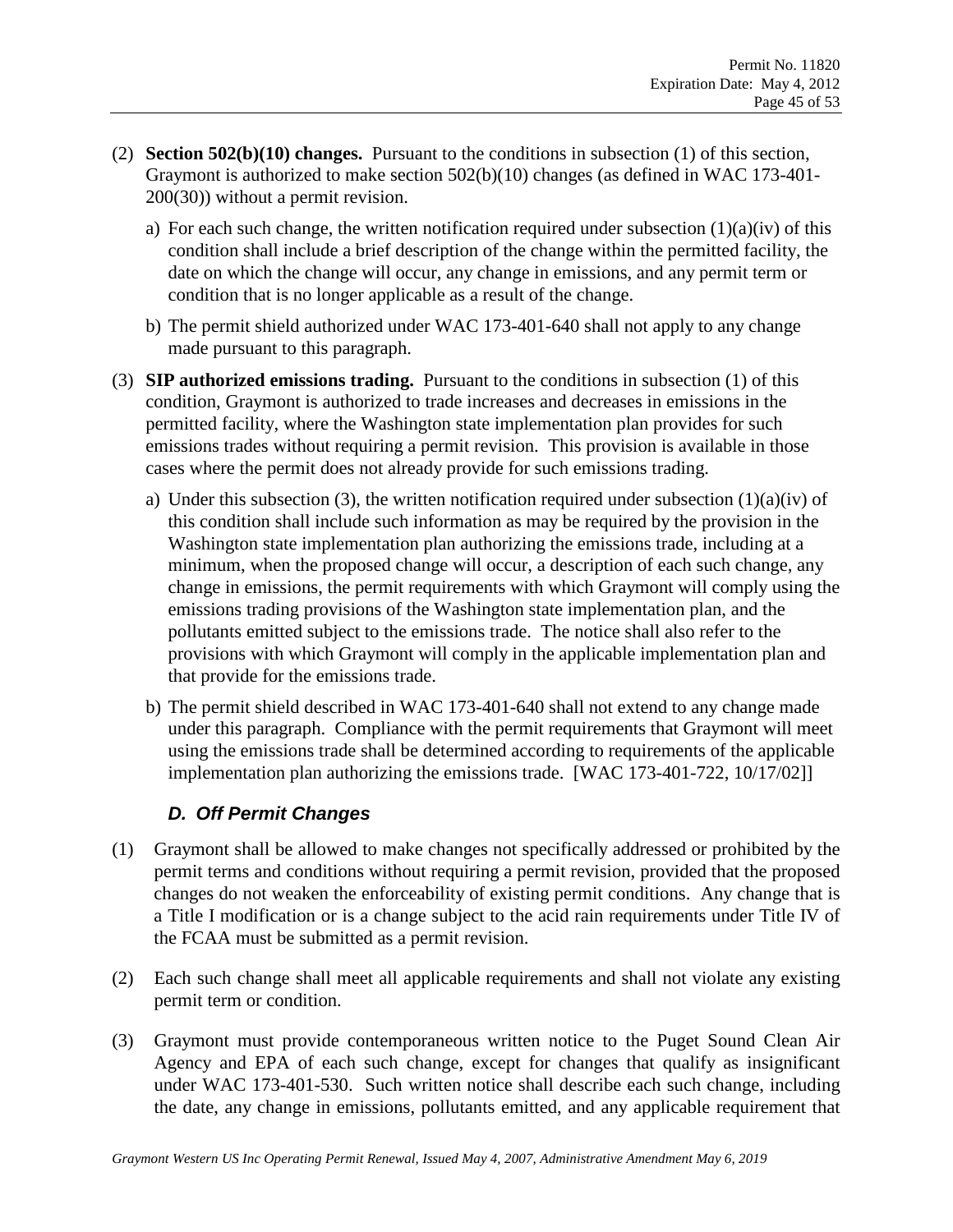would apply as a result of the change.

- (4) The change shall not qualify for the permit shield under WAC 173-401-640.
- (5) Graymont shall keep a record describing changes made at Graymont that result in emissions of a regulated air pollutant subject to an applicable requirement, but not otherwise regulated under the permit, and the emissions resulting from those changes.
- (6) When making a change under this section, Graymont shall comply with applicable preconstruction review requirements established pursuant to RCW 70.94.152 and Puget Sound Clean Air Agency Regulation I, Article 6.

[WAC 173-401-724, 11/4/93]

#### *E. Permit Modification*

- (1) **Definition**. A permit modification is any revision to this permit that cannot be accomplished under provisions for administrative permit amendments under WAC 173- 401-720.
- (2) **Procedures**. Minor permit modification procedures.
	- (a) Criteria.
		- (i) Minor permit modification procedures shall be used for those permit modifications that:
			- (A) Do not violate any applicable requirement;
			- (B) Do not involve significant changes to existing monitoring, reporting, or recordkeeping requirements in the permit;
			- (C) Do not require or change a case-by-case determination of an emission limitation or other standard, or a source-specific determination for temporary sources of ambient impacts, or a visibility or increment analysis;
			- (D) Do not seek to establish or change a permit term or condition for which there is no corresponding underlying applicable requirement and that Graymont has assumed to avoid an applicable requirement to which Graymont would otherwise be subject. Such terms and conditions include:
				- (I) A federally enforceable emissions cap assumed to avoid classification as a modification under any provision of Title I of the FCAA; and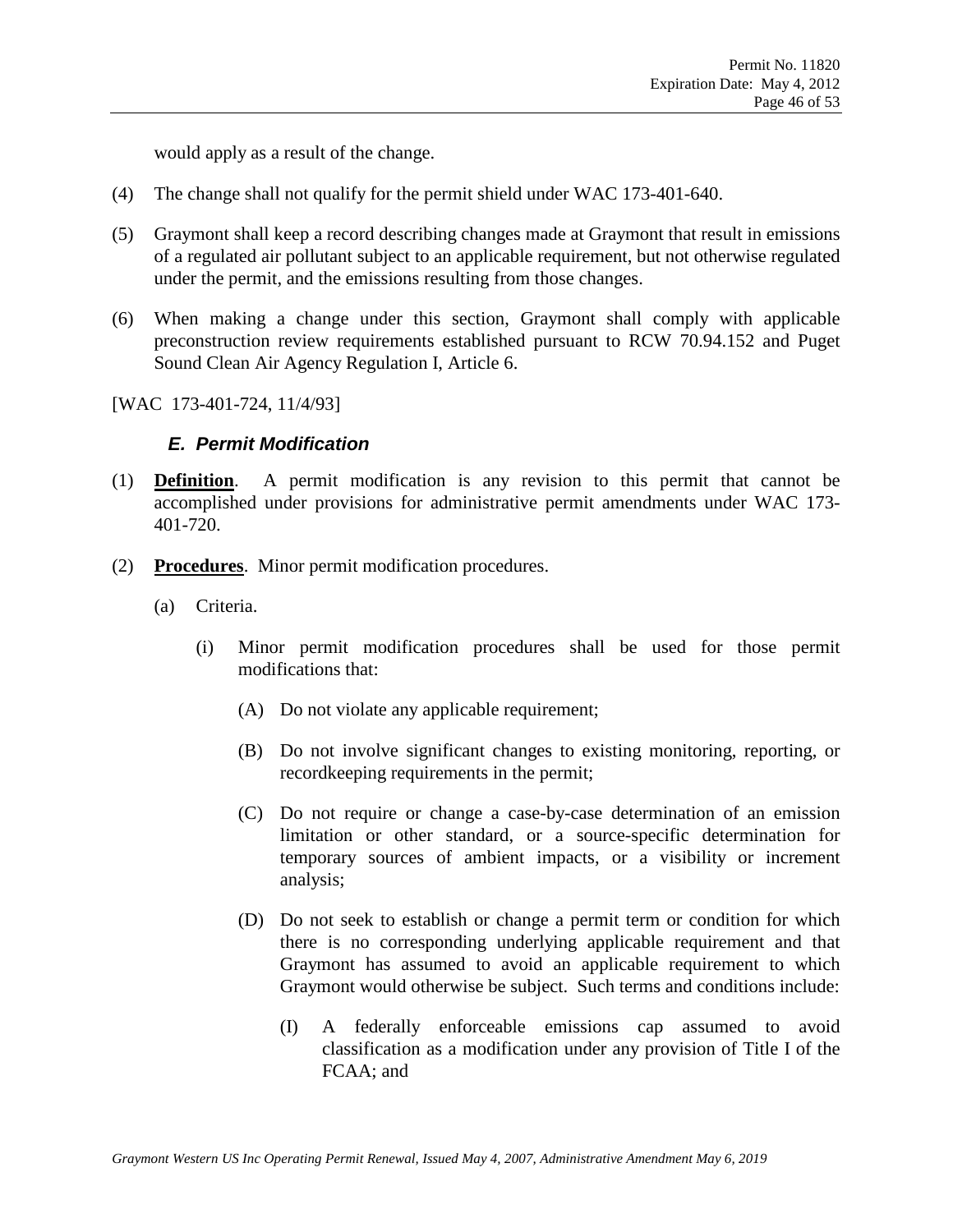- (II) An alternative emissions limit approved pursuant to regulations promulgated under Section 112(i)(5) of the FCAA;
- (E) Are not modifications under any provision of Title I of the FCAA;
- (ii) Notwithstanding  $(a)(i)$  of this subsection, and subsection  $(3)$  of this section, the Puget Sound Clean Air Agency may allow the use of minor permit modification procedures for permit modifications involving the use of economic incentives, marketable permits, emissions trading, and other similar approaches, to the extent that the use of such minor permit modification procedures is explicitly provided for in the Washington state implementation plan or in applicable requirements promulgated by EPA and in effect on April 7, 1993.
- (b) Application. An application requesting the use of minor permit modification procedures shall meet the requirements of WAC 173-401-510 and shall include the following:
	- (i) A description of the change, the emissions resulting from the change, and any new applicable requirements that will apply if the change occurs;
	- (ii) Graymont suggested draft permit;
	- (iii) Certification by a responsible official, consistent with WAC 173-401-520, of the truth, accuracy, and completeness of the application and that the proposed modification meets the criteria for use of minor permit modification procedures and a request that such procedures be used; and
	- (iv) Completed forms for the Puget Sound Clean Air Agency to use to notify EPA and affected states as required under WAC 173-401-810 and 173-401-820.
- (c) Graymont's ability to make change. Graymont may make the change proposed in its minor permit modification application immediately after it files such application provided that those changes requiring the submission of a notice of construction application have been reviewed and approved by the Puget Sound Clean Air Agency. After Graymont makes the change allowed by the preceding sentence, and until the Puget Sound Clean Air Agency takes any of the actions specified in WAC 173-401- 725(d), Graymont must comply with both the applicable requirements governing the change and the proposed permit terms and conditions. During this time period, Graymont need not comply with the existing permit terms and conditions it seeks to modify. However, if Graymont fails to comply with its proposed permit terms and conditions during this time period, the existing permit terms and conditions it seeks to modify may be enforced against it.
- (d) Permit shield. The permit shield under WAC 173-401-640 shall not extend to minor permit modifications.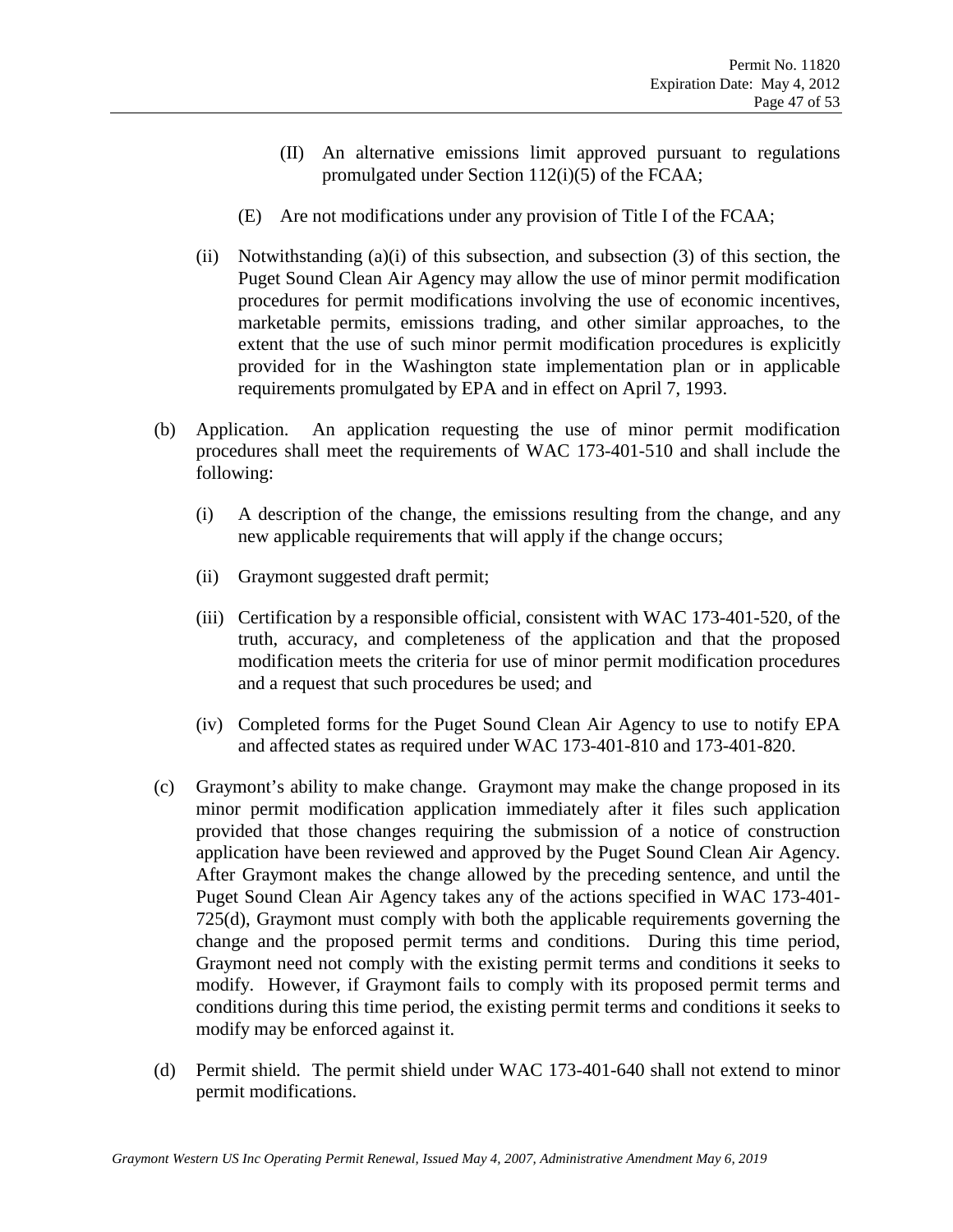(3) **Group processing of minor permit modifications.** Consistent with WAC 173-401- 725(3), the Puget Sound Clean Air Agency may process groups of a source's applications for certain modifications eligible for minor permit modification processing.

#### (4) **Significant modification procedures.**

- (a) Criteria**.** Significant modification procedures shall be used for applications requesting permit modifications that do not qualify as minor permit modifications or as administrative permit amendments. Every significant change in existing monitoring permit terms or conditions and every relaxation of reporting or recordkeeping permit terms or conditions shall be considered significant. Nothing herein shall be construed to preclude Graymont from making changes consistent with Chapter 173-401 WAC that would render existing permit compliance terms and conditions irrelevant.
- (b) Significant permit modifications shall meet all requirements of Chapter 173-401 WAC, including those for applications, public participation, review by affected states, and review by EPA, as they apply to permit issuance and permit renewal. The Puget Sound Clean Air Agency shall complete review on the majority of significant permit modifications within nine months after receipt of a complete application.

[WAC 173-401-725, 11/4/93]

#### *F. Reopening for Cause*

- (1) **Standard provisions.** This permit shall be reopened and revised under any of the following circumstances:
	- (a) Additional applicable requirements become applicable to Graymont with a remaining permit term of three or more years. Such a reopening shall be completed not later than eighteen months after promulgation of the applicable requirement. No such reopening is required if the effective date of the requirement is later than the date on which the permit is due to expire, unless the original permit or any of its terms and conditions have been extended pursuant to WAC 173-401-620(2)(j);
	- (b) Additional requirements (including excess emissions requirements) become applicable to an affected source under the acid rain program. Upon approval by EPA, excess emissions offset plans shall be deemed to be incorporated into the permit;
	- (c) The Puget Sound Clean Air Agency or EPA determine that the permit contains a material mistake or that inaccurate statements were made in establishing the emissions standards or other terms or conditions of the permit; or
	- (d) The Puget Sound Clean Air Agency or EPA determine that the permit must be revised or revoked to assure compliance with the applicable requirements.
- (2) **Procedures.** Proceedings to reopen and issue a permit shall follow the same procedures as apply to initial permit issuance and shall affect only those parts of the permit for which cause to reopen exists. Such reopening shall be made as expeditiously as practicable.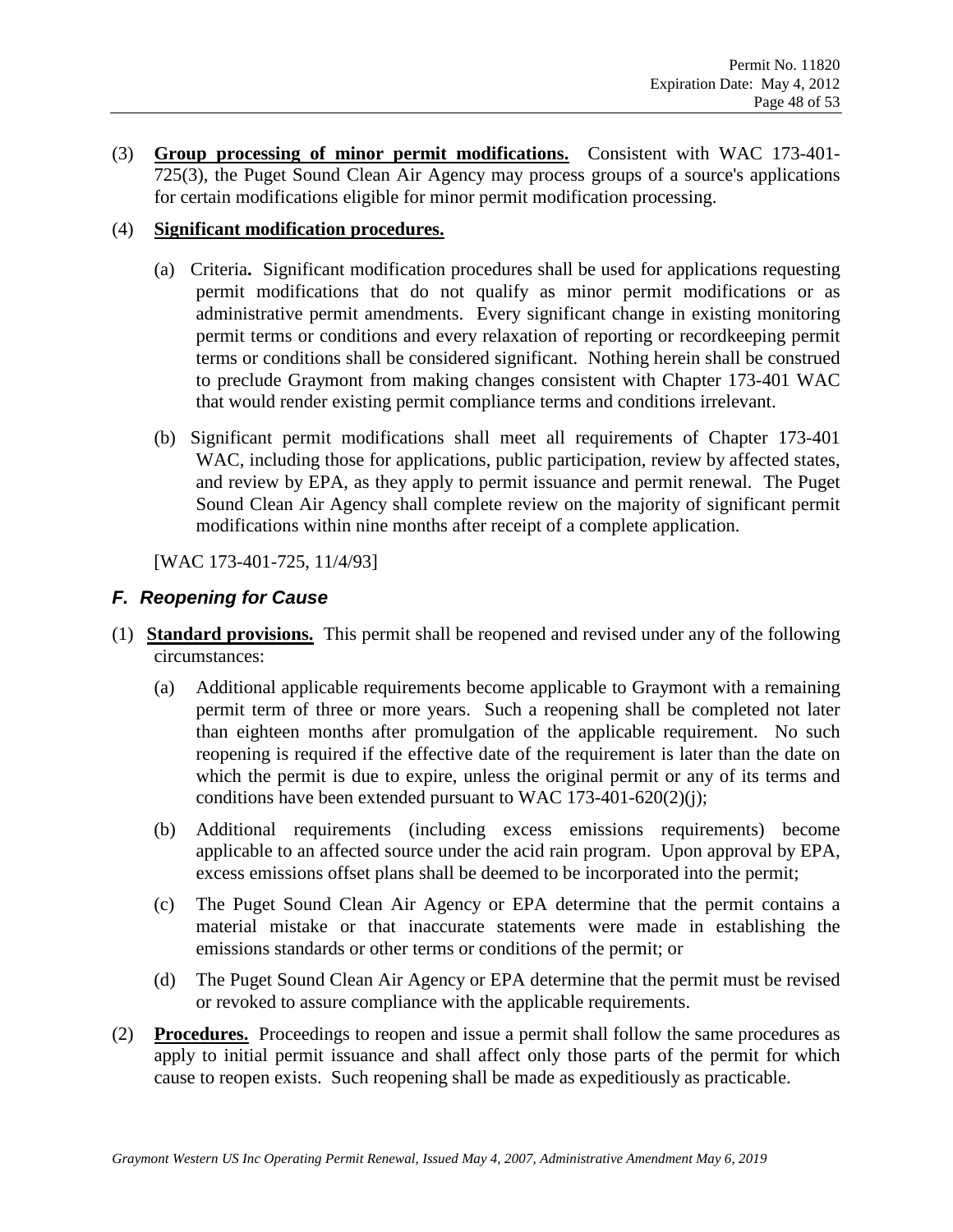(3) **Notice**. Reopening under this section shall not be initiated before a notice of such intent is provided to Graymont by the Puget Sound Clean Air Agency at least thirty days in advance of the date that the permit is to be reopened, except that the Puget Sound Clean Air Agency may provide a shorter time period in the case of an emergency.

[WAC 173-401-730, 11/4/93]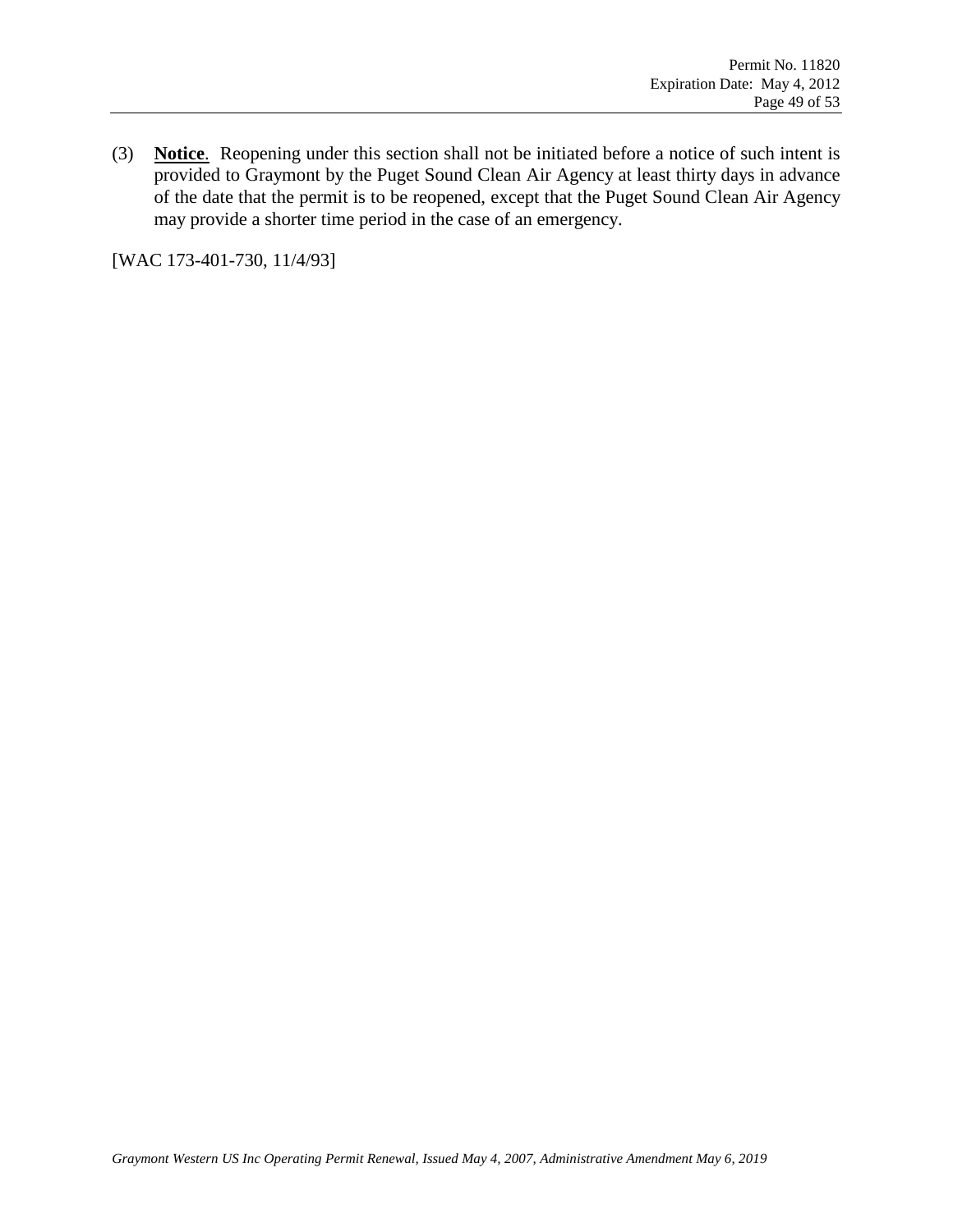## **VII. PERMIT SHIELD**

Compliance with the conditions of the permit shall be deemed compliance with any applicable requirements contained in Sections I through VI of this permit that are specifically identified in this permit as of the date of permit issuance. [WAC 173-401-640(1)]

Nothing in this permit shall alter or affect the following:

- 1) The provisions of Section 303 of the FCAA (emergency orders), including the authority of the administrator under that section;
- 2) The liability of an owner or operator of Graymont for any violation of applicable requirements prior to or at the time of permit issuance;
- 3) The applicable requirements of the acid rain program, consistent with Section 408(a) of the FCAA;
- 4) The ability of EPA to obtain information from a source pursuant to Section 114 of the FCAA; or
- 5) The ability of the Puget Sound Clean Air Agency to establish or revise requirements for the use of reasonably available control technology (RACT) as provided in chapter 252, Laws of 1993.

[WAC 173-401-640(4), 11/4/93]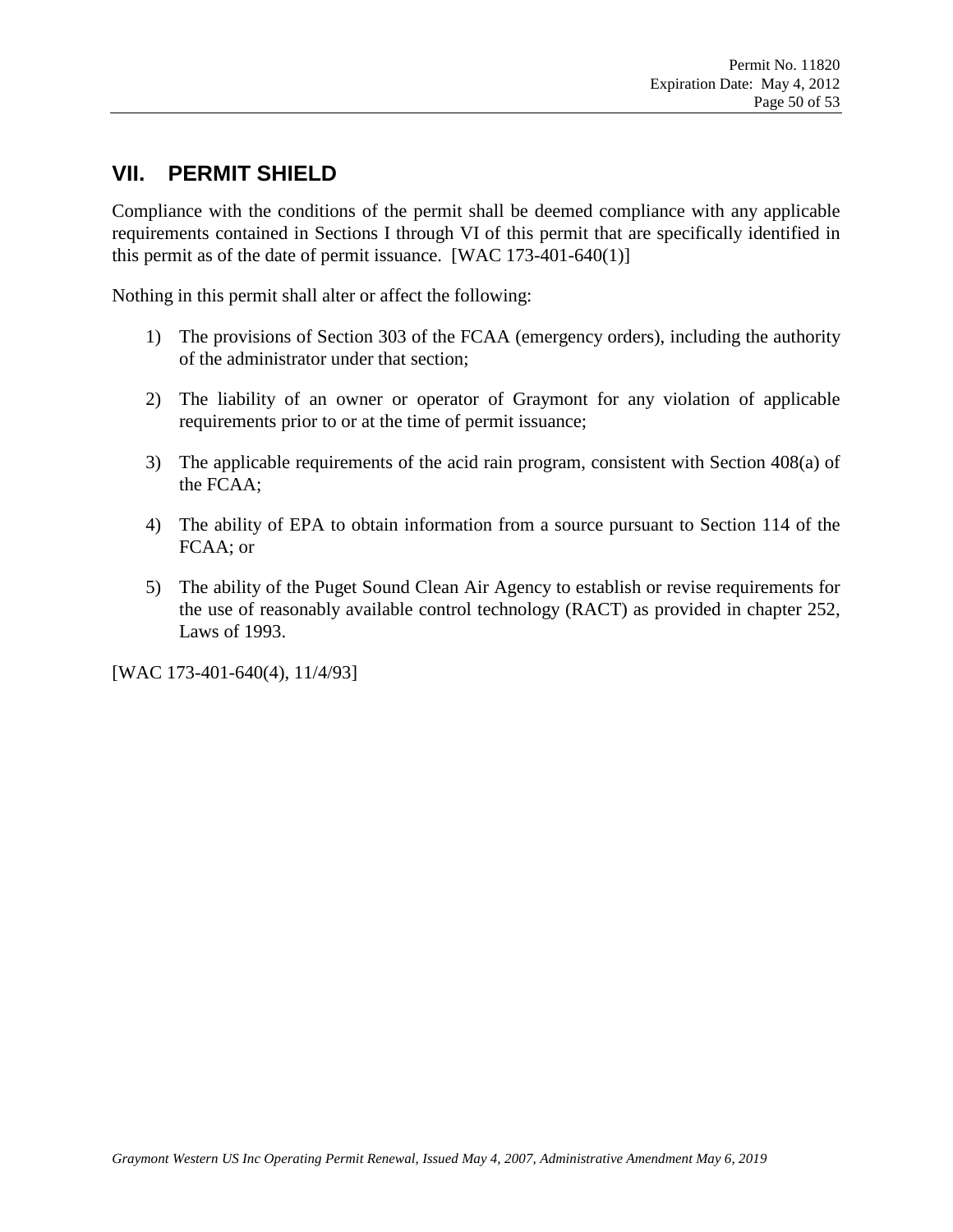# **VIII. INAPPLICABLE REQUIREMENTS**

As of the date of permit issuance, the requirements listed below do not apply to Graymont. The permit shield applies to all requirements so identified. [WAC 173-401-640(2), 11/4/93]

**40 CFR 63, Subpart AAAAA, National Emission Standards for Hazardous Air Pollutants for Lime Manufacturing Plants, does not apply.** 40 CFR 63.7142 contains requirements for claiming area source status. An "area source" is a source that emits less than 10 tons per year of any single hazardous air pollutant (HAP) and less than 25 tons per year of any combination of HAP. The "litmus test" for Subpart AAAAA applicability is a test for hydrogen chloride emissions from the lime kiln, using prescribed methodology and procedures. Graymont had this test performed on the lime kiln on May 21, 2002, and the results indicated that the Graymont, Tacoma facility has the potential to emit HCl of approximately 1 ton per year. Graymont concluded that 40 CFR 63 Subpart AAAAA does not apply, and the Puget Sound Clean Air Agency concurs.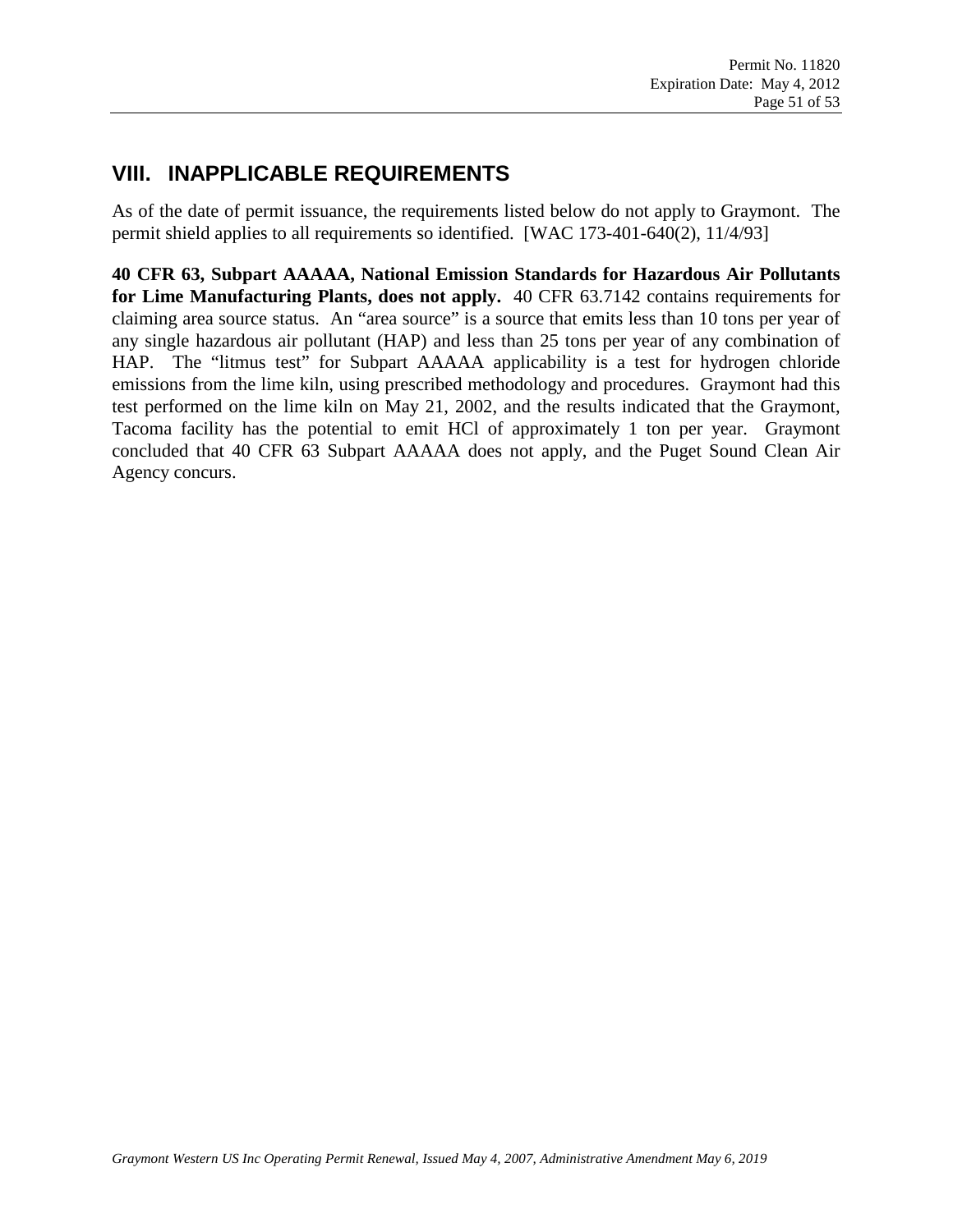# **IX.INSIGNIFICANT EMISSION UNITS**

### *A. Insignificant Emission Units and Activities*

As of the date of permit issuance, the emission units listed below are defined as insignificant for the reasons indicated. Graymont does not have to certify these emission units are in compliance with the generally applicable requirements listed in Section I.A. of this permit. [WAC 173-401-530(2)(d)]

| Unit                                                                                                             | <b>Basis for IEU Designation</b>                                                                                                                                                                                                                                                                                                                                        |
|------------------------------------------------------------------------------------------------------------------|-------------------------------------------------------------------------------------------------------------------------------------------------------------------------------------------------------------------------------------------------------------------------------------------------------------------------------------------------------------------------|
| Above ground 500 gal diesel<br>storage tank & above ground<br>1000 gal used oil storage tank                     | WAC 173-401-533(2)(c) Loading and unloading gasoline storage tanks under<br>10,000 gallons capacity                                                                                                                                                                                                                                                                     |
| Above ground 500 gal propane<br>storage tank                                                                     | WAC 173-401-533(2)(d) Loading and unloading storage of LPG tanks under<br>40,000 gallons capacity                                                                                                                                                                                                                                                                       |
| Above ground 500 gal sulfuric<br>acid storage tanks and above<br>ground 1200 gal phosphoric<br>acid storage tank | Estimated 0.35 tons/year of sulfuric acid mist breathing losses. WAC 173-401-<br>$533(2)(b)$ Operating, loading and unloading of storage tanks, not greater than 1100<br>gallon capacity, with lids or other appropriate closure, not for use with hazardous<br>air pollutants (HAPs), maximum (max.) VP 550 mm Hg                                                      |
| Portable Hi-Vac vacuum<br>cleaner, mobile yard sweeper<br>and yard traffic                                       | WAC 173-401-532(10) Internal combustion engines for propelling or powering a<br>vehicle                                                                                                                                                                                                                                                                                 |
|                                                                                                                  | WAC 173-401-532(35) Cleaning and sweeping of streets and paved surfaces                                                                                                                                                                                                                                                                                                 |
|                                                                                                                  | WAC 173-401-532(54) Fuel and exhaust emissions from vehicles in parking lots                                                                                                                                                                                                                                                                                            |
| PCC Storage Tanks and Slaked<br>Lime Tanks                                                                       | WAC 173-401-532(4) Storage tanks, reservoirs and pumping and handling<br>equipment of any size, limited to soaps, lubricants, hydraulic fluid, vegetable oil,<br>grease, animal fat, aqueous salt solutions or other materials and processes using<br>appropriate lids and covers where there is no generation of objectionable odor or<br>airborne particulate matter. |

Insignificant emission units and activities at Graymont are subject to all applicable requirements set forth in Sections I.A, III, and IV. This permit does not require testing, monitoring, reporting or recordkeeping for insignificant emission units or activities except as required by Puget Sound Clean Air Agency Regulation I, Sections 7.09(b) and 9.20. Compliance with Puget Sound Clean Air Agency Regulation I, Sections 7.09(b) and 9.20 shall be deemed to satisfy the requirements of WAC 173-401-615 and WAC 173-401-630(1). [WAC 173-401-530(2)(c), 10/17/02]

Where this permit does not require testing, monitoring, recordkeeping and reporting for insignificant emissions units or activities, Graymont may certify continuous compliance if there were no observed, documented, or known instances of noncompliance during the reporting period. Where this permit requires testing, monitoring, recordkeeping and reporting for insignificant emission units or activities, Graymont may certify continuous compliance when the testing, monitoring, and recordkeeping required by the permit revealed no violations during the period, and there were no observed, documented, or known instances of noncompliance during the reporting period. [WAC 173-401-530(2)(d), 10/17/02]